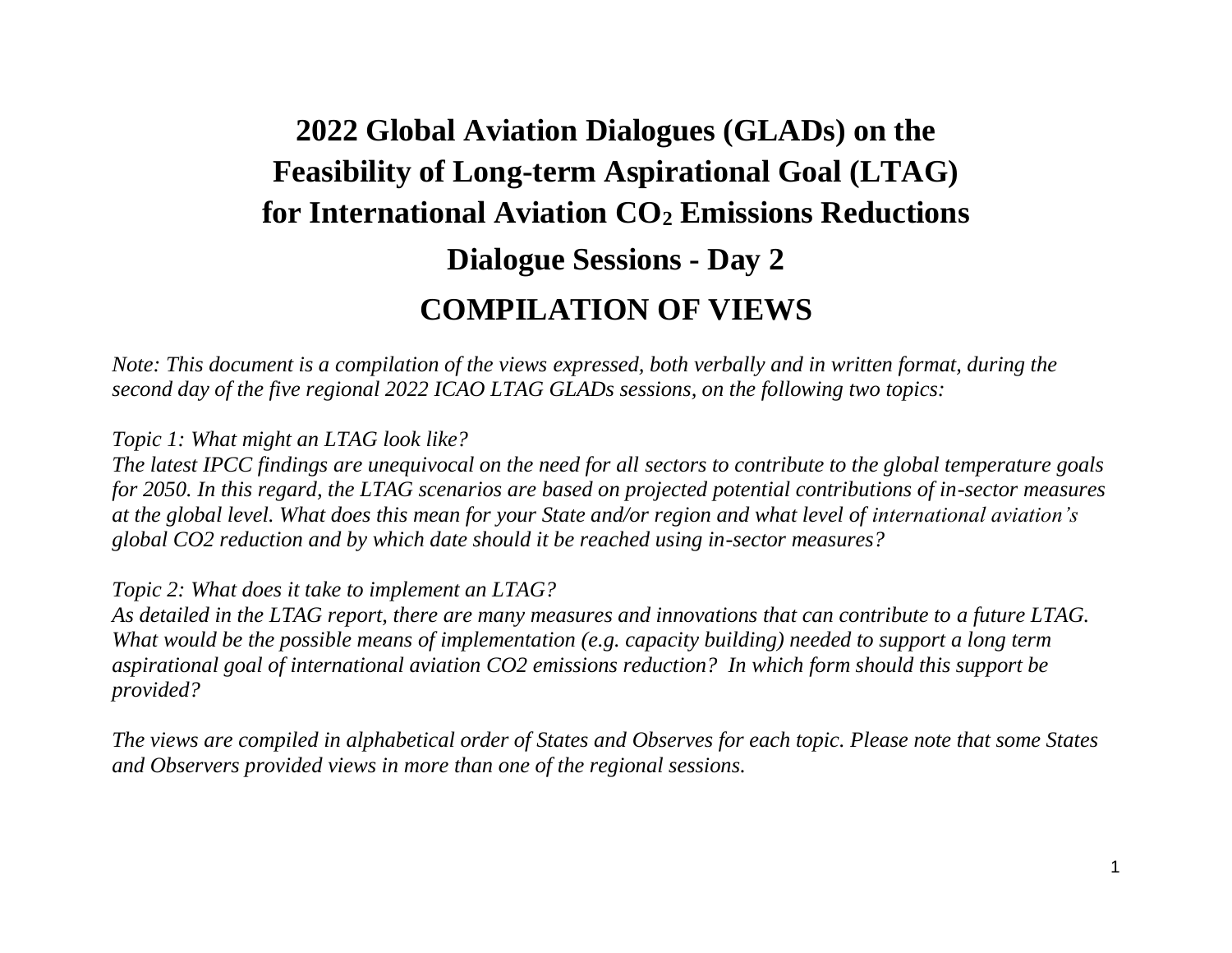## **Topic 1: What might an LTAG look like?**

**The latest IPCC findings are unequivocal on the need for all sectors to contribute to the global temperature goals for 2050. In this regard, the LTAG scenarios are based on projected potential contributions of in-sector measures at the global level. What does this mean for your State and/or region and what level of international aviation's global CO2 reduction and by which date should it be reached using in-sector measures?**

| Australia                                                                                                                                           | We believe the LTAG report is a comprehensive analysis that gives us the tools that we need to move forward on an LTAG. Australia<br>believes that each of the three scenarios have been demonstrated to be feasible, noting that this is substantial difference in reductions<br>by 2050 from the baseline and substantial difference in residual emissions. The LTAG report gives us confidence that the international<br>aviation sector is able to contribute to reducing emissions to support these goals. Australia is also supportive of the next steps at this<br>forum that will allow further constructive discussions among States to assess and agree in LTAG and the development of policies<br>and guidance that will assist ICAO Member States to try to achieve agreed targeted emissions reductions. We definitely agree with<br>Singapore's comments that LTAG needs to be practical and pragmatic. We also agree with New Zealand neighbors that we already<br>know that climate change is here and it needs to be mitigated. We need to move forward and therefore we must come together<br>constructively, and I keep saying constructively. But I really mean it that we need to talk about how to build our confidence and<br>understanding of an LTAG rather than seeking to nitpick at it, I think, we really want to be progressive and work towards a long<br>term aspirational goal for aviation as we understand the importance of actively addressing emissions in our industry.                                                                                                                                                              |
|-----------------------------------------------------------------------------------------------------------------------------------------------------|-----------------------------------------------------------------------------------------------------------------------------------------------------------------------------------------------------------------------------------------------------------------------------------------------------------------------------------------------------------------------------------------------------------------------------------------------------------------------------------------------------------------------------------------------------------------------------------------------------------------------------------------------------------------------------------------------------------------------------------------------------------------------------------------------------------------------------------------------------------------------------------------------------------------------------------------------------------------------------------------------------------------------------------------------------------------------------------------------------------------------------------------------------------------------------------------------------------------------------------------------------------------------------------------------------------------------------------------------------------------------------------------------------------------------------------------------------------------------------------------------------------------------------------------------------------------------------------------------------------------------------------------------------------------------------|
| <b>Belize</b>                                                                                                                                       | Belize would like to congratulate you all for the initiative on this project that aims accomplishing these global aspirational long-term<br>goals for the reduction of CO2 at the level of international aviation. These goals seem to be feasible and doable. However, it is<br>important for the different States and Organizations to join these types of discussions. To hear the point of views from everyone and<br>how the implementation of a certain initiative will affect your State. Furthermore, Belize would remain committed to support any<br>initiative or projects that will cause a positive impact in the environment and which will also aim to achieve the United Nations<br>sustainable goals.                                                                                                                                                                                                                                                                                                                                                                                                                                                                                                                                                                                                                                                                                                                                                                                                                                                                                                                                                       |
| <b>Brazil</b><br><i>(expressed)</i><br>$\bm{b}$ v<br>different<br>$\mathbf{i}$ n<br>$\boldsymbol{l}$<br>experts<br>session of the<br>$LTAG GLADs$ ) | The process so far has been restricted to CAEP Members and Council members only, so this is an opportunity, especially for the<br>SAM/NACC regions, to have access to such comprehensive and even complex information that was provided during these two-day<br>GLADs. We still have some concerns. We have briefed on these concerns during the CAEP meetings, but it is important to share<br>with our colleagues here from the region what Brazil has in mind when talking about an LTAG. Of course, we need to be ambitious,<br>but it is important that any ambitious goal has the actual means to implement it, because it would be much worse to come up with a<br>goal that is unachievable. So far we have three months for the High Level Meeting where all countries, all the 193 countries of ICAO<br>will be discussing options or maybe non-options for an LTAG. And it is not clear yet the real cost for States. We know and understand<br>the goal will be global, but we cannot be naive that the industry will pay this differently. So we are talking about the same goal, the<br>same arriving point, but the departing point of each stakeholder is different and so are their capacities. And especially at this moment,<br>we should recognize principles such as the common but differentiated responsibilities, which is the basis of the Paris Agreement. The<br>COVID crisis has affected air transport but not equally. So developing countries, for example in our region especially, have not had<br>the means to bail out our industry at the same level that developed countries did. So the level playing field at this moment is unequal |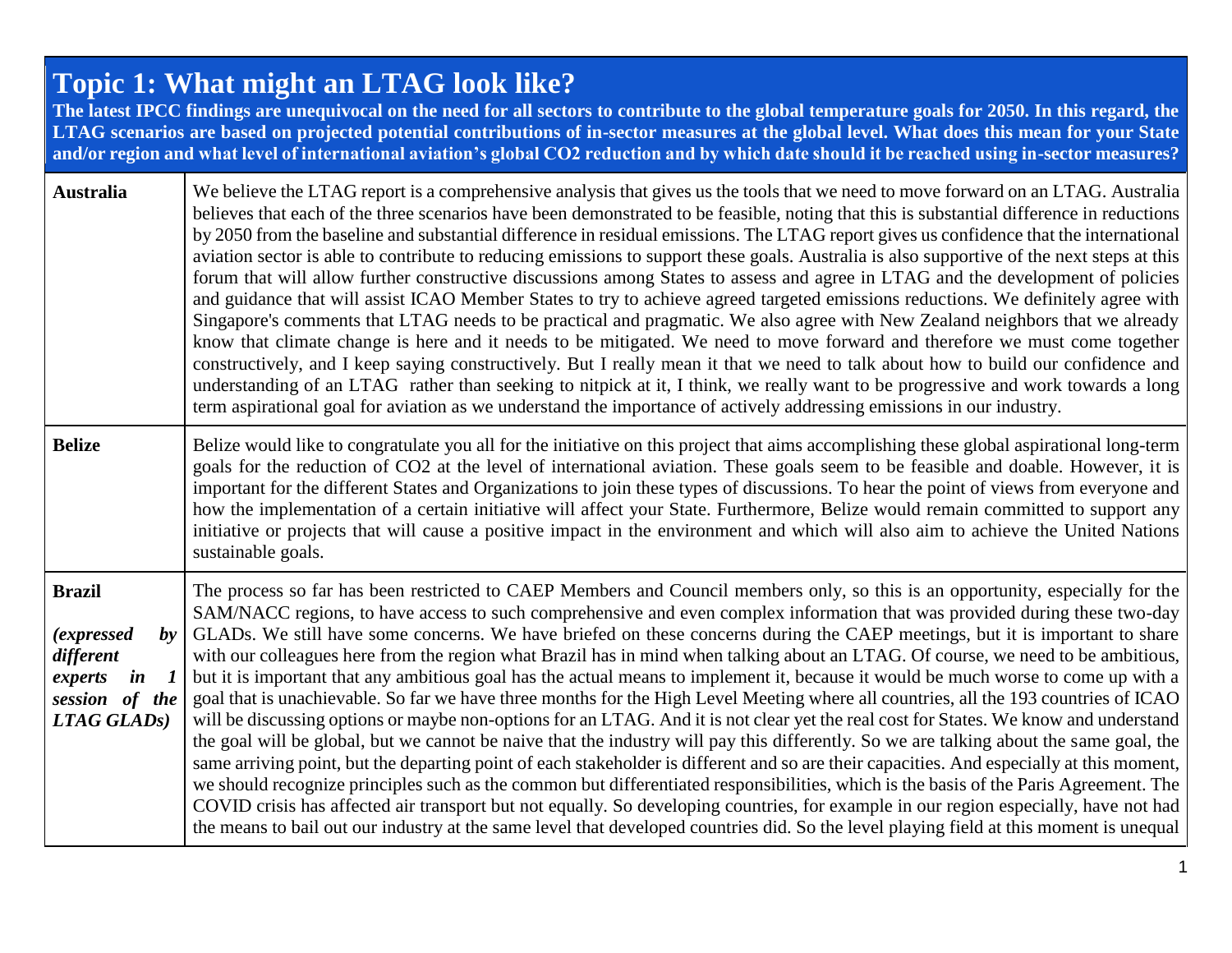|          | and we are talking about pretty much costs on the industry for industries that in our region are suffering too much. So we need to<br>keep in mind the information. Also that we have here only deals with in-sector measures and what we have seen in the three scenarios<br>is that we can reduce emissions with in-sector measures, but we do not know yet how we can achieve that. And I think it is also very<br>premature. I know that my colleagues mention gap filler to be more ambitious, but at this point it is very premature to set any goal<br>depending on the gap filler because we do not know how it would impact different countries. The report is very restricted in this part,<br>so in a nutshell I think of course as States we have the responsibility to discuss how we can position ourselves in the environmental<br>agenda, especially considering the results at the Paris Agreement, but we need to be responsible and we need to know how each State<br>will be in a position to contribute for this goal, considering the different responsibilities, the different capabilities and specially the<br>historical emissions of each industry. We need to make sure that any goal is based on the three pillars of development, sustainable<br>development, the economical, the environmental and the social ones. So it is different to respond to those questions at this point<br>because specially for this region we do not have access yet for all the information that can be the basis of a negotiation process.                                                                                                                                                                                                                                                                                                                                                                                                                                                                                                                                                                                                                                                                                                                                                                                                                                                                                                                                                                                                                                                                                                                                                                                                                                                                                                                                                        |
|----------|-----------------------------------------------------------------------------------------------------------------------------------------------------------------------------------------------------------------------------------------------------------------------------------------------------------------------------------------------------------------------------------------------------------------------------------------------------------------------------------------------------------------------------------------------------------------------------------------------------------------------------------------------------------------------------------------------------------------------------------------------------------------------------------------------------------------------------------------------------------------------------------------------------------------------------------------------------------------------------------------------------------------------------------------------------------------------------------------------------------------------------------------------------------------------------------------------------------------------------------------------------------------------------------------------------------------------------------------------------------------------------------------------------------------------------------------------------------------------------------------------------------------------------------------------------------------------------------------------------------------------------------------------------------------------------------------------------------------------------------------------------------------------------------------------------------------------------------------------------------------------------------------------------------------------------------------------------------------------------------------------------------------------------------------------------------------------------------------------------------------------------------------------------------------------------------------------------------------------------------------------------------------------------------------------------------------------------------------------------------------------------------------------------------------------------------------------------------------------------------------------------------------------------------------------------------------------------------------------------------------------------------------------------------------------------------------------------------------------------------------------------------------------------------------------------------------------------------------------------------------------------------------------------------------|
|          | I have to begin by fully supporting the intervention of Peru regarding what an LTAG means and what it should be. Intervention made<br>by Peru is in line with what we have been saying over the past few months and years. I totally understand the comments on the global<br>approach regarding the lack of information for each country for 2050, but it seems that this is contradictory. The lack of information<br>is used to justify not considering the regional variances and countries' differences, but we seem to be pushed towards a long-term<br>target, any long-term target, regardless of how such a target will be achieved in practice, and it is important that an LTAG is not only<br>feasible, but also realistic. And if we do not have information to take into account countries' needs in the process of implementing<br>the LTAG, we also do not have information to decide on an LTAG. Of course, I am not saying that we are not joining in discussion;<br>on the contrary, we are joining in good faith and in a constructive spirit, but we have these reservations regarding how feasible and<br>realistic this discussion is. For us it is important, as my other colleague from Brazil said that an LTAG is feasible in accordance with<br>the technical studies made so far. And we agree with others that we should be guided by the best available science, which includes<br>not only the IPCC findings but also the technical studies made by this organization applied to the international aviation sector and<br>those studies and no scenarios so far analyzing net zero target. So Brazil understands that we should refrain from discussing such a<br>goal, since we do not have an idea at this stage about the feasibility of such a target and what it might entail for countries in terms of<br>costs and investments for its implementation. And net zero was not subject to technical assessment and it is premature, in our view,<br>to assume that it should even be considered at this point. As for the level of ambition, which is also one of the items to consider, the<br>report of the LTAG acknowledges that countries both face differences in implementing measures to achieve any scenario, which is<br>why it does not make any sense for us to adopt a one-size-fits-all solution in this regard. We understand we should be able to consider<br>maybe a mix of measures and a mix of some scenarios and a mix of levels of ambitions, taking into account the different contributions<br>on technology, operations and fuels and the different availability of each of these elements in each region and in each country,<br>according to different national circumstances and capacities, and those combining different levels, as I said, of ambition for different<br>actors and also taking into account their historic responsibilities. |
| Cambodia | I am glad to have a chance to join this dialogue session. I really appreciate for ICAO to initiate the long term aviation goal and CO2<br>emission reduction. Actually it is great for the world. I have no further comments, but as the representative of Cambodia we fully                                                                                                                                                                                                                                                                                                                                                                                                                                                                                                                                                                                                                                                                                                                                                                                                                                                                                                                                                                                                                                                                                                                                                                                                                                                                                                                                                                                                                                                                                                                                                                                                                                                                                                                                                                                                                                                                                                                                                                                                                                                                                                                                                                                                                                                                                                                                                                                                                                                                                                                                                                                                                                    |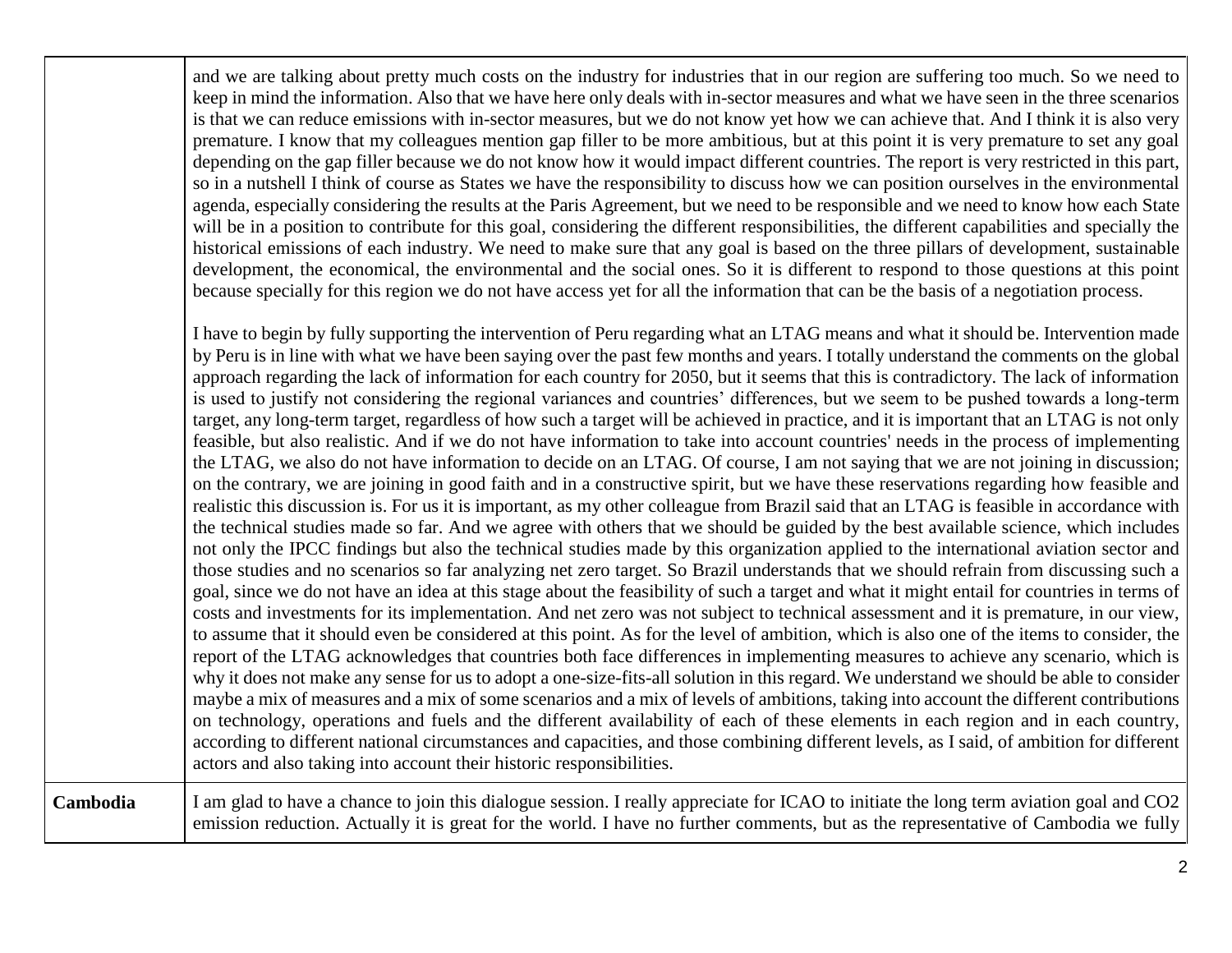|                                                                                                                                             | support this long term vision for growth for 2050 and Cambodia right now works with CORSIA as well.                                                                                                                                                                                                                                                                                                                                                                                                                                                                                                                                                                                                                                                                                                                                                                                                                                                                                                                                                                                                                                                                                                                                                                                                                                                                                                                                                                                                                                                                                                                                                                                                                                                                                                                                                                                                                                                                                                                                                                                                                                                                                                                                                                                                                                                                                                                                                                                                                                                                                                                                                                                                                                                                                                                                                                                                                                                                                                                                                                                                                                                                                                                                                                                                                                                                                                                                                                                          |
|---------------------------------------------------------------------------------------------------------------------------------------------|----------------------------------------------------------------------------------------------------------------------------------------------------------------------------------------------------------------------------------------------------------------------------------------------------------------------------------------------------------------------------------------------------------------------------------------------------------------------------------------------------------------------------------------------------------------------------------------------------------------------------------------------------------------------------------------------------------------------------------------------------------------------------------------------------------------------------------------------------------------------------------------------------------------------------------------------------------------------------------------------------------------------------------------------------------------------------------------------------------------------------------------------------------------------------------------------------------------------------------------------------------------------------------------------------------------------------------------------------------------------------------------------------------------------------------------------------------------------------------------------------------------------------------------------------------------------------------------------------------------------------------------------------------------------------------------------------------------------------------------------------------------------------------------------------------------------------------------------------------------------------------------------------------------------------------------------------------------------------------------------------------------------------------------------------------------------------------------------------------------------------------------------------------------------------------------------------------------------------------------------------------------------------------------------------------------------------------------------------------------------------------------------------------------------------------------------------------------------------------------------------------------------------------------------------------------------------------------------------------------------------------------------------------------------------------------------------------------------------------------------------------------------------------------------------------------------------------------------------------------------------------------------------------------------------------------------------------------------------------------------------------------------------------------------------------------------------------------------------------------------------------------------------------------------------------------------------------------------------------------------------------------------------------------------------------------------------------------------------------------------------------------------------------------------------------------------------------------------------------------------|
| Canada                                                                                                                                      | On the level of ambition, Canada supports an LTAG, which is in line with the Paris Agreement's long-term temperature goal and we<br>also note the industry's commitments towards net zero CO2 emissions by 2050. Furthermore, we believe that as we work towards an<br>ambitious LTAG, we should aim for as much in-sector reductions as possible. However, that said, if we are unable to reach a goal<br>that is in line with the Paris Agreement through in-sector reductions only, then we should also be considering out-of-sector gap fillers.                                                                                                                                                                                                                                                                                                                                                                                                                                                                                                                                                                                                                                                                                                                                                                                                                                                                                                                                                                                                                                                                                                                                                                                                                                                                                                                                                                                                                                                                                                                                                                                                                                                                                                                                                                                                                                                                                                                                                                                                                                                                                                                                                                                                                                                                                                                                                                                                                                                                                                                                                                                                                                                                                                                                                                                                                                                                                                                                         |
| <b>China</b><br>$\boldsymbol{b}$ y<br><i>(expressed)</i><br>different<br>experts<br>in<br>$\boldsymbol{l}$<br>session of the<br>LTAG GLADS) | I have two points about the LTAG and first of all, I think that LTAG should be developed and agreed by States in accordance with<br>the principle of equality, Common But Differentiated Responsibilities (CBDR) and respective capabilities and based on the<br>stocktaking of States nationally determined strategies under green low carbon aviation. As well, such a goal should be ambitious on<br>the one hand, and pragmatic and balanced on the other. So as to make the global governance system of international aviation and<br>climate change fair and more equitable. Secondly, on the other hand, the development of LTAG I think should take into full account<br>the difference among States in terms of historical emissions, responsibilities and national circumstances, development stage and<br>capacities. I think that it should be neither one size fits all goal nor was a goal without an integrity assistance mechanism. And the<br>silence of those States cannot be taken as their agreement for LTAG. Also, I understand that there is a time limitation for the analysis<br>above, I think that without analyzing the differences of States we are a little bit rushed to discuss the feasibility of LTAG.<br>First of all, I remember the mandate of the last ICAO Assembly for the long term goal was to explore the feasibility of the long term<br>global ideal goal of international aviation, including the impact on the growth and the cost of all countries, especially developing<br>countries. We can say that the Council instructed the CAEP to do some work, but judging from this report there is a big gap from the<br>resolution requirements of the last ICAO Assembly. I think that the data and views shown in the current report are small in number<br>and mainly from developed countries and the models used are from Europe and the United States. They do not take into account the<br>actual difference in development stages, resource endorsement and capacity levels of various countries in order to allow the impact<br>and cost analysis of different stages of developing countries and don't reflect the opinions of experts from developing countries. At<br>the same time, we would like to emphasize that today's climate change is mainly caused by the uncontrolled consumption and<br>emissions of developed countries in the past 200 years. Whether developed countries can take the lead in significantly reducing<br>emissions and provide developing countries with financial, technical and capacity building assistance needed for mitigation and<br>communication is the key point for the success or failure of global cooperation to deal with climate change. ICAO's emission<br>reduction efforts should be consistent with this assistance to developing countries. The placement of a strong, effective, quantifiable,<br>reportable assistance mechanism is an important part of the feasibility analysis of objectives and measures.<br>I understand that we are talking about the sectoral goal. China supports the sustainable development of international aviation and we<br>adopt many emission reduction measures. But I think that supporting international aviation emission reduction requires individual<br>States' financial resources, etc. and they are all based on States' capacity and effort. So without talking about the feasibility of the<br>States we cannot achieve the goal. |
| <b>Denmark</b>                                                                                                                              | We support the views in the interventions from Sweden, Greece and the Netherlands and to reach net zero in 2050. We probably have                                                                                                                                                                                                                                                                                                                                                                                                                                                                                                                                                                                                                                                                                                                                                                                                                                                                                                                                                                                                                                                                                                                                                                                                                                                                                                                                                                                                                                                                                                                                                                                                                                                                                                                                                                                                                                                                                                                                                                                                                                                                                                                                                                                                                                                                                                                                                                                                                                                                                                                                                                                                                                                                                                                                                                                                                                                                                                                                                                                                                                                                                                                                                                                                                                                                                                                                                            |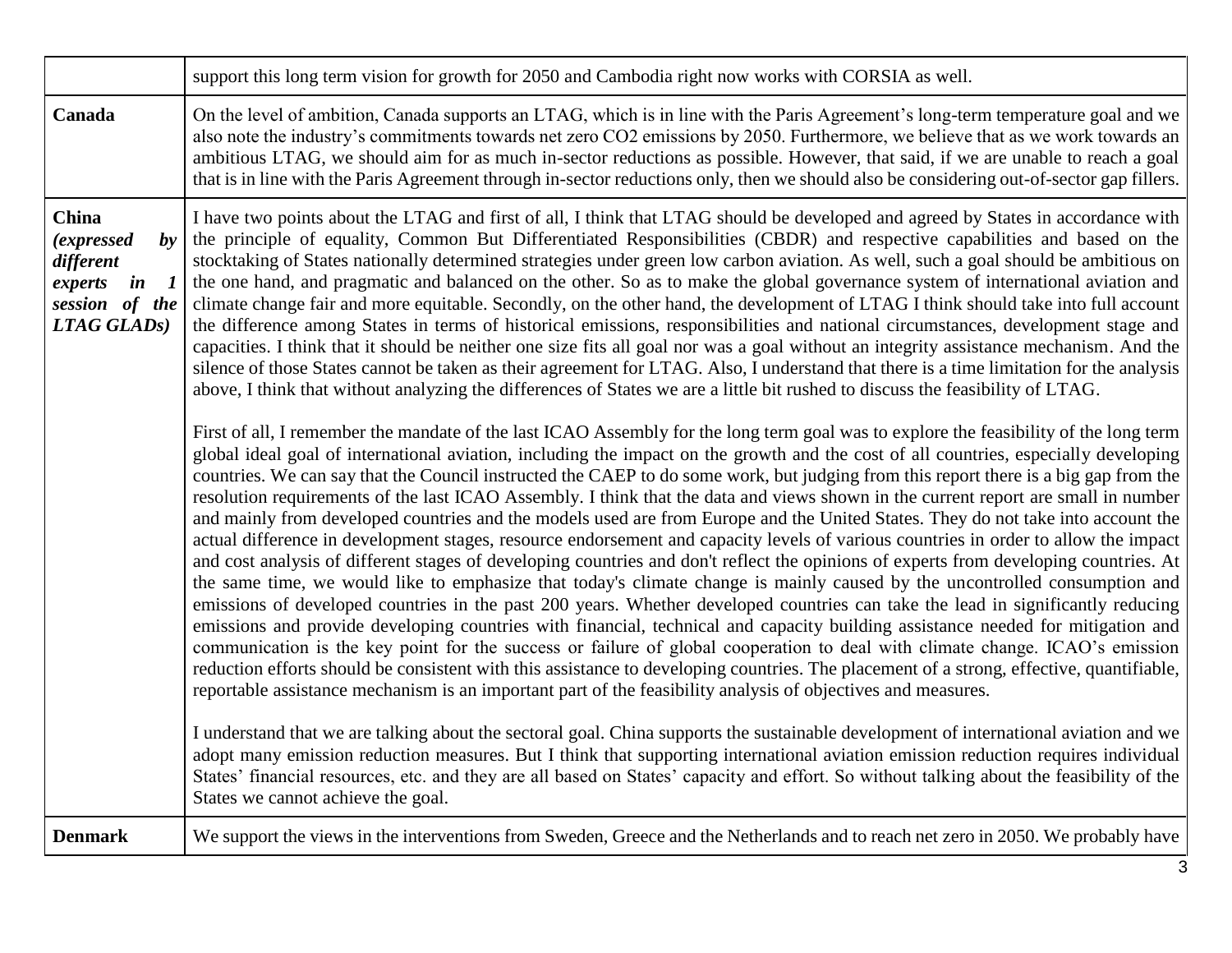|                                                                                  | to look for out of sector measures, even in the IS3 scenario. And I have a question regarding in sector out of sector, just to clear any<br>misunderstanding that I might have myself. I realized that out of sector initiatives are not part of the report, although I really don't<br>know why, but for instance when looking through the LTAG report, I didn't find any mention of electric aircraft. Would electric<br>aircraft be considered out of sector since their emission reductions relies on the use of green energy wind power, which is from<br>another sector? Would out of sector actions with that for instance, be market based measures? So I would like a clarification of that.<br>Thank you.<br>Refer to the "Compilation of Questions and Answers" from Day 1 of 2022 GLADs, specifically Question 5.8.                                                                                                                                                                                                                                                                                                                                                                                                                                   |
|----------------------------------------------------------------------------------|-------------------------------------------------------------------------------------------------------------------------------------------------------------------------------------------------------------------------------------------------------------------------------------------------------------------------------------------------------------------------------------------------------------------------------------------------------------------------------------------------------------------------------------------------------------------------------------------------------------------------------------------------------------------------------------------------------------------------------------------------------------------------------------------------------------------------------------------------------------------------------------------------------------------------------------------------------------------------------------------------------------------------------------------------------------------------------------------------------------------------------------------------------------------------------------------------------------------------------------------------------------------|
| <b>Dominican</b><br><b>Republic</b>                                              | We really thank the presentation of the LTAG report, we see it with good eyes that it presents in a transparent manner, financially<br>speaking, the economic support and the contributions in three most important pillars, which require more attention and planning of<br>the potential contributions. We understand the report presents ambitious goals and they remain as such so we can have a better<br>understanding of future projections of both contributions and areas of mitigation that we need to implement. We have discussed this<br>topic in our round-table, particularly some aspects we need to have more attention, especially capacity building in developing<br>countries. This is mainly because there are elements or areas where the technical guidance on how to implement such initiatives or<br>activities hasn't been provided yet. However, we understand that is a topic for discussion in this dialogue and this is also covered in<br>the presented report.                                                                                                                                                                                                                                                                    |
| <b>Ecuador</b>                                                                   | Thanks to ICAO for organizing the GLADs and for presenting the LTAG report. My speech will be aligned to the opinion expressed<br>by Brazil and Peru and you can clearly see that developing countries have similar positions to this topic. We acknowledge that a<br>LTAG, undoubtedly, will be the best for the environment and address climate change; however, developing countries are currently<br>facing a crisis and the economic situation unfortunately restricts us to implement an action plan and its measures.<br>Ecuador will be grateful if ICAO starts to provide capacity building to us; however, the economic topic is complicated as expressed<br>by Brazil and Peru. You have conducted an analysis of all Member States but without considering developing countries. The economic<br>topic is critical to us in order to implement measures that would allow us to achieve the goals that you are proposing by 2050. But                                                                                                                                                                                                                                                                                                                  |
|                                                                                  | we need financial support/budget to go hand in hand with you, given that our baseline is different from yours.                                                                                                                                                                                                                                                                                                                                                                                                                                                                                                                                                                                                                                                                                                                                                                                                                                                                                                                                                                                                                                                                                                                                                    |
| <b>France</b><br>(expressed in 2)<br>different<br>sessions of the<br>LTAG GLADS) | I will try to answer the question of topic 1 on what might LTAG look like? For us, we should see an LTAG as an opportunity rather<br>than a constraint. In fact, the adoption of an ambitious LTAG can no longer be postponed to put the sector on a sustainable path in<br>line with the temperature goals of the Paris Agreement and the IPCC sixth assessment report. And the last part of this report is now<br>available, and we can say it is alarming. For us it is of utmost importance for ICAO to reinforce its leadership, for promoting the<br>sustainable growth of aviation. On the contrary, if the air transport sector is not able to commit to drastically reducing its CO2<br>emissions, the sector's growth could be at stake. So for us an LTAG is a permit to fly with the context of global warming rather than<br>an obstacle to develop connectivity. Another point is that an LTAG is also about pushing aviation to innovate. So it can maintain its<br>position as a purely cutting edge industry sector. In fact, it also will provide tremendous opportunities for developing countries in the<br>field of SAF, for instance, where raw materials are available and cleanly produced can be generated especially from the sun. What |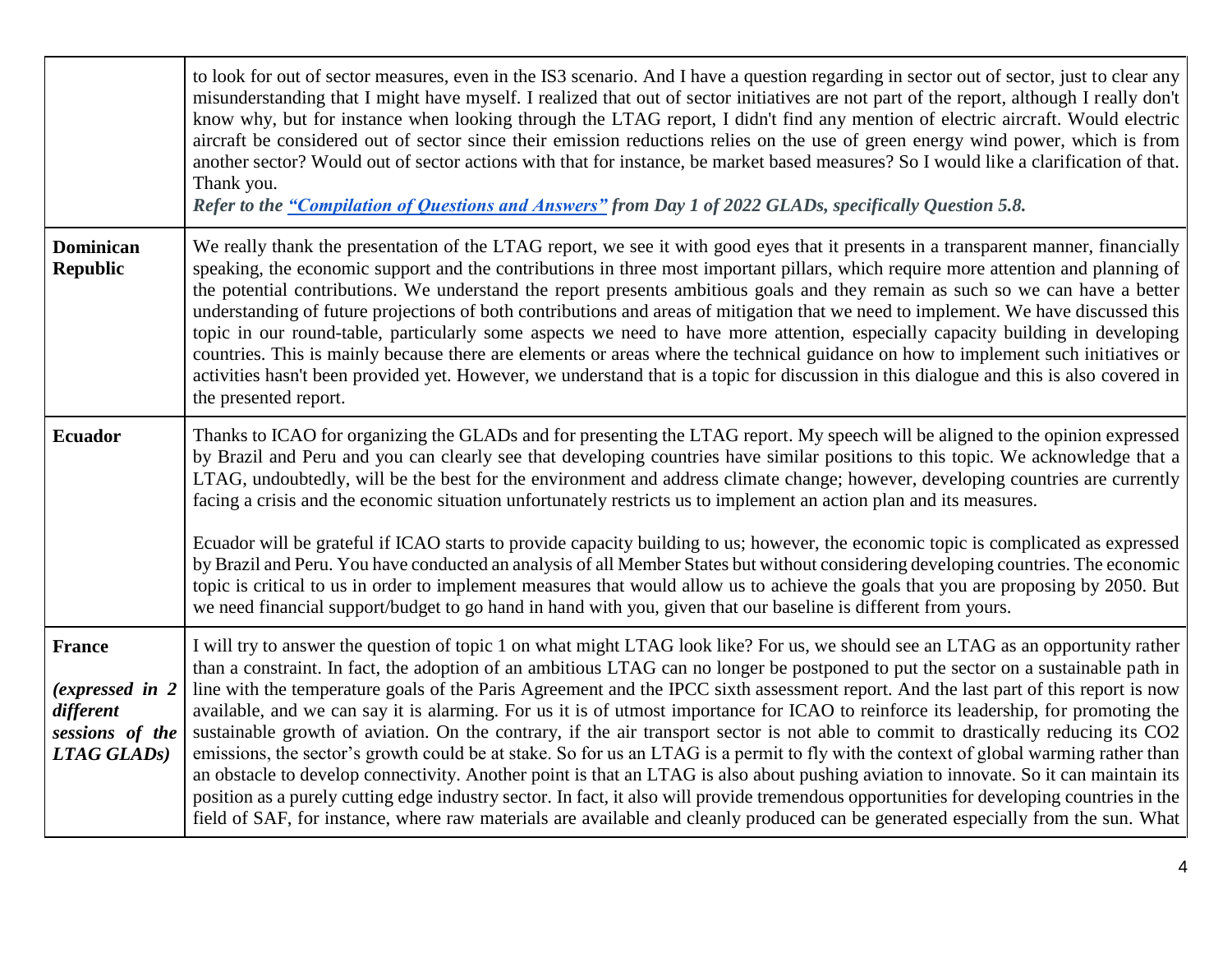|                                        | about the level of ambition? Against this background, we need to be globally ambitious and being ambitious means that we should<br>aim to drastically reduce CO2 emissions from international aviation by 2050 well below the 2019 level and the 2019 levels are the<br>reference level taken in the LTAG report and for international aviation it was 600 million tonnes of CO2. In this respect, we believe<br>that we should reduce CO2 emission as much as possible by using all available in-sector levers to get as close as possible to the<br>integrated scenario 3 of the report, which means 200 million tonnes of CO2 in 2050 is around 35% of the level of 2019. Such a goal<br>for 2050 should be complemented by intermediate steps. For instance in 2030 or the end of 2040. And the remaining emissions could<br>be also offset by measures outside the sector. Moreover, as the entire report has clearly demonstrated, SAF is the most important<br>lever for reducing CO2 emissions. We therefore believe that an ambitious LTAG goes hand in hand with an ambitious overall SAF<br>target. Once again, the question of costs and commercial opportunity is a very important question and LTAG TG Cost Group Lead<br>has already given a part of the answer. But it is important to come back to these questions. The cost presented in the LTAG report<br>might seem daunting. For example, if you look at the figures for fuels, it is all almost 4000 billion dollars in the context of integrating<br>scenario 3. But firstly, these figures are cumulative over a period of 30 years, and secondly, they need to be put into perspective. For<br>instance, these figures should be compared with the airline revenues during the period as it was already suggested last week during<br>the first day of the GLAD. And we also explained last week that the use of SAF in integrated scenario 3 would represent between<br>15% and 20% increase in ticket price. But it is very, very important to remember that last week we also ended talking about the cost<br>analysis for fuels in the LTAG report which is based on old price, which is half the current price. This means that it's very likely that<br>SAF will become affordable compared to fossil fuel in the coming years due to both industrial progress and rising prices. There is<br>also an important point to underline. It is worth noting, back in the coming years, an easy absence of strong decarbonisation in the<br>aviation sector is likely to lose access to many financing opportunities as more and more investors will demand that their money is<br>spent on sustainable activities. I will end this intervention by saying that these changes represent fantastic opportunities in many<br>areas, in particular, SAF is a way to develop underused territories to create jobs in innovation activities, and with the implementation<br>of solutions, and that all over the world. |
|----------------------------------------|---------------------------------------------------------------------------------------------------------------------------------------------------------------------------------------------------------------------------------------------------------------------------------------------------------------------------------------------------------------------------------------------------------------------------------------------------------------------------------------------------------------------------------------------------------------------------------------------------------------------------------------------------------------------------------------------------------------------------------------------------------------------------------------------------------------------------------------------------------------------------------------------------------------------------------------------------------------------------------------------------------------------------------------------------------------------------------------------------------------------------------------------------------------------------------------------------------------------------------------------------------------------------------------------------------------------------------------------------------------------------------------------------------------------------------------------------------------------------------------------------------------------------------------------------------------------------------------------------------------------------------------------------------------------------------------------------------------------------------------------------------------------------------------------------------------------------------------------------------------------------------------------------------------------------------------------------------------------------------------------------------------------------------------------------------------------------------------------------------------------------------------------------------------------------------------------------------------------------------------------------------------------------------------------------------------------------------------------------------------------------------------------------------------------------------------------------------------------------------------------------------------------------------------------------------------------------------------------------------------------------------------------------------------------------------------------------------------------------------------------------------------------------------------------------------------------------------------------------------------------------------------------------------------------------------------------------------------------------------------------|
| <b>Greece</b>                          | Climate change is a reality for our planet, and it's not only protected by IPCC findings. Therefore, including all sectors, including<br>aviation, have to contribute to the goal, the global temperature goals. LTAG report shows that international aviation can significantly<br>reduce its emissions by the middle of the century using in-sector measures. There are uncertainties in this report. However, it is also<br>obvious that it's not sufficient to reach net zero emissions for aviation without out of sector measures. All States, jointly, should adopt<br>policies and take measures to meet the aspirational goal of carbon neutral growth. So sustainability frameworks for developing<br>alternative fuels have to be further developed and ensure that there are environmental benefits from SAF that are real and measurable.<br>Greece welcomes the progress made and the report produced by CAEP and LTAG and encourages all States to take steps towards<br>reducing aviation impact on climate change and set goals for quantified proportions of SAF in their aviation activities.                                                                                                                                                                                                                                                                                                                                                                                                                                                                                                                                                                                                                                                                                                                                                                                                                                                                                                                                                                                                                                                                                                                                                                                                                                                                                                                                                                                                                                                                                                                                                                                                                                                                                                                                                                                                                                                                            |
| India<br>(expressed in 2)<br>different | I would like to recall that before quoting the IPCC findings and all, we should follow the principles of the Paris Agreement, which<br>called for the world to achieve a balance between emissions and removals in the second half of the century. The parties should<br>cooperate to promote the supportive and open international economic system that could lead to sustainable economic growth and<br>development in every State, particularly the developing countries. Measures taken to combat climate change, including unilateral                                                                                                                                                                                                                                                                                                                                                                                                                                                                                                                                                                                                                                                                                                                                                                                                                                                                                                                                                                                                                                                                                                                                                                                                                                                                                                                                                                                                                                                                                                                                                                                                                                                                                                                                                                                                                                                                                                                                                                                                                                                                                                                                                                                                                                                                                                                                                                                                                                                  |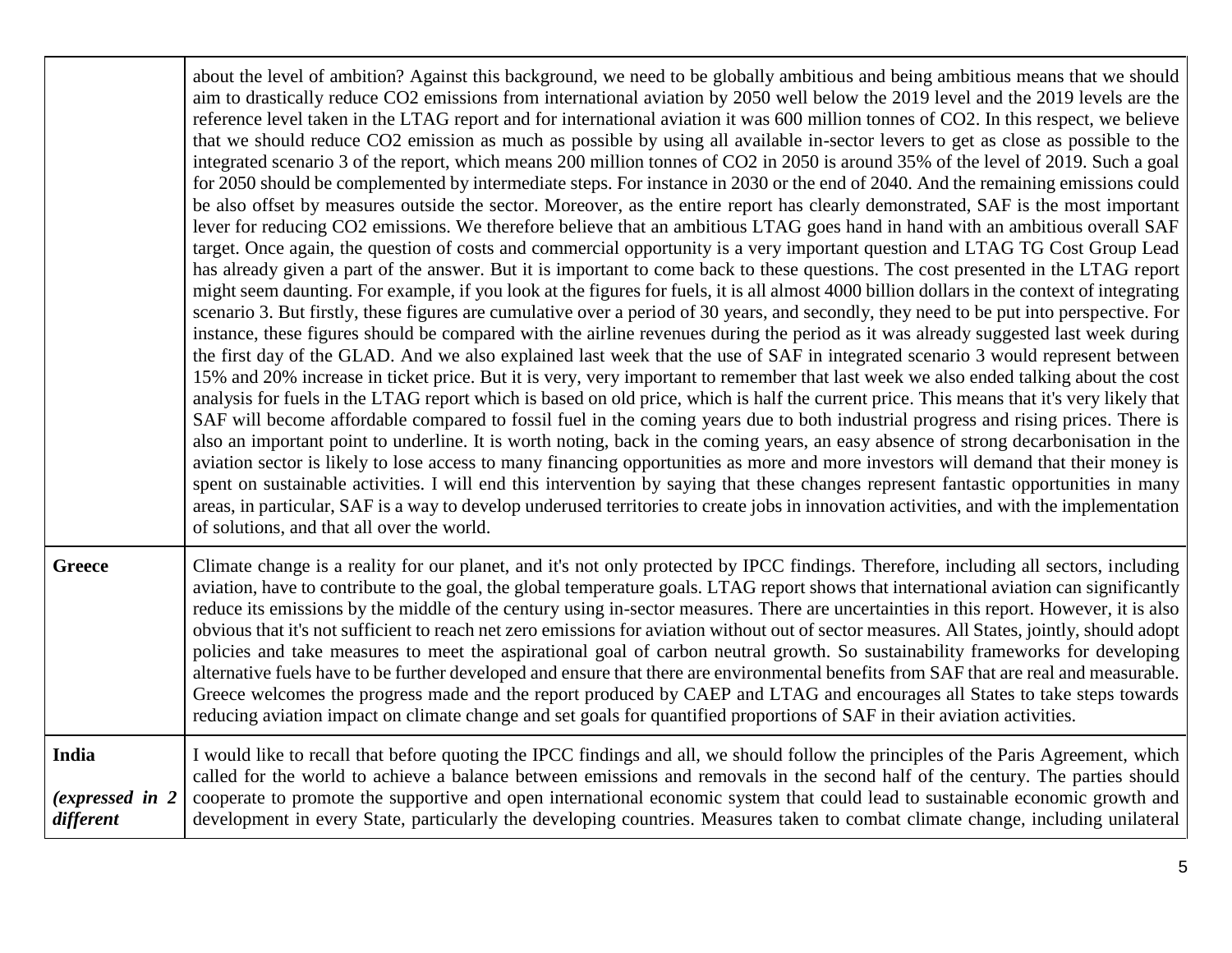| sessions of the<br>LTAG GLADS) | ones, should not constitute a means of arbitrary or unjustifiable disguised restriction on international trade. Regarding the scenarios,<br>the States should be presented with all three scenarios and let them choose which level of commitment each one would take, and then<br>have the sum of all the commitments resulting in the LTAG. Further, it is also logical that if we truly believe in the principles of<br>CBDR and equity, we can only have the global net zero. It is equally evident that developing countries will take much longer to reach<br>net zero given their overarching goals of poverty eradication and development. They will peak after the developed countries do. They<br>will need to be given the additional time frame so we can go towards net zero which may be beyond 2050. Similarly, the international<br>aviation sector in developing countries is yet to be anywhere near the peak levels, unlike those in the developed countries. Now if we<br>talk about the gap fillers, we should be very clear what gap we would like to fill. It is not clearly specified and we need a reference<br>to derive this gap. If we are going to consider out of sector gap fillers to discuss some much more aggressive LTAG, we must first<br>discuss the problems of CORSIA and remove the market distortions embedded in the scheme as it stands today at the CORSIA 2022<br>periodic review. The current design of CORSIA is inadequate for consideration under the LTAG. We need more time to mature<br>ourselves in this and cater the exact effect once the mandatory phase begins. Lastly, to conclude we are always very much serious<br>about our climate and planet, but I believe the study for exploring the feasibility of LTAG should continue after the 41st Assembly<br>so that an adequate level of information can be reached. Citing the time and data constraints, which cannot force an ambitious goal<br>for our sector as well impact almost all the coming generations. And lastly, I will congratulate you for this LTAG GLADs, but I<br>again, I seen that the GLADs was not much enough to discuss the problems of the States in hand. I would request you to please<br>arrange another session of dialogues or we can come up with another suggestion how the more States can be brought up on speed.<br>As you already said that only two or three States are taking the floor to express their views. So for them to understand much more<br>the impacts of LTAG and for us to even consult everyone please we should be allowed much more time. |
|--------------------------------|-----------------------------------------------------------------------------------------------------------------------------------------------------------------------------------------------------------------------------------------------------------------------------------------------------------------------------------------------------------------------------------------------------------------------------------------------------------------------------------------------------------------------------------------------------------------------------------------------------------------------------------------------------------------------------------------------------------------------------------------------------------------------------------------------------------------------------------------------------------------------------------------------------------------------------------------------------------------------------------------------------------------------------------------------------------------------------------------------------------------------------------------------------------------------------------------------------------------------------------------------------------------------------------------------------------------------------------------------------------------------------------------------------------------------------------------------------------------------------------------------------------------------------------------------------------------------------------------------------------------------------------------------------------------------------------------------------------------------------------------------------------------------------------------------------------------------------------------------------------------------------------------------------------------------------------------------------------------------------------------------------------------------------------------------------------------------------------------------------------------------------------------------------------------------------------------------------------------------------------------------------------------------------------------------------------------------------------------------------------------------------------------------------------------------------------------------------------------------------------------------------------------------------------------------------------------------------------------------------------------|
|                                | I would like to just flag certain concerns from India. I first support the comments given by the Russian Federation. Secondly, my<br>friend from Sweden. Yes, we should follow the goal of 1.5 degrees, but we should not also forget the principles of CBDR and equity.<br>And also not pull out the COVID pandemic impacts which our countries are facing. We have been pushed down our aviation to a<br>level we don't know when we're going to achieve our same aviation growth rate as per the COVID pandemic impacts are going on.<br>And shortly we will not achieve this before the developed countries do soon. It is equally evident that developing countries will take<br>much longer to reach net zero given their overarching goals of poverty eradication and development. They will peak after the<br>developed countries do. So yes, we know that the global zero has been agreed on, but it does not focus on individual zero. So there<br>will be a need to give an additional time frame to peak so we can go towards net zero. Yes, surely some countries can go towards<br>2050 or even go beyond net zero, but there should be a certain time for the developing countries to be given. That we cannot go for<br>the net zero by 2050, I'll just give you an example or an analysis with one of the developed countries that Indian aviation has<br>cumulative emissions by 2035, both domestic and international will be of a level which the current developed country is having. Even<br>though we have progressed or gone through the 5%, this in itself presents a very clear picture. Now talking about the level of ambition<br>for an LTAG. There is much talk of an ambitious goal, but it must be recognized that it would be much worse to set an unachievable<br>goal at this stage when so many doubts remain for developing countries. ICAO should also focus on putting an end to the regional<br>patchwork of global market based measures schemes to establish a level playing field for everyone. We are not right now mature<br>enough even for CORSIA and we are facing the regional patchworks too. So how can we go for an ambitious goal? It is important                                                                                                                                                                                                                                                                                                                                                                                                         |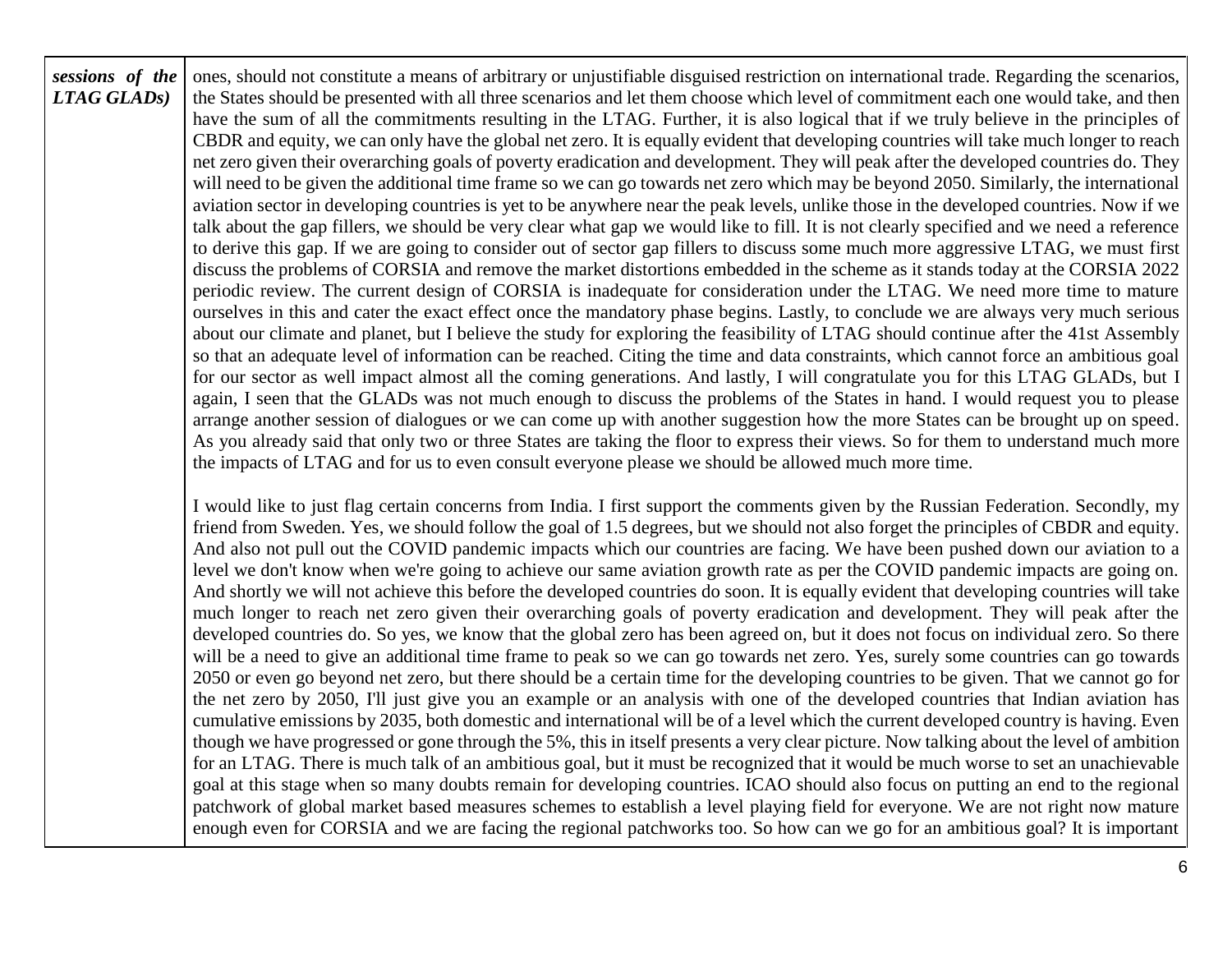|                                                | that LTAG would be pragmatic, practical, realistic and feasible. Net zero was not subject to technical assessment and it is premature<br>to assume that it should even be considered. As for the level of ambition, even the LTAG report acknowledged that countries will<br>face differences in implementing measures to achieve any scenario. So it should be left on to the States at what scenario they will be,<br>it will be suited to them as per their respective capabilities. In the end, we are not against an LTAG, but we surely believe that should<br>we create it, it should not be adopted as one size fits all solution. We should be able to consider a mix of measures taking into account<br>different contributions by each State, by each capability, different national circumstances and capacity. Thus combining different<br>levels of ambition for different actors according to their historical responsibility. So again, while ending my speech, I would say that<br>we should also look at the problems right now faced by the developing countries and see how far they are maturing in CORSIA. I<br>believe that the study for exploring the feasibility of LTAG should continue even after the 41st Assembly so that we can get adequate<br>time and level of information for having that confidence that it can be achieved. Fighting the time and data for States we cannot force<br>an ambitious goal and talking about the potential CO2 emissions gap fillers, I don't know what a gap is right now. How can I suggest<br>the fillers for that? So yes, we need a goal. We need a gap that has to be filled before suggesting any of the pillars. And as for my<br>country, we are very much working ahead in the environment, whether it be solar energy or sustainable aviation fuel. It is still in the<br>developing stage, but we are doing our bit.                                                                                                          |
|------------------------------------------------|------------------------------------------------------------------------------------------------------------------------------------------------------------------------------------------------------------------------------------------------------------------------------------------------------------------------------------------------------------------------------------------------------------------------------------------------------------------------------------------------------------------------------------------------------------------------------------------------------------------------------------------------------------------------------------------------------------------------------------------------------------------------------------------------------------------------------------------------------------------------------------------------------------------------------------------------------------------------------------------------------------------------------------------------------------------------------------------------------------------------------------------------------------------------------------------------------------------------------------------------------------------------------------------------------------------------------------------------------------------------------------------------------------------------------------------------------------------------------------------------------------------------------------------------------------------------------------------------------------------------------------------------------------------------------------------------------------------------------------------------------------------------------------------------------------------------------------------------------------------------------------------------------------------------------------------------------------------------------------------------------------|
| <b>Indonesia</b>                               | As Indonesia, while we of course support this LTAG presentation here, I would like to underline the key words that have been<br>mentioned by our colleague from ATAG. That word is flexibility. Although the experts in LTAG have make an excellent job for this<br>LTAG document, I would like to recommend that we have to be flexible in the future in terms of in adapting or adjusting our scenario<br>in the future if there is another new development in terms of technology or economic development that might interfere with or<br>influence our LTAG scenario. This could be in terms of making the technology better or making the operations more efficient. Then<br>we should explore this possibility, whether it's in sector, also out of sector.                                                                                                                                                                                                                                                                                                                                                                                                                                                                                                                                                                                                                                                                                                                                                                                                                                                                                                                                                                                                                                                                                                                                                                                                                                          |
| (Islamic<br><b>Iran</b><br><b>Republic of)</b> | I have few items to comment on. For the first item, the latest scientific understanding. I do believe that the share of aviation is just a<br>little in the global production of CO2 and maybe the bigger players in the world in this area can contribute more to reducing, but it<br>does not mean that we should not accept our responsibility to reduce CO2. So that is my comment on the first item. The second one,<br>I do believe that the hydrogen is the final solution to our problem, so as long as these polluting aircrafts are in the sky, I think all we<br>do is very good, it is very helpful, but you know, as long as the cleantech actual cleantech is not here, we cannot expect that we can<br>really overcome the global warming problem. So I do believe that hydrogen is the final solution and we have to shift our resources.<br>We have to invest our resources to reach that goal of making hydrogen, that prominent field in the world. For the fourth one, potential<br>CO2 emission; I have seen two things in my State, Iran, that I want to share. First I thought that in the past years I thought that these<br>are specific to Iran but now, I talked to different pilots, I see that this is not specific to my country and this is something more global.<br>First is fuel tankering. I have seen that a lot. So, we are talking about reducing CO2 with a new engine and new design but there is<br>something like fuel tankering. And this tankering of fuel adds extra weight to the airplane and it is not little extra weight it is a lot. It<br>happens mainly due to the fuel being cheap in one country and being expensive in another country. But sometimes in our case<br>sanctions cause fuel tinkering maybe because we cannot get the fuel in some different locations. It definitely increases the production<br>of CO2 in flight for just some commercial thing, some marketing thing, I don't know. So it is worth money. I cannot accept it as a |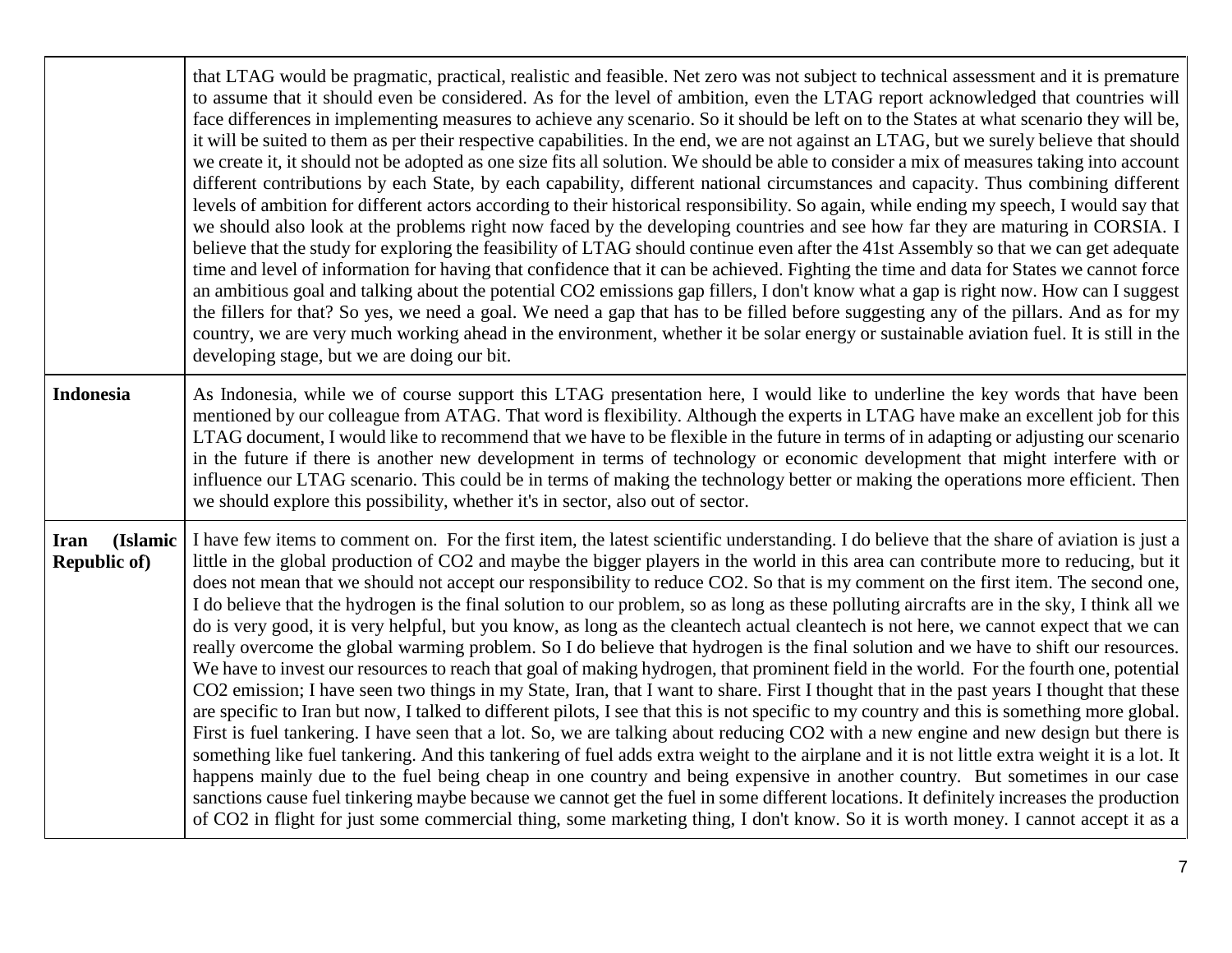|                | human; I cannot accept that we are polluting our environment just because of some money that we are saving. This is the first thing.<br>The second thing is that for example, Iran has more than 15 airlines. Maybe they are 18 now and the numbers are growing more and<br>more, but there is no code sharing between these airlines. This lack of code sharing contributes to excessive fuel use because each of<br>these airlines wants to have its routes and then with these routes the flights sometimes are not ghost flights, but there are more seats<br>that can be used, so code sharing in my opinion is my country's problem. If we can do it here, I think that we can take a good step<br>towards reduction of CO2. Thank you.                                                                                                                                                                                                                                                                                                                                                                                                                                                                                                                                                                                                                                                                                                                                                                                                                                                                                                                                                                                                                                                                                                                                                                                                                                                                                                                                                                                                                                                                                                                                                                                                                                                                                      |
|----------------|------------------------------------------------------------------------------------------------------------------------------------------------------------------------------------------------------------------------------------------------------------------------------------------------------------------------------------------------------------------------------------------------------------------------------------------------------------------------------------------------------------------------------------------------------------------------------------------------------------------------------------------------------------------------------------------------------------------------------------------------------------------------------------------------------------------------------------------------------------------------------------------------------------------------------------------------------------------------------------------------------------------------------------------------------------------------------------------------------------------------------------------------------------------------------------------------------------------------------------------------------------------------------------------------------------------------------------------------------------------------------------------------------------------------------------------------------------------------------------------------------------------------------------------------------------------------------------------------------------------------------------------------------------------------------------------------------------------------------------------------------------------------------------------------------------------------------------------------------------------------------------------------------------------------------------------------------------------------------------------------------------------------------------------------------------------------------------------------------------------------------------------------------------------------------------------------------------------------------------------------------------------------------------------------------------------------------------------------------------------------------------------------------------------------------------|
| <b>Italy</b>   | We do believe that it is really important that the Council has been provided with this work with this technically developed material<br>to allow them to decide or to take into consideration options and inform then the Assembly. But we do want to transform our world,<br>our technocracy, while we do believe, as generally said, the first day of this dialogue is a change of our approach towards problems,<br>problems that we ourselves have created. Therefore we should make a complete change of efforts and complete change of approach,<br>which means the changes not only in terms of the technicalities, but also in terms of mental, philosophical, historical approach to<br>such an important period, such an important problem. It is a problem in our common home. You heard that we are the administrators<br>of this wonderful place and we have to take care of it. Therefore, we do believe this is an important opportunity to increase ICAO<br>credibility, but to also help those countries which are not developed because part of the ICAO approach and guidelines will be so<br>called capacity building. We do not want to create any kind of discrimination for those countries which have got debts in front of<br>other countries. So we believe that this is a good pathway towards a great book.                                                                                                                                                                                                                                                                                                                                                                                                                                                                                                                                                                                                                                                                                                                                                                                                                                                                                                                                                                                                                                                                                            |
| <b>Jamaica</b> | Jamaica would like to thank ICAO and the 300 LTAG experts for putting together a technically sound and robust report. With the<br>caveat that because of these reasons, I have not yet completed reading all of them. It is a State's opportunity to make a contribution<br>to the process and I am very appreciative and thankful for this opportunity as I am sure my other colleagues and other States are.<br>Jamaica would not at this time be opposed to supporting an LTAG GLADs that recognizes the special circumstances and respective<br>capabilities of States to achieve the LTAG agreement. As a Small Island Developing State, Jamaica is intimately aware of and<br>impacted by climate change, although our contribution to the global emissions is negligible. In consideration of all of these, these are<br>some of the areas that I think I would need to have under consideration, especially for a Small Island Developing States such as<br>Jamaica and other Landlocked Developing States and Least Developed States such as consolidation of goals where possible. For<br>example, I know that the industry has set a CO2 emissions goal of net zero and at the moment ICAO is in discussion to decide what<br>would be our long term aspirational goal. I am thinking that perhaps we should consider consolidating these goals so that everybody,<br>if possible, where possible, consolidation of the goals would be appropriate or feasible. For the Small Island Developing States,<br>capacity building and assistance is critical to this process, especially when it comes to implementation. And for some States, a more<br>hands on approach might be even better because as Peru has indicated and also Brazil, that in some areas there is very little capacity<br>in the countries; one person or two persons. And so you know that is a challenge in terms of the gaps that will not be filled by<br>technology, operations and sustainable aviation fuels. What will the gap filler look like? CORSIA I would consider to be a gap filler<br>because it is a complementary measure. It is slated to end in 2035 and are we contemplating an extension of CORSIA as that gap<br>filler? Or are States still contemplating other gap fillers? I guess that is a lot of fruitful for thought for now and for us to all consider<br>where we go in terms of the long term aspirational goals. |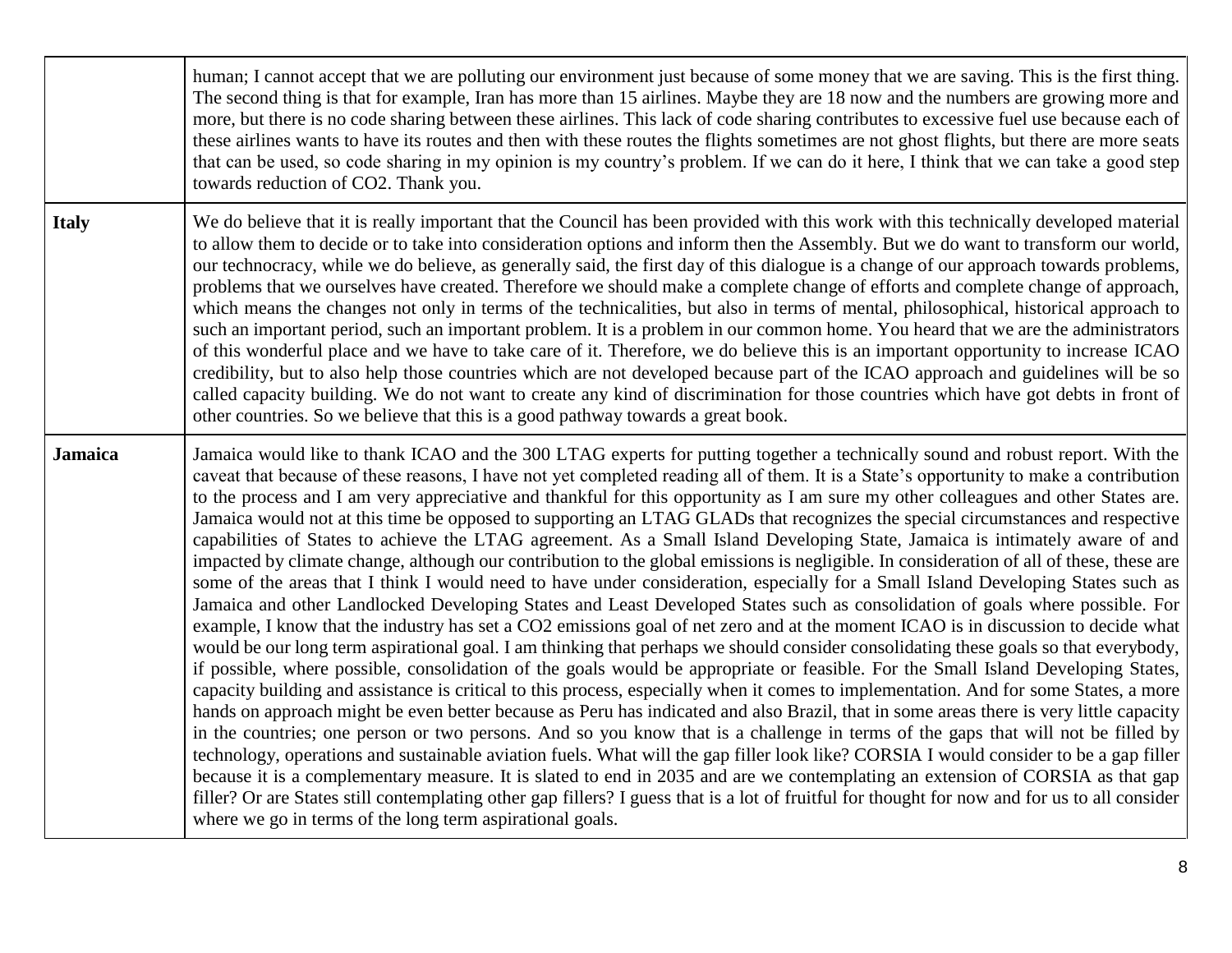| Japan              | Thank you. First of all, Japan fully supports the LTAG efforts of ICAO. Japan signed the Declaration International Aviation Climate<br>Ambition Coalition at COP 26 last year. In this declaration, it is mentioned that; supporting the adoption by ICAO of an ambitious<br>long-term aspirational goal and in view of the industry's commitments towards net zero CO2 emissions by 2050. On adapting LTAG,<br>long term goals should be ambitious and harmonized based on this declaration. Thank you very much.                                                                                                                                                                                                                                                                                                                                                                                                                                                                                                                                                                                                                                                                                                                                                                                                                                                                                                                                                                                                                                                                                                                                                                                                                                                                                                                                                                                                                                         |
|--------------------|------------------------------------------------------------------------------------------------------------------------------------------------------------------------------------------------------------------------------------------------------------------------------------------------------------------------------------------------------------------------------------------------------------------------------------------------------------------------------------------------------------------------------------------------------------------------------------------------------------------------------------------------------------------------------------------------------------------------------------------------------------------------------------------------------------------------------------------------------------------------------------------------------------------------------------------------------------------------------------------------------------------------------------------------------------------------------------------------------------------------------------------------------------------------------------------------------------------------------------------------------------------------------------------------------------------------------------------------------------------------------------------------------------------------------------------------------------------------------------------------------------------------------------------------------------------------------------------------------------------------------------------------------------------------------------------------------------------------------------------------------------------------------------------------------------------------------------------------------------------------------------------------------------------------------------------------------------|
| Lebanon            | Good morning, good afternoon to everyone. Thank you to ICAO MID for giving us this opportunity in order to discuss the main<br>environmental or aviation environmental issues. To be quick and go through the targets, if we are talking about scientific<br>understanding from my point of view, it should be dealt with at a level with all stakeholders, starting from the Ministry of Environment<br>and the State and the universities, national universities and the institutions. And you know, in each State we have a lot of research<br>and development regarding global warming and climate change. From my point of view, no big challenges at this level, but once we<br>are talking about other potential contribution examples for technology, operations and fuels to take a case study, for example, for<br>Lebanon, everybody knows the big extreme economic crisis. Although we have this economic crisis, we still have a big investment<br>in technology and operations, but if we are talking about investment of SAF or LCAF or others, I think it will be go beyond the State<br>itself needs a lot of collaboration between national and regional and international efforts in order to go to the target. Also, I think that<br>all MID States have the will and to go through the LTAG but as my colleague from UAE said, there are big challenges for most<br>countries due to the economic crisis. I think we can go through LTAG if we have a big support from ICAO and other States, especially<br>in the ICAO MID region and especially in current situations, there are a lot of economic crises around all the States. For this, according<br>to us or to Lebanon, we are still fighting in order and we also have the will in order to get the ambitious LTAG. And at the same time,<br>we have a lot of challenges starting from capacity building from financial to technical and other problems. Thank you very much. |
| <b>Malaysia</b>    | The initiative taken by ICAO in doing as much as we can to reduce or eliminate the impact of CO2 emission to the environment<br>specifically despite the current COVID-19 situation. Malaysia will support all these initiatives. Malaysia, in fact, we have done our<br>part in CORSIA and we have also done some work on the operational improvement especially on the shortening, improving the<br>number of routes to reduce the fuel use by the international flights. And we are also working with our counterparts in various<br>Ministries to start the Sustainable aviation fuel initiative. We hope that will help in supporting this LTAG goal by ICAO.                                                                                                                                                                                                                                                                                                                                                                                                                                                                                                                                                                                                                                                                                                                                                                                                                                                                                                                                                                                                                                                                                                                                                                                                                                                                                         |
| <b>Netherlands</b> | Thank you. So first of all, thanks so much to the LTAG working group for all the work that has been done. It has been a tremendous<br>effort. So thank you so much and thanks for addressing the latest IPCC report and the cost of inaction because science is really clear<br>1.5 degrees and even 2 degrees of global warming are fast approaching. And civil aviation share of remaining emissions is expected<br>to grow and grow and as an aviation sector in goal setting, we have the tendency to really focus on feasibility and of course that is<br>good, but it is really our obligation to move towards goals that are needed to avoid a climate crisis. Instead of only focusing on what<br>we see as pragmatic and false. But for this long term aspirational goal, it is key that it is built bottom up from ambitious, but also yet<br>feasible in sector measures, and the CAEP LTAG report has provided precisely in analytical basis, which we can build on. This in-<br>sector reduction should be as large as technically and economically possible, so we do not shift responsibility for our emissions to<br>other sectors, while also providing fertile grounds for long term investments in radical innovation. The integrated scenario three is<br>feasible and the only scenario in which emissions are reduced significantly below current levels and we see potential in hydrogen<br>powered aircraft. But the report also shows very similar results can be obtained with drop-in SAF which is also very important. Even                                                                                                                                                                                                                                                                                                                                                                                                    |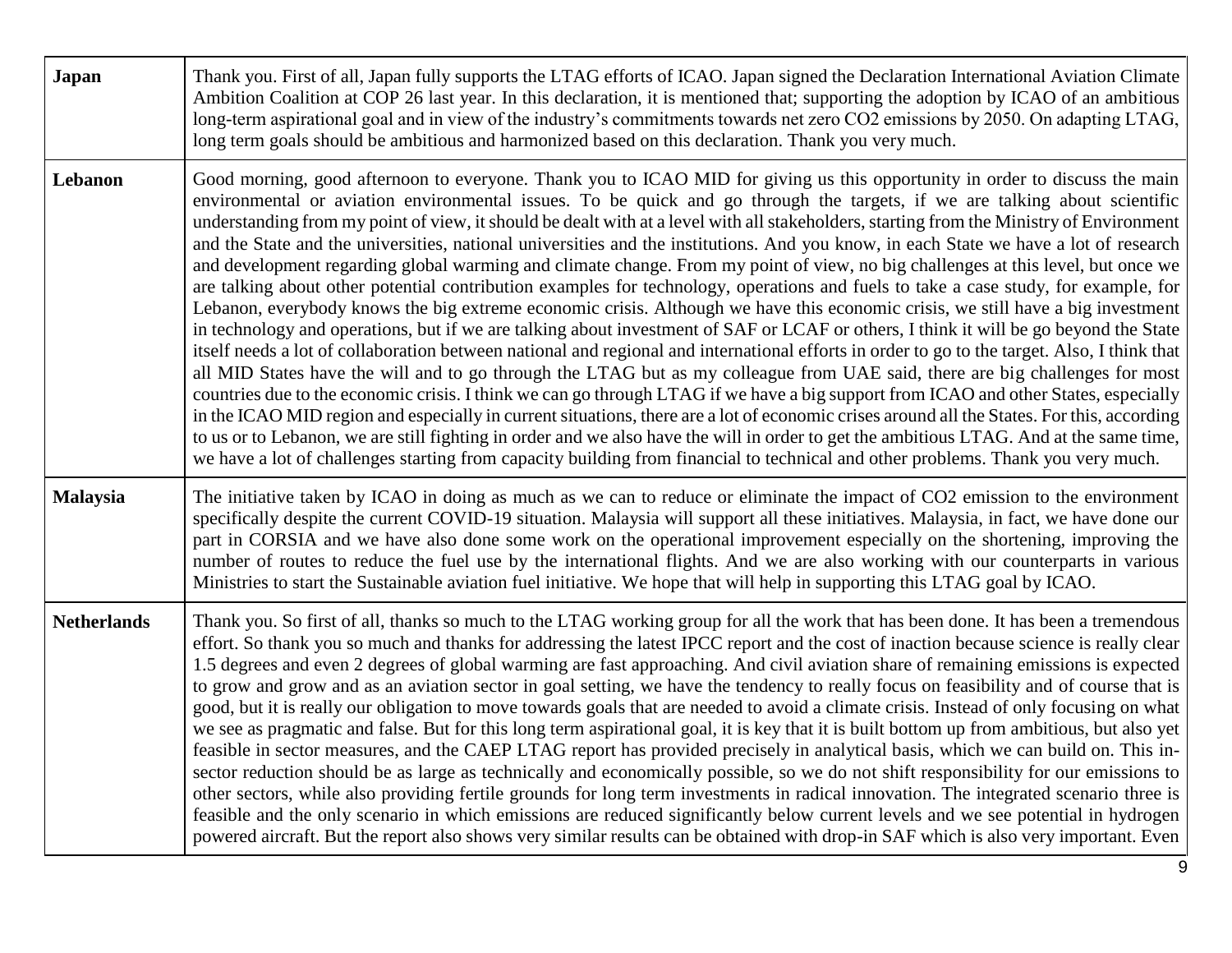|                                                                                                                                            | in integrated scenario 3, there will be residual emissions from international civil aviation and it will be predicted to be around 200<br>megaton per year in 2050, and ICAO should address these too. For us it is really clear what the goal should be: NetZero CO2 in 2050.<br>But as we have to take action now, the goal should also be supported by intermediate weight points with as much in-sector reduction<br>as possible, and negative emissions to address what remains.                                                                                                                                                                                                                                                                                                                                                                                                                                                                                                                                                                                                                                                                                                                                                                                                                                                                                                                                                                                                                                                                                                                                                                                                                                                                                                                                                                                                                                                                                                                                                                                                                                                                                                                                                                                                                                                                                                                                  |
|--------------------------------------------------------------------------------------------------------------------------------------------|------------------------------------------------------------------------------------------------------------------------------------------------------------------------------------------------------------------------------------------------------------------------------------------------------------------------------------------------------------------------------------------------------------------------------------------------------------------------------------------------------------------------------------------------------------------------------------------------------------------------------------------------------------------------------------------------------------------------------------------------------------------------------------------------------------------------------------------------------------------------------------------------------------------------------------------------------------------------------------------------------------------------------------------------------------------------------------------------------------------------------------------------------------------------------------------------------------------------------------------------------------------------------------------------------------------------------------------------------------------------------------------------------------------------------------------------------------------------------------------------------------------------------------------------------------------------------------------------------------------------------------------------------------------------------------------------------------------------------------------------------------------------------------------------------------------------------------------------------------------------------------------------------------------------------------------------------------------------------------------------------------------------------------------------------------------------------------------------------------------------------------------------------------------------------------------------------------------------------------------------------------------------------------------------------------------------------------------------------------------------------------------------------------------------|
| <b>New Zealand</b>                                                                                                                         | New Zealand considers the LTAG must be ambitious and the sector needs to set an aspirational goal that goes beyond business as<br>usual. New Zealand was one of the States that signed the International aviation Climate Ambition Coalition initiative at COP 26. We<br>did this because we believe it is important that this industry plays its role to reduce emissions. Pacific Island States, including New<br>Zealand, cannot wait for the world to continue to ponder if something should be done. We must take action now, and this is a<br>significant opportunity for this sector to sit down, what it will aspire to and to do its part. It is important because many of us will be<br>impacted if climate change is not slowed. Many small islands face rising sea levels and if this is not stopped, those islands will begin<br>to and have begun to disappear. The people living on them will no longer have a country of their own if the world does not rapidly<br>progress to reduce emissions. The LTAG's ambition should be a given. We know climate change is real. We know we can take steps<br>to mitigate it. Let's make this industry one that takes those positive and meaningful steps. New Zealand does not think that the<br>integrated scenario one is an option because it is not ambitious enough. To help get this agreed, we need to ensure the material on<br>LTAG is accessible, for example by providing more information on the cost for industry in a way that is accessible and relatable.<br>We're all concerned with costs but having a better understanding of this across industries would be beneficial. New Zealand considers<br>it would be useful if there was a breakdown of the likely investment needed over, for example, 3-10 year periods or otherwise, how<br>the costs compared to business as usual, and what industry would usually be spinning on technological improvements and fuel.<br>Additionally, understanding how those costs relate to the revenue that the industry generates would help to provide perspective for<br>future needs. New Zealand would like more clarity on the proposed structure of the LTAG, including any mandated requirements to<br>enable States to analyze and better understand the impact. Thank you again for the opportunity and we look forward to the<br>development of an LTAG that is ambitious and aspirational. |
| <b>Nigeria</b><br><i>(expressed</i><br>$\boldsymbol{b}$<br>different<br>in<br>$\boldsymbol{l}$<br>experts<br>session of the<br>LTAG GLADs) | I want to make a few comments and clarifications on this topic. The topic is what might an LTAG look like? I want to take it up as<br>some of the few comments made by Jane. And I think she mentioned that an LTAG is a goal and there's no commitments to States.<br>So it's just like the name is a long term aspirational goal and that States we behave differently to the LTAG, which is clear from all<br>the analysis and data that we have been looking at on this topic shows formation that States cannot have the same starting points. So<br>I just want to start with those comments. However, if we look at the item to consider under discussion we mentioned potential CO2<br>emission gap fillers. So for me, when you say potential CO2 gap fillers, it means that there will be a reference to a particular time<br>that is the gap fillers as we have a reference when does this start from? And I also want to take us back to some of the comments that<br>have been made by developing countries at different fora, where some of these governments have mentioned that they will not be<br>ready for the LTAG by 2050. But from this when we say gap fillers it seems as if we're saying that it has to be 2050 LTAG for<br>everyone not considering if we're starting on different pages. So I'll just need clarification on this issue of potential gap fillers, when<br>is the reference point? Secondly, the clarification that would like to know is that is an LTAG going to consider out-of-sector gap<br>fillers.                                                                                                                                                                                                                                                                                                                                                                                                                                                                                                                                                                                                                                                                                                                                                                                                                                                                     |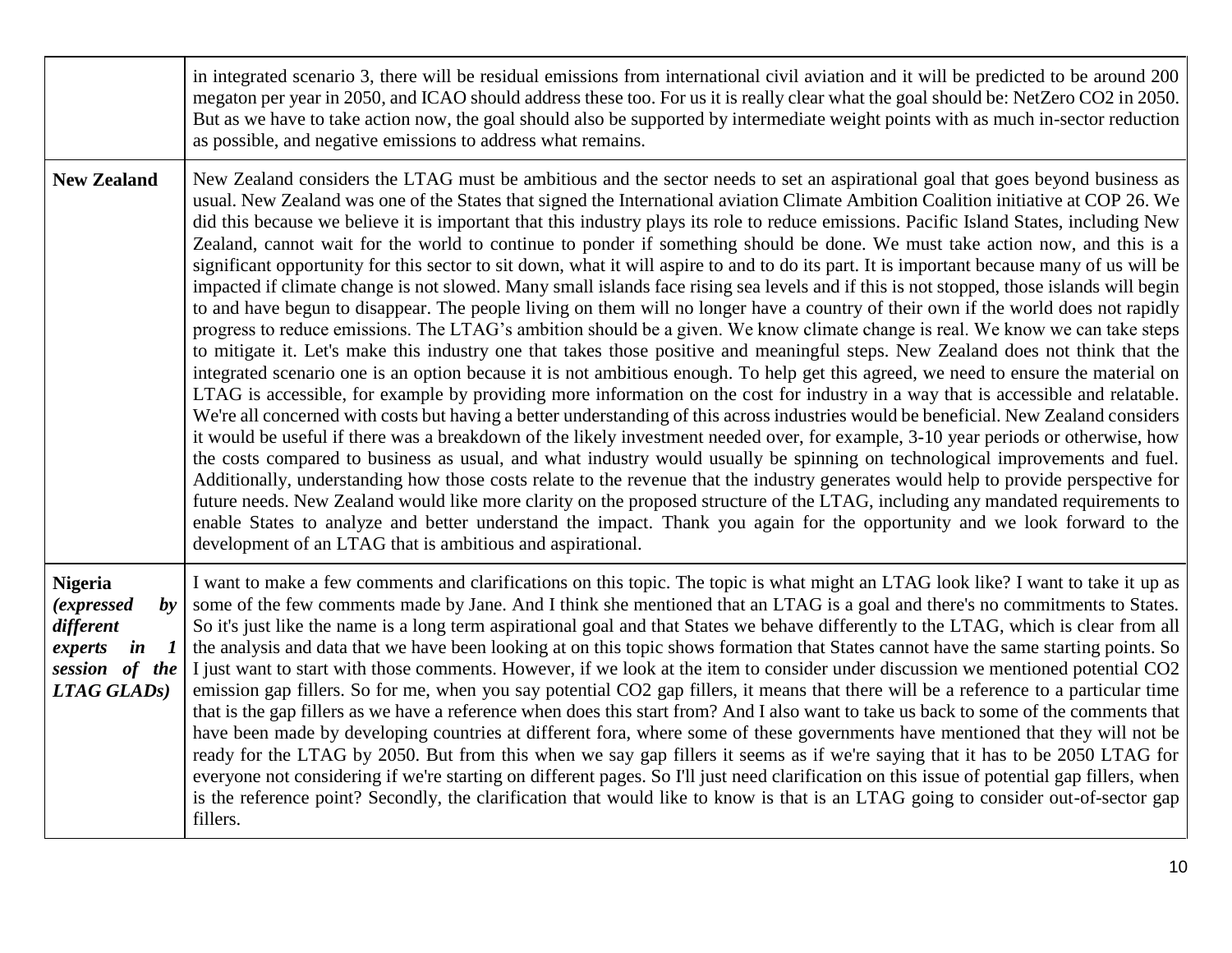|                    | I have a few questions and clarifications. What I want to talk about now is the issue of capacity and the funding. We cannot all be<br>there at the same time as we do not have the same capacity as attaining the feasibility. I don't know what can be done because some<br>states, especially developing States, need to know more about the consequences of making the commitment to attend a goal. And<br>then on the issue of funding, also something needs to be done as part of assistance for them to assess the funding. And then lastly,<br>the issue of one thing that will make us attend; the issue of SAF. A lot of the developing countries do not have the capacity to develop<br>the SAF. So I think something needs to be done for capacity building and also for attainment of feasibility.                                                                                                                                                                                                                                                                                                                                                                                                                                                                                                                                                                                                                                                                                                                                                                                                                                                                                                                                                                                                                                                                                                                                                                                                                                                                                                                                                                                                                                                                                                                                                                                                                                                                                                                                                                           |
|--------------------|-------------------------------------------------------------------------------------------------------------------------------------------------------------------------------------------------------------------------------------------------------------------------------------------------------------------------------------------------------------------------------------------------------------------------------------------------------------------------------------------------------------------------------------------------------------------------------------------------------------------------------------------------------------------------------------------------------------------------------------------------------------------------------------------------------------------------------------------------------------------------------------------------------------------------------------------------------------------------------------------------------------------------------------------------------------------------------------------------------------------------------------------------------------------------------------------------------------------------------------------------------------------------------------------------------------------------------------------------------------------------------------------------------------------------------------------------------------------------------------------------------------------------------------------------------------------------------------------------------------------------------------------------------------------------------------------------------------------------------------------------------------------------------------------------------------------------------------------------------------------------------------------------------------------------------------------------------------------------------------------------------------------------------------------------------------------------------------------------------------------------------------------------------------------------------------------------------------------------------------------------------------------------------------------------------------------------------------------------------------------------------------------------------------------------------------------------------------------------------------------------------------------------------------------------------------------------------------------|
| Peru               | Peru would like to thank ICAO and CAEP for this valuable information that has been shared with the developing countries, especially<br>countries from South America. We don't have these opportunities very often and it is a luxury to have them right now for such<br>important decisions such as a long term goal. Taking advantage of this forum and from the honesty that we have always shown, I<br>would like to express some concerns we, developing countries, have. Particularly talking about Peru, we received the report just one<br>week before these dialogues; and although I am not aware of the situation of other countries, in Peru we only have 2 people responsible<br>for this topic; therefore it was very difficult to read the whole report due to its length. In the case of Peru, the pandemic has greatly<br>impacted the transport sector and we have not been able to give incentives to airlines just like other countries did, even though we<br>would have liked to do so but this possibility was out of our hands. So when I hear the word 'global', I always think that global<br>implies to have, in a way, an equal initial standard. However, in Peru, we do not think we have the same starting point. We have also<br>seen the economic analysis, with talks about USD billion. And when we read in the report that all of this is going to be reflected on<br>the final users, we have the feeling that we live in a global world but with very different characteristics. In that sense, our main<br>concern is focused on whether we are really applying the principle of different circumstances, respective capabilities of States. And<br>if being global means a sort of equality among countries although we are not really equal. Therefore, we are afraid and we feel we<br>are not 100% informed about this topic. This dialogue has been the first attempt to understand in a deeper manner the LTAG report.<br>However, we consider we don't have all the necessary elements to adopt a final position about this topic. We continue with this<br>anxiety to fully understand the impacts that an LTAG will have over the Region, without prejudging our commitment with the<br>environment. Sometimes uninformed situations lead us to decisions that are not correct and we need a lot of information to have the<br>same level of knowledge available in other countries also in South America. We would like to thank this forum and we will appreciate<br>deeper information on the impacts of this long term ambitious goal. |
| <b>Philippines</b> | While the Philippines recognizes the importance of meeting our commitments with the Paris Agreement and supports the initiatives<br>of ICAO in producing the contributions, the greenhouse gas emissions of the aviation sector, we would like to emphasize the need<br>for States to conduct in-depth stakeholder consultations at the domestic level. So we note that several of these strategies indicated in<br>the report involve considerable investment and involvement of various stakeholders from the market and as such there is a need to<br>gather insights from airports, air navigation service providers, airlines and other relevant parties as this will also impact their long<br>term plans. And we also have to check if the investments required from implementing this LTAG is feasible at the moment for our<br>other parties, given the fact that a lot of us have been affected severely by the COVID-19 pandemic, so in turn, we believe that<br>reaching out toward domestic stakeholders can also serve as an information, education and communication strategy and enter this<br>could encourage the buying and support of this party. So that's all on behalf of the Philippines and we support the LTAG initiative of                                                                                                                                                                                                                                                                                                                                                                                                                                                                                                                                                                                                                                                                                                                                                                                                                                                                                                                                                                                                                                                                                                                                                                                                                                                                                                                                     |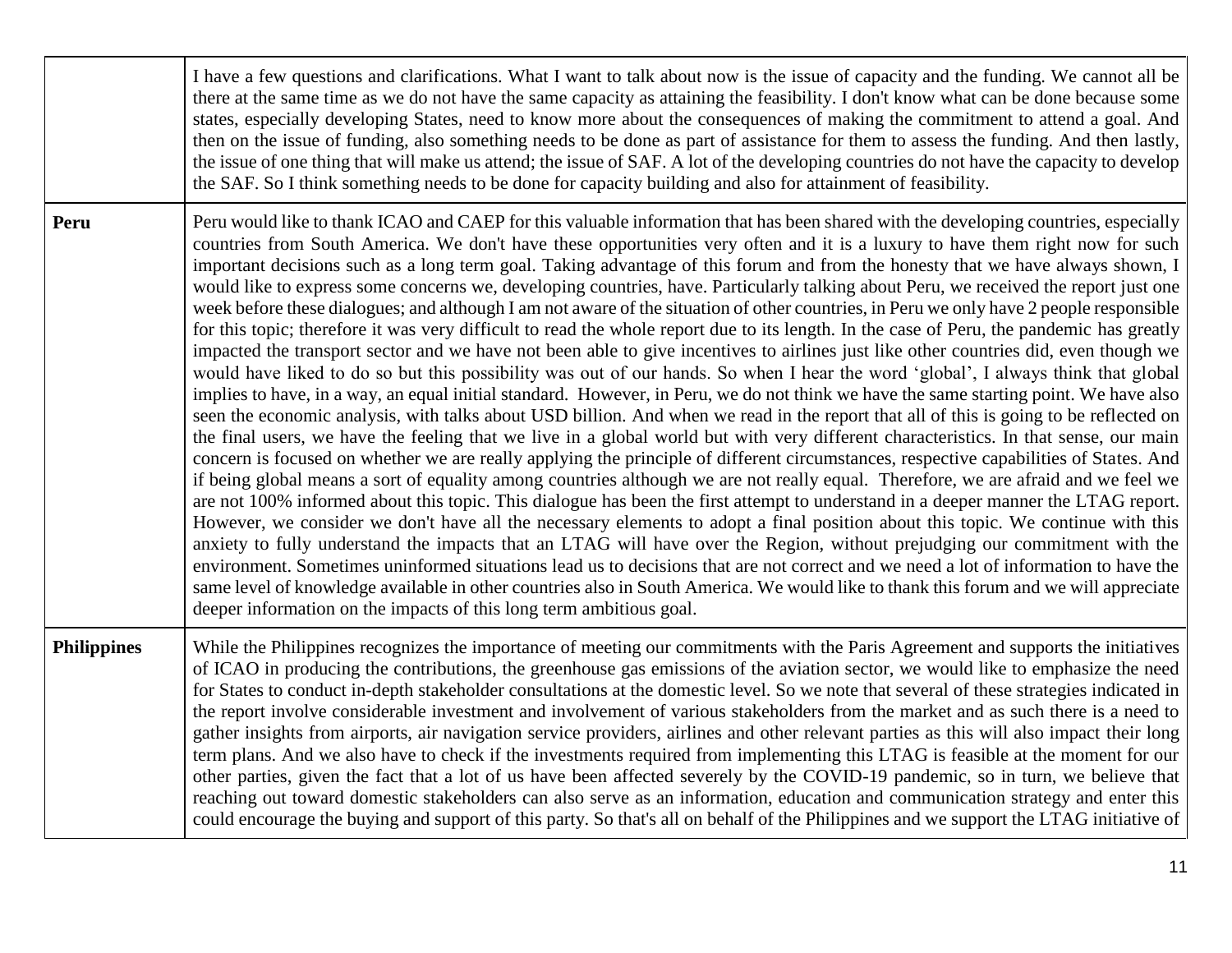|                              | the ICAO.                                                                                                                                                                                                                                                                                                                                                                                                                                                                                                                                                                                                                                                                                                                                                                                                                                                                                                                                                                                                                                                                                                                                                                                                                                                                                                                                                                                                                                                                                                                                                                                                                                                                                                                                                                                                                                                                                                                                                                                                                                                                                                                                                                                                                                                                                                                                                                                                                                                                                                                                                                                                                                                                  |
|------------------------------|----------------------------------------------------------------------------------------------------------------------------------------------------------------------------------------------------------------------------------------------------------------------------------------------------------------------------------------------------------------------------------------------------------------------------------------------------------------------------------------------------------------------------------------------------------------------------------------------------------------------------------------------------------------------------------------------------------------------------------------------------------------------------------------------------------------------------------------------------------------------------------------------------------------------------------------------------------------------------------------------------------------------------------------------------------------------------------------------------------------------------------------------------------------------------------------------------------------------------------------------------------------------------------------------------------------------------------------------------------------------------------------------------------------------------------------------------------------------------------------------------------------------------------------------------------------------------------------------------------------------------------------------------------------------------------------------------------------------------------------------------------------------------------------------------------------------------------------------------------------------------------------------------------------------------------------------------------------------------------------------------------------------------------------------------------------------------------------------------------------------------------------------------------------------------------------------------------------------------------------------------------------------------------------------------------------------------------------------------------------------------------------------------------------------------------------------------------------------------------------------------------------------------------------------------------------------------------------------------------------------------------------------------------------------------|
| Qatar                        | There are two main points as previous speakers stressed on: the urgency of the matter. It is very urgent and the aviation industry has<br>to act now. I mean, the aviation industry has to act now and not tomorrow. That is two main points. That has to be in our back mind,<br>also in the State of Qatar, we are taking this and we are doing all what we can in this direction, and just to mention that our flag carrier<br>has committed to net zero by 2050. I have a question or a comment regarding the level of ambition for an LTAG. The tremendous<br>work and effort that have been put into the report of the LTAG. It is a really big effort and a very well structured report. But now, as<br>the LTAG work has led down the options for the civil aviation stakeholders and community to set up their level or its level of ambition<br>here, when we come to the details it is difficult to make everyone happy. I mean those details that will make some let say not happy<br>the others in between that because if we increase the ambition to reach our goal very fast then this will be on and the treatment of<br>other State, let's say or region or then how the compromise in implementing what's in one option of the many that they that they are<br>let down by the report on the ground. I mean how to reach a road map, implementation road map of the options let down in the LTAG<br>report by having a consensus between all these stakeholders. All these States, let's say stakeholders and States because in achieving<br>the LTAG target or ambition. We have States and we have stakeholders. We have economic stakeholders like the SAF produces etc.<br>then how to reach that consensus in that detailed road map? As I said, we do not want to create a new market but we will help and<br>agree, minimizing the emissions without destroying or killing an old market, a market and an infrastructure that has been there for<br>years.<br>Regarding the creation of new markets and destroying an old one. It is not destroying I mean. That comes from what I have said<br>before, the details of the implementation of the LTAG report where we have to discuss in depth and I agree on steps because there<br>is, I will give you just an example of the coexistence of the SAF and the LCAF. This is a way not to destroy an old market and create<br>a new market harshly. This coexistence will help many players in aviation and outside aviation to build themselves with the new<br>environment. The home phone and the cell phone. We did not cut off the home phone and start from day one with the telephone. It |
|                              | took decades. I mean that we are not using the home phone anymore and that's why this coexistence of SAF and LCAF in the transition<br>period has to be used and has to be implemented. And in order to reach that ambition and those LCAF ambitions more as an aviation<br>community, we need to support the needy States or stakeholders more. The ambitions are high, the efforts have to be high and also<br>the capacity building has to be high and the requirement on our shoulders will be high.                                                                                                                                                                                                                                                                                                                                                                                                                                                                                                                                                                                                                                                                                                                                                                                                                                                                                                                                                                                                                                                                                                                                                                                                                                                                                                                                                                                                                                                                                                                                                                                                                                                                                                                                                                                                                                                                                                                                                                                                                                                                                                                                                                   |
| <b>Russian</b><br>Federation | With regard to the building blocks. I will start with a general observation: Russia, together with China, India, Brazil and other<br>countries note that the Assembly instructions set out in resolving close nine in the resolution A40-18 were not fully completed. In<br>particular, studies on the possible economic consequences of the LTAG scenarios implementation for developing countries have not<br>been conducted which is also appropriate for emerging economy countries with the high rates of growth in air transportation. Also<br>the LTAG TG Report does not present an assessment of the possible risks to the flight safety in connection with implementation of<br>the ambitious goal of LTAG. Second, I will combine two items together, recognition of the scientific understanding and the technical<br>feasibility of LTAG scenarios. Of particular concern is apparent reassessment of the potential contribution of the sustainable aviation<br>fuels to the achievement of the projected LTAG results under presented scenarios. It is obvious that in addition to estimating SAF                                                                                                                                                                                                                                                                                                                                                                                                                                                                                                                                                                                                                                                                                                                                                                                                                                                                                                                                                                                                                                                                                                                                                                                                                                                                                                                                                                                                                                                                                                                                                            |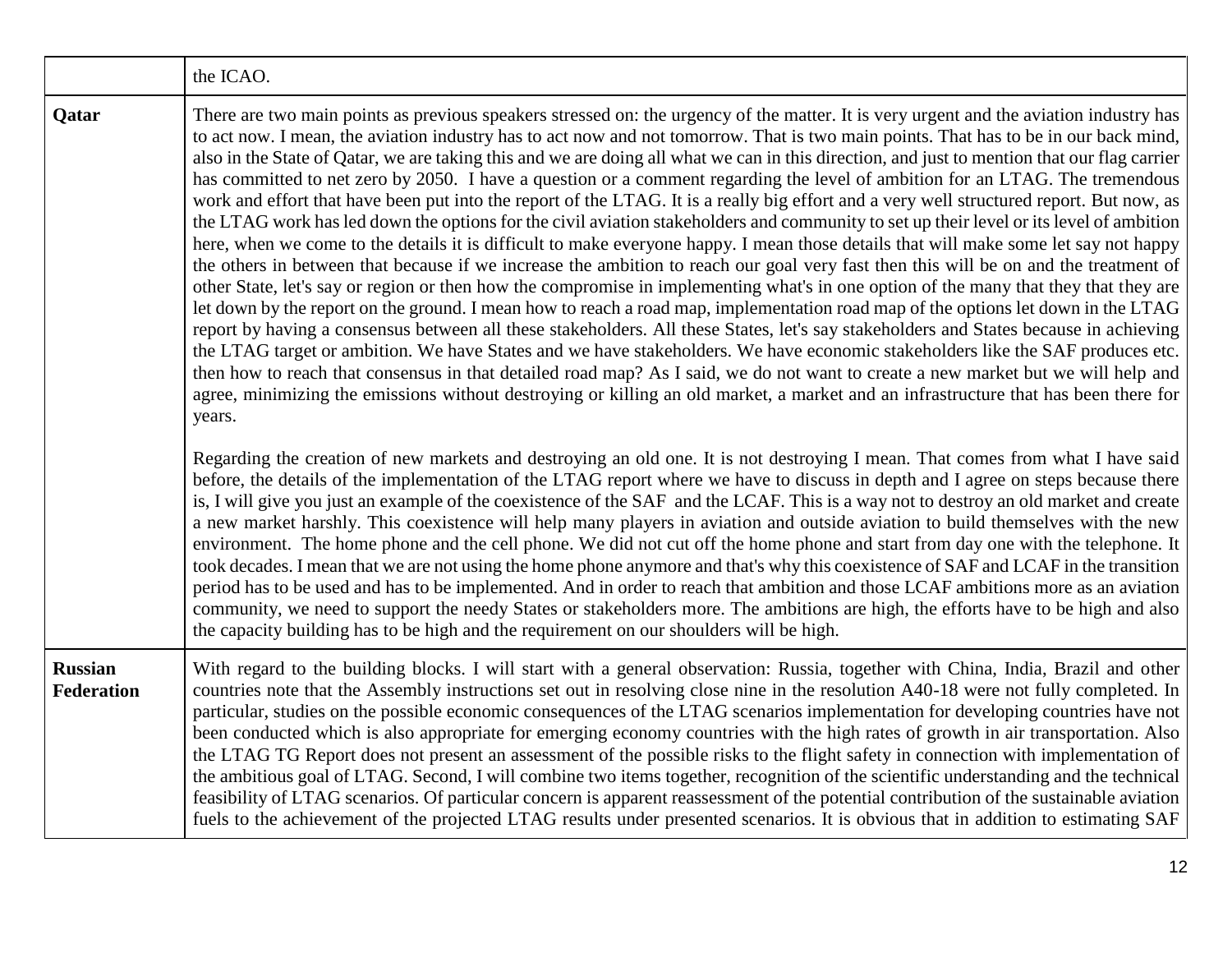production volumes, considering the existing raw material base. A comprehensive analysis of economic consequences of SAF use in the countries with a different level of economic development should be carried out. This should take into account the fact that, in addition to the certification of various types of SAF estimated internationally, for example the lengthy and expensive certification of aircraft engines and the fuel system for the safe use of 100% of SAF is required. A comparative analysis of the feasibility of investing in the production and SAF usage is also needed in view of its high cost with a low environmental efficiency and its life cycle CO2 emissions, rather than investing in the aircraft fleet renewal, which is in addition provides an increasing fuel efficiency together with a real reduction of the CO2 emissions. As well as contributes to increased safety and commercial efficiency of the flight durations. The conclusion about the possibility of widespread introduction of electric and hydrogen powered planes requires further scientific and technical development. Before including the expected results from their use in the LTAG scenarios it's not obvious that in medium terms in would be possible to achieve significant result in the increasing batteries capacity, expanding the effective temperature operative range as well as the safety of using hydrogen as aviation fuel taking into account its extremely high explosiveness [inaudible] level of LTAG ambition. It should be recognized that declared voluntary adoption of ambitious ICAO goals can be transferred soon into the mandatory requirements for the international flights at the regional. This was clearly manifested by the example of including in the European Union roadmaps as obligation to use a quantified portion of SAF in flying in the EU airspace. It should also be noted that despite the request of the Assembly the LTAG Report lacks analysis of the progress made by Member States in achieving their intermediate goals as outlined in their national plans on CO2 emission reduction. The LTAG report considers the temporary decline in air traffic volumes at the global level caused by the COVID-19 pandemic and other consequences, but does not take into account very difficult financial and economic status of the overwhelming number of operators for developing countries connected to the crisis state of the industry. At the same time, all three scenarios provided would be significant in sector investment against the background, traditional cost for the airlines, either the need for them to fulfill or saving obligation on the CORSIA. In this regard, more researchers are needed to identify sustainable sources of financing for introduction of advanced technology, the modernization and development of infrastructure, and subsidization of use of SAF in developing countries in the context of equitable consideration of their special circumstances and respective capabilities. The LTAG report mentioned insufficiency of intra-sectoral measures to achieve carbon neutrality by 2050. In this regard CORSIA continues to be the gap filler. In this regard a study should be conducted on the possibility of parallel implementation of CORSIA and measures envisaged by the LTAG scenarios. In the context of the excessive financial burden on the industry, with the high probability it will result in the stagnation of its sustainable technological development and as a result a decrease of the overall level of flight safety. In the view of work to be appropriately concluded that continuation of the work of LTAG TG is required in order to establish more realistic long term goals, aspirational goals taking into account the previously mentioned factor in relation to the various group of States in order to ensure the sustainable development of the world air transport system in the interest of the all ICAO Member States. I will have one more question during the discussion.

I would like to say that I love the latest IPCC findings where the need for all States to contribute to the global temperature goals for 2050 is highlighted. It means that there is no room for the CORSIA setting mechanism which borrows the emission reductions from other industrial sectors. But I'd like to touch on another option which we have discussed in ICAO. This option has a potential to compensate in-sector CO2 emissions of international civil aviation. I mean the creation of the United Nations mobile aviation forces to fight forest fires and other natural elements. My question. Why no one integrated scenarios do not include these options.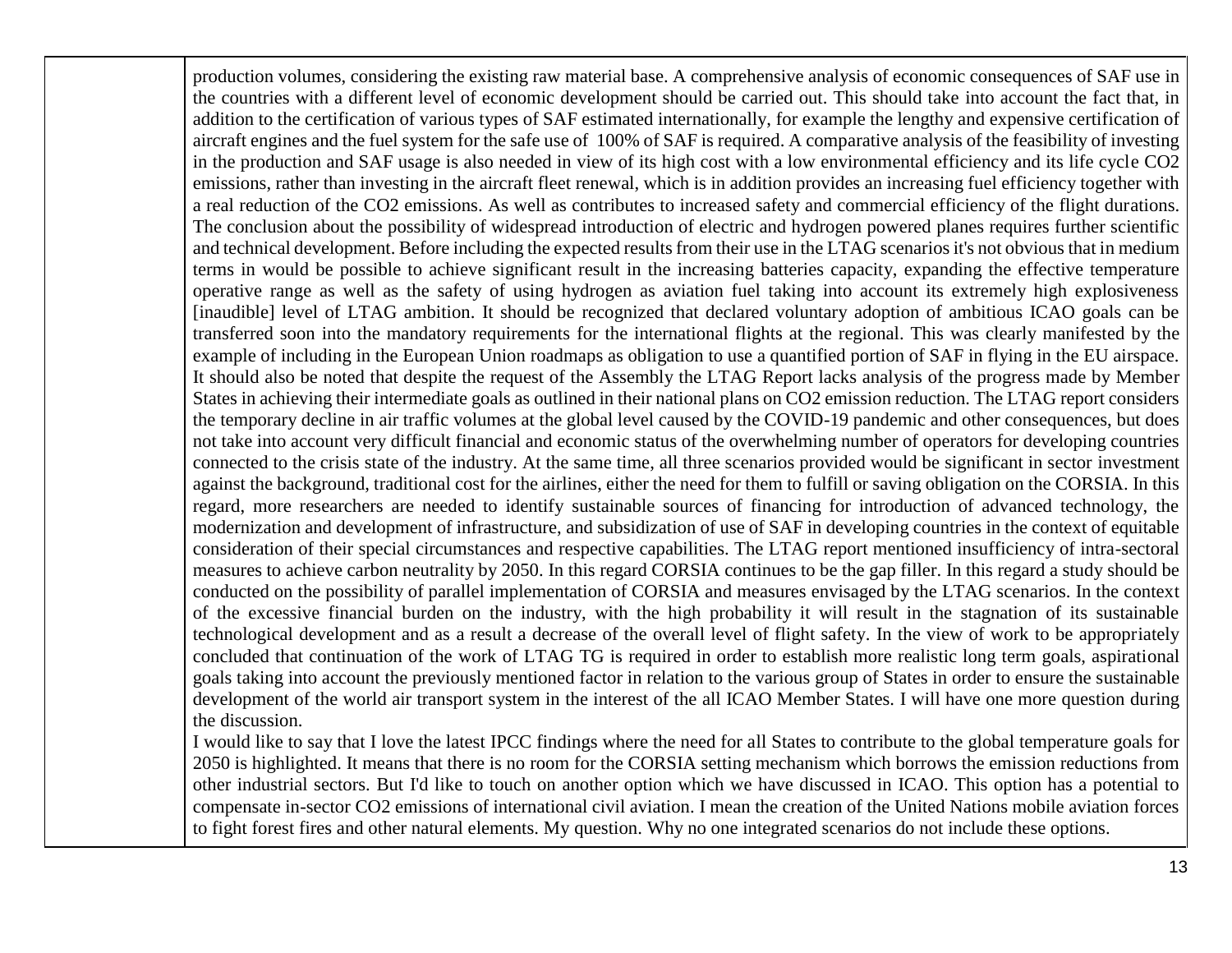| <b>Singapore</b>                                                                | In terms of the long term aspirational goal, Singapore is generally supportive of practical and pragmatic but yet ambitious LTAG.<br>We also believe that given the global pressure at the international movement it is important for ICAO to reach a decision on the long<br>term aspirational goal at the upcoming Assembly to ensure that the aviation sector continues to be relevant and contributes its share<br>towards climate change. In terms of the actual goal, we do believe that there should be some flexibility recognizing the differences<br>amongst States and the differences among different stakeholders. Also, it is important that in the case of our deliberation that we can<br>reach some level of compromise to have a common landing zone.                                                                                                                                                                                                                                                                                                                                                                                                                                                                                                                                         |
|---------------------------------------------------------------------------------|-----------------------------------------------------------------------------------------------------------------------------------------------------------------------------------------------------------------------------------------------------------------------------------------------------------------------------------------------------------------------------------------------------------------------------------------------------------------------------------------------------------------------------------------------------------------------------------------------------------------------------------------------------------------------------------------------------------------------------------------------------------------------------------------------------------------------------------------------------------------------------------------------------------------------------------------------------------------------------------------------------------------------------------------------------------------------------------------------------------------------------------------------------------------------------------------------------------------------------------------------------------------------------------------------------------------|
| <b>South Africa</b>                                                             | As this is an opportunity for non CAEP Member States to speak, perhaps what should be considered in LTAG and I think what is<br>good and dear to the region itself is the old notion of viability in the developing nations, and we have heard statements about out-of-<br>sector emissions being considered and so forth. So what I do think what we do need is a bullet. I agree with all the bullets here<br>obviously. What we do need is the economic aspect also as a bullet. And the impact that is going to have on developing nations<br>because the concern does exist that at this stage that the method proposed for calculating the offsets is going not necessarily favor<br>developing nations. It's going to rather favor the established big ones. So I do think us as a region we need to be cognizant of that<br>aspect and stand up for what we believe our constraint is going to be in going forward and the economic side of things definitely has<br>the potential of being a constraint if the aspiration becomes an accepted norm at some point going forward.                                                                                                                                                                                                                        |
| <b>Spain</b><br>(expressed in 2)<br>different<br>sessions of the<br>LTAG GLADS) | The latest IPCC studies leaves us in no doubt of the importance of all sector's contributions to achieve the global temperature goal<br>in 2050. International aviation has been a pioneering sector for decades and is always anticipating new challenges of all kinds. Now<br>we must act in the same way to be able to stop the climate crisis that we are facing today. The three fundamental pillars of the LTAG,<br>sustainable technologies, operations and fuels, must continue to be dynamic tools to achieve this challenge objective. In order to<br>achieve this objective, we must be ambitious and history has shown us that only with determination and the technical work of CAEP<br>will we be able to make aviation truly sustainable and viable in the short and medium term. Otherwise, if we fail to take action now,<br>aviation can become the focus of all eyes at an industrial and international level, rendering us as an outdated industry and a negative<br>force.                                                                                                                                                                                                                                                                                                                 |
| <b>Sweden</b>                                                                   | Sweden is of the view that science already told us what to do. We need to get to zero emissions in 2050 in order to fulfill the Paris<br>Agreement and avoid the temperature increase, or more than 1.5 degrees. This means that all sectors, including international aviation,<br>now must raise their ambition. We also know that the aviation industry already has taken a decision to reach net zero in 2050. So we<br>believe that ICAO also should adopt an ambitious LTAG consistent with a 1.5 degree target of the Paris Agreement. And we<br>understand that costs are a concern for many. And in that context, we would like to reiterate that the collective goal of global<br>international aviation would not set obligations or targets to individual States. The long term aspirational goals should be seen as<br>something we all should strive for together. And finally, one more comment regarding costs. The road, ambitious and will include<br>for instance, an increased production of SAF, new propulsion technologies and the introduction of new materials and solutions in<br>aircraft. This means that an ambitious LTAG also will create new business opportunities and new green jobs. So there are a lot of<br>benefits including that not only that decreased climate impact. |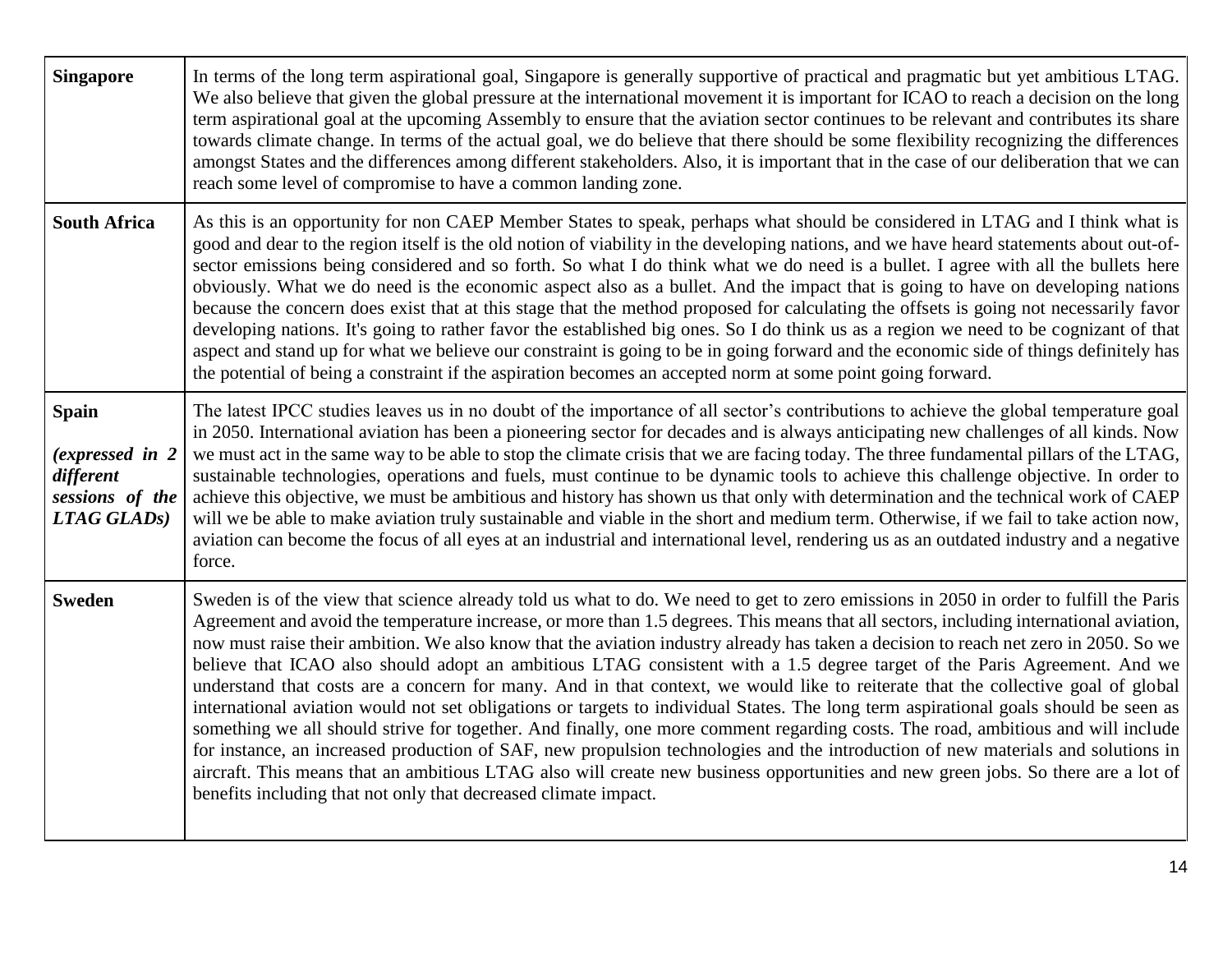| <b>Trinidad</b><br><b>Tobago</b> |      | and First I would like to thank ICAO for the report and for what has been said thus far in these meetings. Trinidad and Tobago remains<br>committed to doing all part regardless of how small to the reduction of CO2 emissions from civil aviation. As a small island State,<br>we know the impacts of climate change to our lives. And therefore it's important that we continue to do our work and our part in the<br>reduction of CO2 emissions. We look forward to seeing the development of market based measures and sustainable fuels because in<br>our view, that is what is important as Jamaica just said, to reduce the gaps to ensure that we can achieve these goals that we have set<br>and as you said to the aspirational goals that we have set. So we look forward to seeing more details and guidance and so of course it<br>is essential for developing States and as you have said to all States in general to achieve these goals.                                                                                                                                                                                                                                                                                                                                                                                                                                                                                                                                                                                                                                                                                                                                                                                                                                                                                                                                                                                                                                                                                                                                                                                                                                                                                                                                                                                                                                                                                                                                                                                                                                                                                                                                                                                                                                                                                                                                                                                         |
|----------------------------------|------|---------------------------------------------------------------------------------------------------------------------------------------------------------------------------------------------------------------------------------------------------------------------------------------------------------------------------------------------------------------------------------------------------------------------------------------------------------------------------------------------------------------------------------------------------------------------------------------------------------------------------------------------------------------------------------------------------------------------------------------------------------------------------------------------------------------------------------------------------------------------------------------------------------------------------------------------------------------------------------------------------------------------------------------------------------------------------------------------------------------------------------------------------------------------------------------------------------------------------------------------------------------------------------------------------------------------------------------------------------------------------------------------------------------------------------------------------------------------------------------------------------------------------------------------------------------------------------------------------------------------------------------------------------------------------------------------------------------------------------------------------------------------------------------------------------------------------------------------------------------------------------------------------------------------------------------------------------------------------------------------------------------------------------------------------------------------------------------------------------------------------------------------------------------------------------------------------------------------------------------------------------------------------------------------------------------------------------------------------------------------------------------------------------------------------------------------------------------------------------------------------------------------------------------------------------------------------------------------------------------------------------------------------------------------------------------------------------------------------------------------------------------------------------------------------------------------------------------------------------------------------------------------------------------------------------------------------|
| <b>United</b><br><b>Emirates</b> | Arab | I have just a question and more you can clarify from your side. I feel you all aware that this region is not equal in terms of its<br>immaturity and readiness toward the whole CO2 reduction scheme, therefore, like how the ICAO will ensure that we all globally will<br>meet the global goals for CO2 reduction without having any drop in that goal and what will be the implications of such a<br>differentiation in the readiness and immaturity? How will it implicate the whole scheme?<br>Refer to the "Compilation of Questions and Answers" from Day 1 of 2022 GLADs, specifically Questions 1.9., 1.11.                                                                                                                                                                                                                                                                                                                                                                                                                                                                                                                                                                                                                                                                                                                                                                                                                                                                                                                                                                                                                                                                                                                                                                                                                                                                                                                                                                                                                                                                                                                                                                                                                                                                                                                                                                                                                                                                                                                                                                                                                                                                                                                                                                                                                                                                                                                              |
| <b>United</b><br><b>Kingdom</b>  |      | On behalf of the UK, I'd just like to start off by thanking all of the experts that contributed to this excellent report. ICAO for the<br>opportunity to discuss and Jane thank you to you for facilitating this excellent session today. The UK firmly believes the time is right<br>for international aviation to adopt an ambitious long term goal, a goal that puts it on a Paris consistent pathway. Of course, we<br>recognize that while the costs of change are high. Surely, the costs of not acting are much higher and we look forward to<br>enthusiastically working together to work on the opportunities that this will create for all States as we take this journey hand in hand,<br>we remain committed to collaborating and providing support through ICAO to ensure that no country is left behind. The report itself<br>is a thorough and comprehensive analysis that shows an ambitious LTAG is achievable globally, recognizing that individual States<br>will each play a different role in realizing the aspirational goal according to their means. A single global goal will give clear direction<br>to both States and also to industry. It will also signal that the sector is committed to sustainable growth. This will help to draw the<br>necessary investment and focus the development of the necessary measures, including opening up new opportunities for growth, for<br>example the production of sustainable aviation fuels. However, to ensure the target is both achievable and equitable, it will be very<br>important to States to support each other, building the capacity for sustainable growth. It's absolutely clear that significant progress<br>can be made through the in-sector measures examined in the CAEP technical study. However, the science tells us that the global<br>economy must reach net zero emissions by around 2050 to stay on track for the 1.5 degree Celsius Paris Agreement temperature goal.<br>As it is not possible for international aviation to reach zero CO2 emissions even by 2070 through in-sector measures alone. The UK<br>supports an ambitious net goal through the inclusion of outer sector measures, by which I mean use of carbon removals in order to<br>come as close as possible to net zero by 2050. COP26 in Glasgow last year was a huge success in showing support and the commitment<br>of States from across the world and working together across sectors to tackle climate change. It also saw the launch of the International<br>Aviation Climate Ambition Coalition, which brought together States from across regions to declare their commitment to ambitious<br>action on aviation's climate impacts, including supporting the adoption by ICAO of an LTAG consistent with Paris agreement<br>temperature limits in light of the commitment by industry to net zero emissions by 2050, this feels like a great achievement. Initially |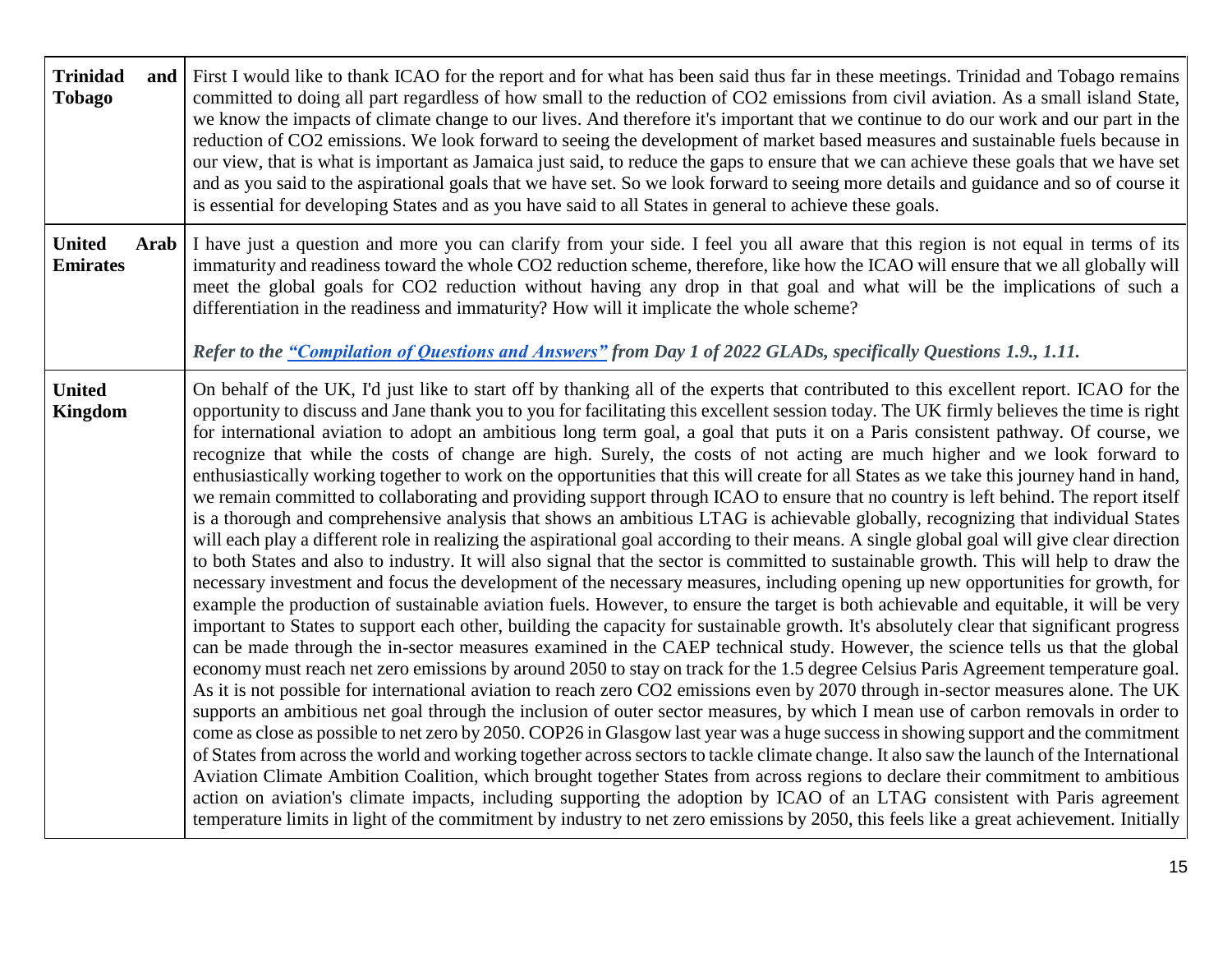|                      | 25 States have joined the coalition at COP 26, representing over half of global aviation emissions. Support is growing for aviation<br>climate action and we welcome all States contributing their voice to the debate, which is why these GLAD sessions are absolutely<br>crucial and important.                                                                                                                                                                                                                                                                                                                                                                                                                                                                                                                                                                                                                                                                                                                                                                                                                                                                                                                                                                                                                                                                                                                                                                                                                                                                                                                                                                                                                                                                    |
|----------------------|----------------------------------------------------------------------------------------------------------------------------------------------------------------------------------------------------------------------------------------------------------------------------------------------------------------------------------------------------------------------------------------------------------------------------------------------------------------------------------------------------------------------------------------------------------------------------------------------------------------------------------------------------------------------------------------------------------------------------------------------------------------------------------------------------------------------------------------------------------------------------------------------------------------------------------------------------------------------------------------------------------------------------------------------------------------------------------------------------------------------------------------------------------------------------------------------------------------------------------------------------------------------------------------------------------------------------------------------------------------------------------------------------------------------------------------------------------------------------------------------------------------------------------------------------------------------------------------------------------------------------------------------------------------------------------------------------------------------------------------------------------------------|
| <b>United States</b> | The United States supports setting a long-term aspirational goal for CO2 emissions from international aviation. Just this last fall in<br>2021, we released our own United States Aviation Climate Action Plan. This document articulates, based upon our scientific<br>understanding of the climate, solutions and international policies for our goal to reach net zero greenhouse gas emissions from the<br>US aviation sector by 2050. So while this represents our vision, we recognize that other countries may have different perspectives,<br>but our climate action plan makes clear our own ambitious goals, and we think that an international LTAG should also be similarly<br>ambitious. A key supporting observation to this is at a global level, the industry stakeholders who will be key to making a lot of these<br>investments in developing the technology, operations and fuel solutions we talked about on day one, have also set a net zero target<br>in 2050 as well. So we believe this is another element supporting the LTAG should be set with a high level of ambition. One additional<br>point I wanted to note before I yield the floor was around the gap fillers elements raised here on the slide. As we talked about on the<br>first day, the LTAG study focused on in-sector measures only and showed great potential for CO2 emissions reduction from different<br>measures while not achieving full carbon neutrality by 2050 from those measures alone. So we in the United States see market-based<br>measures playing a role in making a net zero possible by 2050, including things like carbon capture and sequestration beyond what<br>the LTAG analysis captured in its consideration of fuels and in-sector measures. |
| Yemen                | Hello, I would like to ask about how our state" Yemen" as one of the developing countries can contribute towards the aspirational<br>goals of LTAG in different ways despite the gap in financial and technological aspects?                                                                                                                                                                                                                                                                                                                                                                                                                                                                                                                                                                                                                                                                                                                                                                                                                                                                                                                                                                                                                                                                                                                                                                                                                                                                                                                                                                                                                                                                                                                                         |
|                      | Refer to the "Compilation of Questions and Answers" from Day 1 of 2022 GLADs, specifically Question 2.3.                                                                                                                                                                                                                                                                                                                                                                                                                                                                                                                                                                                                                                                                                                                                                                                                                                                                                                                                                                                                                                                                                                                                                                                                                                                                                                                                                                                                                                                                                                                                                                                                                                                             |
| <b>OBSERVERS</b>     |                                                                                                                                                                                                                                                                                                                                                                                                                                                                                                                                                                                                                                                                                                                                                                                                                                                                                                                                                                                                                                                                                                                                                                                                                                                                                                                                                                                                                                                                                                                                                                                                                                                                                                                                                                      |
| <b>AACO</b>          | My question was about the implementation. Because I was wondering, did you take into account what can be done in order to<br>safeguard at a later stage when the long term goal is adopted because one of the most important things is that States have to transpose<br>whatever to be agreed into the national laws. So how can we guarantee or safeguard that no discrepancies will happen in that<br>transposition and that everybody will be implementing it without differences, similar to what happened or what we have seen in<br>CORSIA.<br>Can I ask another question? It is about the cost. Now this work has been really comprehensive and I would like to congratulate ICAO<br>and all the contributors to that. But is it possible to focus more about the cost because as you know that. The study shows the estimated<br>or forecasted the contribution by technology and the other pillars. But since we are still 30 years far ahead from 2050, the<br>materialization of that contribution is difficult really to know if it will happen or not. And we know that no matter what we will be<br>offsetting the residual emissions that will happen. Plus if any of those pillars did not contribute according to the percentage that is<br>done in the study, then the remaining or the remainder will be also offsetted by the airlines. So that will increase the cost on the airline                                                                                                                                                                                                                                                                                                                                                            |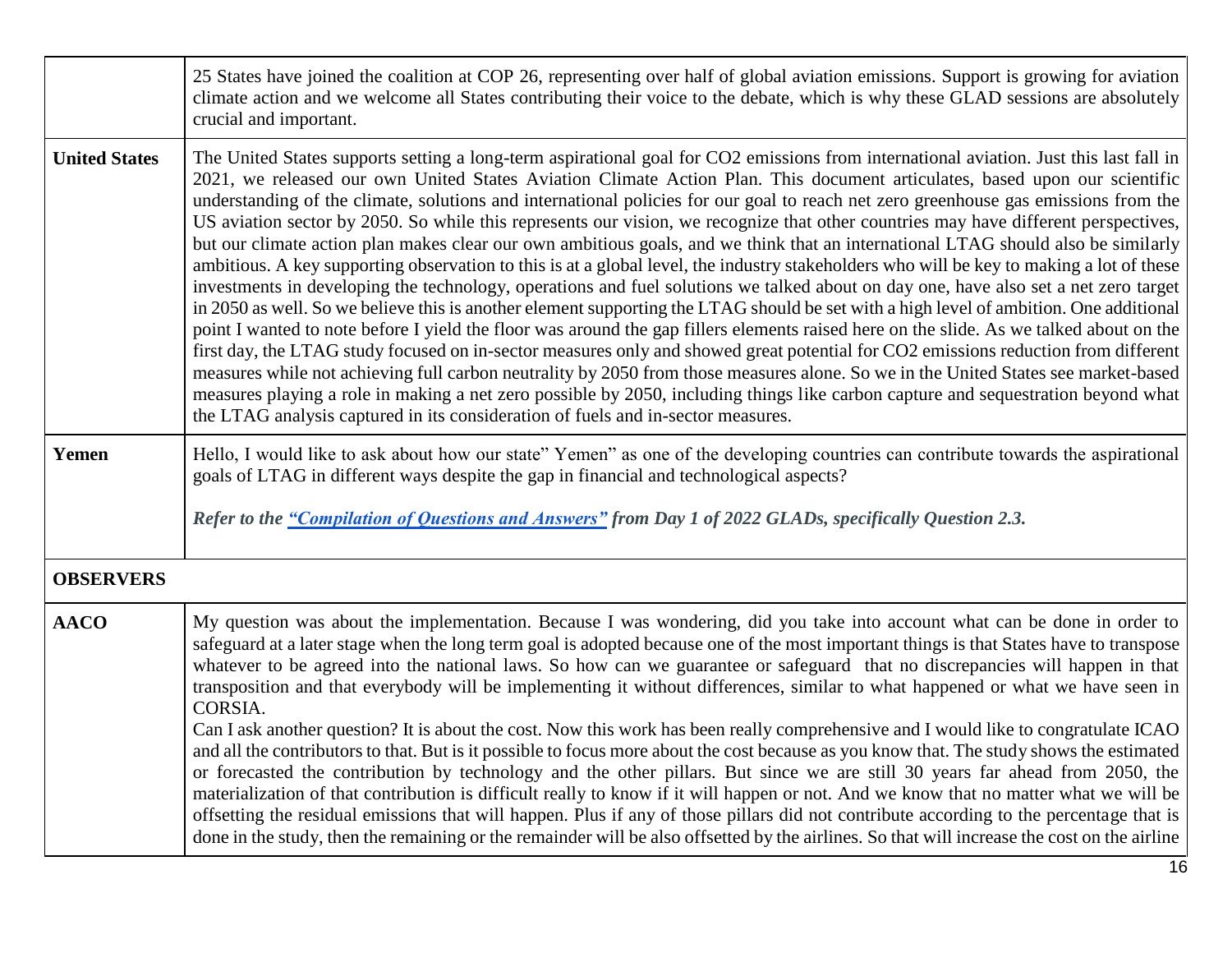|             | in addition to the cost of SAF add to that if it will be available at the quantities that are needed. Also the technology development<br>also the cost will be passed to airlines so the cost element is very important in this process thank you.                                                                                                                                                                                                                                                                                                                                                                                                                                                                                                                                                                                                                                                                                                                                                                                                                                                                                                                                                                                                                                                                                                                                                                                                                                                                                                                                                                                                                                                                                                                                                                                                                                                                                                                                                                                                                                                                                                                                                                                                                                                                                                              |
|-------------|-----------------------------------------------------------------------------------------------------------------------------------------------------------------------------------------------------------------------------------------------------------------------------------------------------------------------------------------------------------------------------------------------------------------------------------------------------------------------------------------------------------------------------------------------------------------------------------------------------------------------------------------------------------------------------------------------------------------------------------------------------------------------------------------------------------------------------------------------------------------------------------------------------------------------------------------------------------------------------------------------------------------------------------------------------------------------------------------------------------------------------------------------------------------------------------------------------------------------------------------------------------------------------------------------------------------------------------------------------------------------------------------------------------------------------------------------------------------------------------------------------------------------------------------------------------------------------------------------------------------------------------------------------------------------------------------------------------------------------------------------------------------------------------------------------------------------------------------------------------------------------------------------------------------------------------------------------------------------------------------------------------------------------------------------------------------------------------------------------------------------------------------------------------------------------------------------------------------------------------------------------------------------------------------------------------------------------------------------------------------|
|             | Refer to the "Compilation of Questions and Answers" from Day 1 of 2022 GLADs, specifically Questions on LTAG Costs.                                                                                                                                                                                                                                                                                                                                                                                                                                                                                                                                                                                                                                                                                                                                                                                                                                                                                                                                                                                                                                                                                                                                                                                                                                                                                                                                                                                                                                                                                                                                                                                                                                                                                                                                                                                                                                                                                                                                                                                                                                                                                                                                                                                                                                             |
| <b>ACI</b>  | I would like to share two points: in order to achieve goals such as LTAG, every country should have data and then establish alliances<br>among the private sector, the public sector, and the Academia. I think there are good opportunities if these countries create such<br>partnerships in order to design their roadmaps to achieve zero emissions by 2050. We can showcase how ACI, and particularly, here<br>in the Airport El Dorado (Bogota) have worked to reduce emissions. We have identified that the more we know what other countries<br>are doing, we will have more possibilities to establish partnerships and achieve short and medium term goals, with the view to achieve<br>the long term goal of zero emissions.<br>From what I heard from countries here in Latin America and other organizations, having mentoring programmes would help. I am<br>talking exclusively about the ground operations of the airports. It would be good if we could share what we are doing in each of the<br>countries, using the current data and establishing partnerships.<br>Another issue is to review the role of CORSIA, although I know some airlines are establishing their roadmap to work under CORSIA.<br>Regarding the operations in El Dorado, I would like to share that we have established a road map to achieve the goal of being carbon<br>neutral by 2025. We have defined our baseline in 2018 and since 2015, measuring our carbon footprint. With this baseline, we have<br>the capacity to reduce 57 per cent of the emissions by 2025 in the ground operations. This can be achieved by checking the market<br>technology options in Colombia, establishing a partnership with the Government and private sector and Academia. This means to<br>have the technical capacity to know how we can be more efficient in fuels and energy used to operate the airport. With the data we<br>have since 2015, we have achieved a 25 per cent reduction of emissions in our carbon footprint (compared to our 2018 baseline) and<br>we could do that 57 per cent reduction by 2025. But to achieve zero emissions, we need to have all the tools and teams to reduce our<br>carbon footprint to be carbon neutral and at the same time, establish alliances with the airline operators so they can achieve their zero<br>emissions goal. |
|             | In conclusion, this is the context to understand how to help the international goal. If we, the airport operators, don't have the<br>infrastructure needed by airlines, it will be challenging to meet the zero emissions goal. That is why it is key to have arrangements in<br>each of the airports to enable that infrastructure that will be needed by the airline operators.                                                                                                                                                                                                                                                                                                                                                                                                                                                                                                                                                                                                                                                                                                                                                                                                                                                                                                                                                                                                                                                                                                                                                                                                                                                                                                                                                                                                                                                                                                                                                                                                                                                                                                                                                                                                                                                                                                                                                                               |
| <b>ATAG</b> | I think the most important thing is that we have to remember we have the most important analysis already with us from the scientific<br>community that we need to reach certain targets to help slow climate change. That is the most important thing we always have to<br>bear in mind is one of the reasons why as an industry, we came together last year and agreed to raise the ambition on our long-term<br>goal as an industry to net zero 2050. We did that for a number of reasons, but the point here is that we are comfortable with that<br>approach. We understand the importance, we understand the challenge to meeting it as well. And I think if we go to the questions<br>that we have got on the screen here about how we could design or look at a goal to be agreed by the States of ICAO. I think one of<br>the most important things that we bear in mind as an industry is that any goal should be collective, but that we understand that                                                                                                                                                                                                                                                                                                                                                                                                                                                                                                                                                                                                                                                                                                                                                                                                                                                                                                                                                                                                                                                                                                                                                                                                                                                                                                                                                                                              |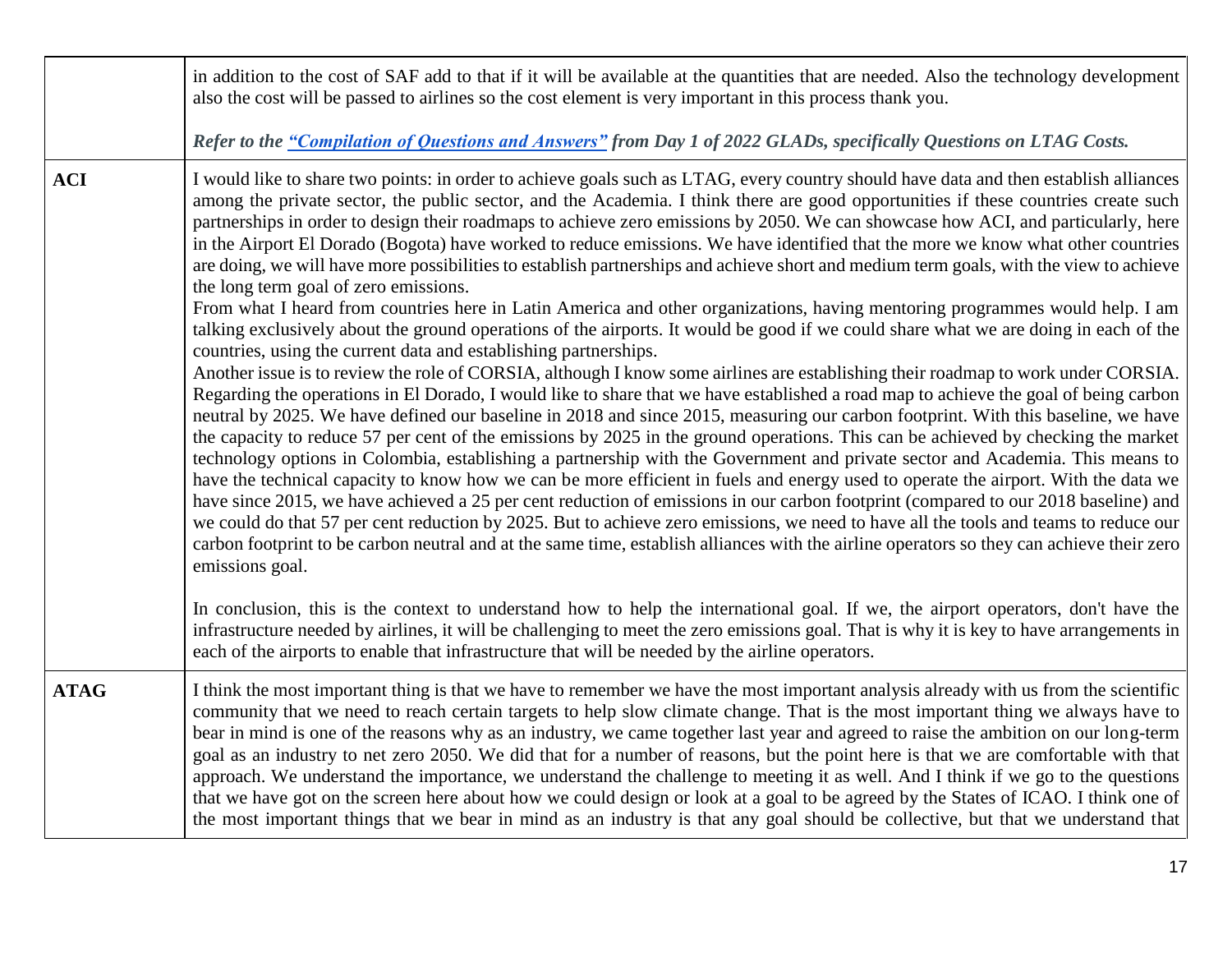|                                                                                  | individual airlines, that different States and different regions might be able to move towards decarbonization at different rates and at<br>different points of time. But I think collaboration across the industry and across different States and around the world to collectively<br>achieve that level of ambition is really important. So we understand that there are different speeds at which we might get there, but<br>that collective ambition is incredibly important. And the other point is that any road map to decarbonization should be where possible<br>flexible so it cannot be reliant on a single technology or a single pathway to get there, and that we have to have that flexibility to<br>respond to best options as they develop overtime as new technologies come in and as different cost questions come about as well, it<br>might be cheaper to do something that we have not thought of yet in less a years, but we need to make sure the goal that we are all<br>trying to reach is the, same one as well. And also just say as we discuss the goal itself, we also have to think about the means of<br>implementation to get to that goal. So it can be an important part of the discussion as we lead up to the Assembly as well. Important<br>parts of being, including capacity building, including the question of financing of this as well, these all need to be taken into account.<br>So I know we are going to have some good discussion today and hopefully over the next few months as we want ambition as an<br>industry. We think that is incredibly important for the future of our industry, let alone the future of the planet. I am very willing to<br>play our part as well.                                                                                                                                                                                                                                                                                                                                                                                                                                                                                                                                                                                                                                                                                                                                                                                                                                                                                                                                                                                                                                                                                                                                                                                                                                                                                                                                                           |
|----------------------------------------------------------------------------------|---------------------------------------------------------------------------------------------------------------------------------------------------------------------------------------------------------------------------------------------------------------------------------------------------------------------------------------------------------------------------------------------------------------------------------------------------------------------------------------------------------------------------------------------------------------------------------------------------------------------------------------------------------------------------------------------------------------------------------------------------------------------------------------------------------------------------------------------------------------------------------------------------------------------------------------------------------------------------------------------------------------------------------------------------------------------------------------------------------------------------------------------------------------------------------------------------------------------------------------------------------------------------------------------------------------------------------------------------------------------------------------------------------------------------------------------------------------------------------------------------------------------------------------------------------------------------------------------------------------------------------------------------------------------------------------------------------------------------------------------------------------------------------------------------------------------------------------------------------------------------------------------------------------------------------------------------------------------------------------------------------------------------------------------------------------------------------------------------------------------------------------------------------------------------------------------------------------------------------------------------------------------------------------------------------------------------------------------------------------------------------------------------------------------------------------------------------------------------------------------------------------------------------------------------------------------------------------------------------------------------------------------------------------------------------------------------------------------------------------------------------------------------------------------------------------------------------------------------------------------------------------------------------------------------------------------------------------------------------------------------------------------------------------------------------------------------------------------|
| <b>ICSA</b><br>(expressed in 2<br>different<br>sessions of the<br>$LTAG GLADs$ ) | It has been a fascinating discussion so far and such on this and the detail what it takes, but I did want to sort of go back to the original<br>question and reiterate some of the things that you and Neil both said but to offer sort of you know civil society support and NGOs<br>support what is taking place and what we are trying to do here. So we definitely agree that the science is clear that the urgency and<br>in tackling emissions is also clear. It is a very sort of start message that States have been given and you know aviation does need to<br>play its part. I think you know the need to decarbonize across the economy. Globally and it is going to be a rapid challenge and you<br>know, every sector has to make a contribution and aviation will be no exception. But I guess what we also need to think about is that<br>a lot of the potential solutions that we have identified and being discussing this morning from SAF to hydrogen to electric, yes the<br>innovation is there, the potential is there, but it is very unlikely to happen unless we have the investment in that investment requires<br>certainty and that is you know for us one of the primary reasons why you need an LTAG you need to create that certainty. That will<br>encourage both investors and encourage innovation to come forward it will not happen. But there are other things you need but you<br>certainly need LTAG for that process. So if you need certainty from an innovation point of view, you also need confidence from a<br>State point of view that is deliverable and you know we have participated fully in the CAEP's on LTAG and you know we think the<br>evidence of the potential that has been forthcoming both of the stakeholder events and also in LTAG work helps to provide that that<br>confidence to State. So I think you know they should be very much reassured that this has been a thorough and in depth look at the<br>solution. So we think we have the foundations we certainly need LTAG and we only have the need for now, thank we have the<br>foundations to, that discussion and then I think you invited us to think very much about, you know what do States need? And I do<br>not have much to add to that other than things that I have already been identified. But you know I think we appreciate that States<br>need to think about their capacity. What best take is in this debate? So it is a help to identify their role. You mention Action Plans as<br>a contributor to that but you know we all need to play a role but to have that confidence you know we need to have state sharing and<br>helping with capacity building and I think that is the key thing. But you know, collectively, if you have all those ingredients that I<br>think we should have a common level of ambition that can help respond to that IPCC challenge which as you say was reinforced very<br>much yesterday with the Working Group 3 report and then I think finally the thing I would like to add is it is where we need to get |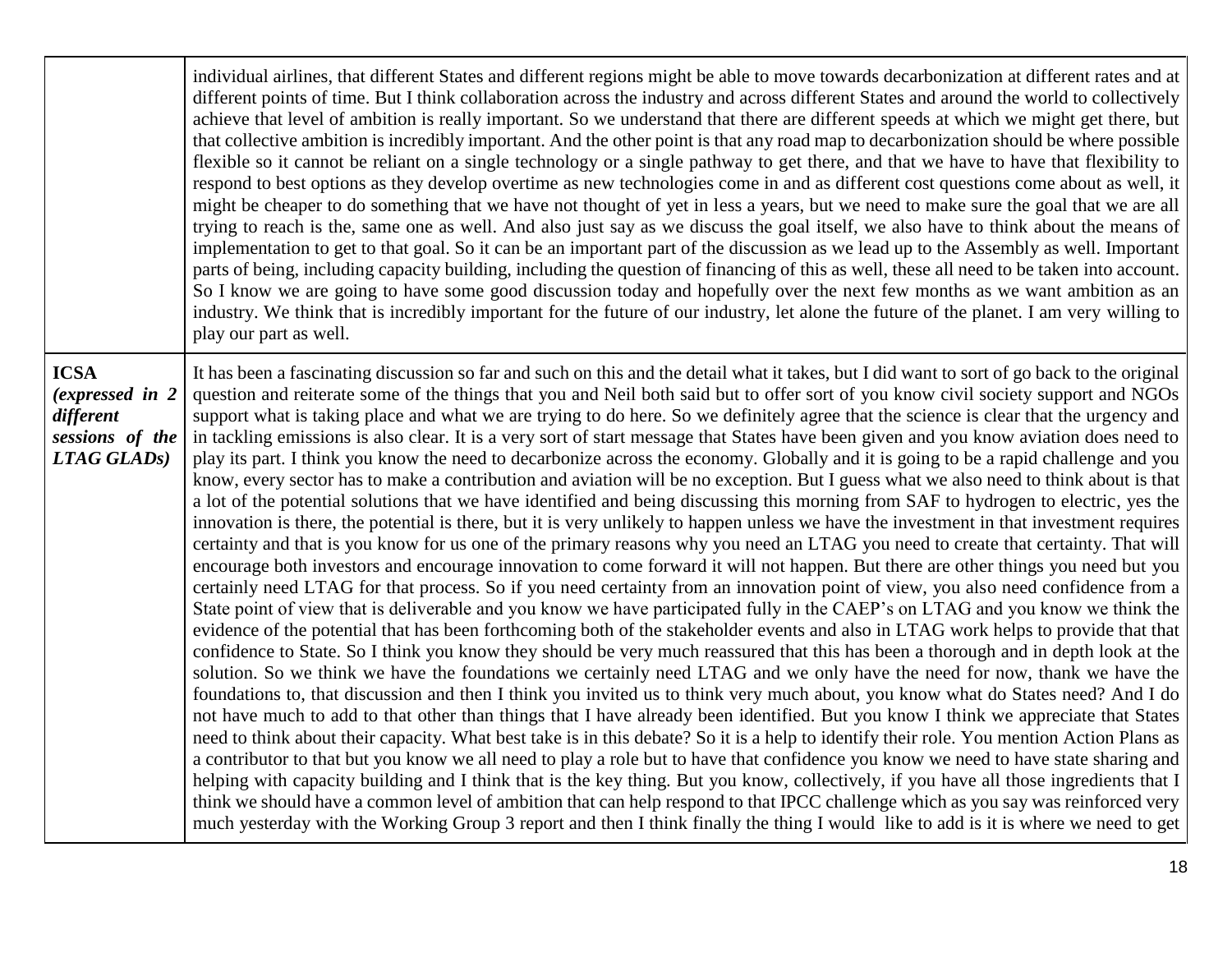to and certainly from civil societies point of view you know, whether it is at a State level or whether it is at an industry level, there is this convergence around net zero. You know we have seen industry commit to it and that is a fantastic foundation to get States' confidence as well, but there is an industry that thinks it can get there and it can deliver. And so you know we think that looks like minimum level ambition that net zero is not where we need to be at the end of the Assembly but you know whether you subscribe to that or something different it does not change the fact that we need the certainty and the confidence in any LTAG you need that to drive this innovation. I think that is really our message for these GLADs workshops that is the way to approach it and to develop that common ambition.

The analysis was comprehensive, with sufficient evidence to respond to the tasks provided in the terms of reference. The task group requested that the integrated science group quantify how much carbon could be emitted globally between now and 2050, consistent with limiting climate change to 1.5<sup>o</sup>C degrees or 2<sup>o</sup>C degrees. ICSA recommends that an LTAG being in the format of a cumulative emissions target, as well as a designated year to peak emissions as an interim milestone. This approach would ensure that the aviation sector makes early and proactive investments in new technology to achieve emissions reductions and does not consume its share of a global carbon budget too quickly. We also recommend that an LTAG would be routinely reviewed with respect to the latest scientific understanding of available carbon budgets, as well as non CO2 impacts. This will be essential to guide choices regarding future technology, fuels and operations based on finding optimal climate solutions. Finally, while domestic aviation emissions will not be covered under an ICAO's goal, an LTAG should assist States and place their aviation sectors on the path towards Paris Agreement compliance. An LTAG should be seen as complementary to inclusion of aviation in States' Nationally Determined Contributions.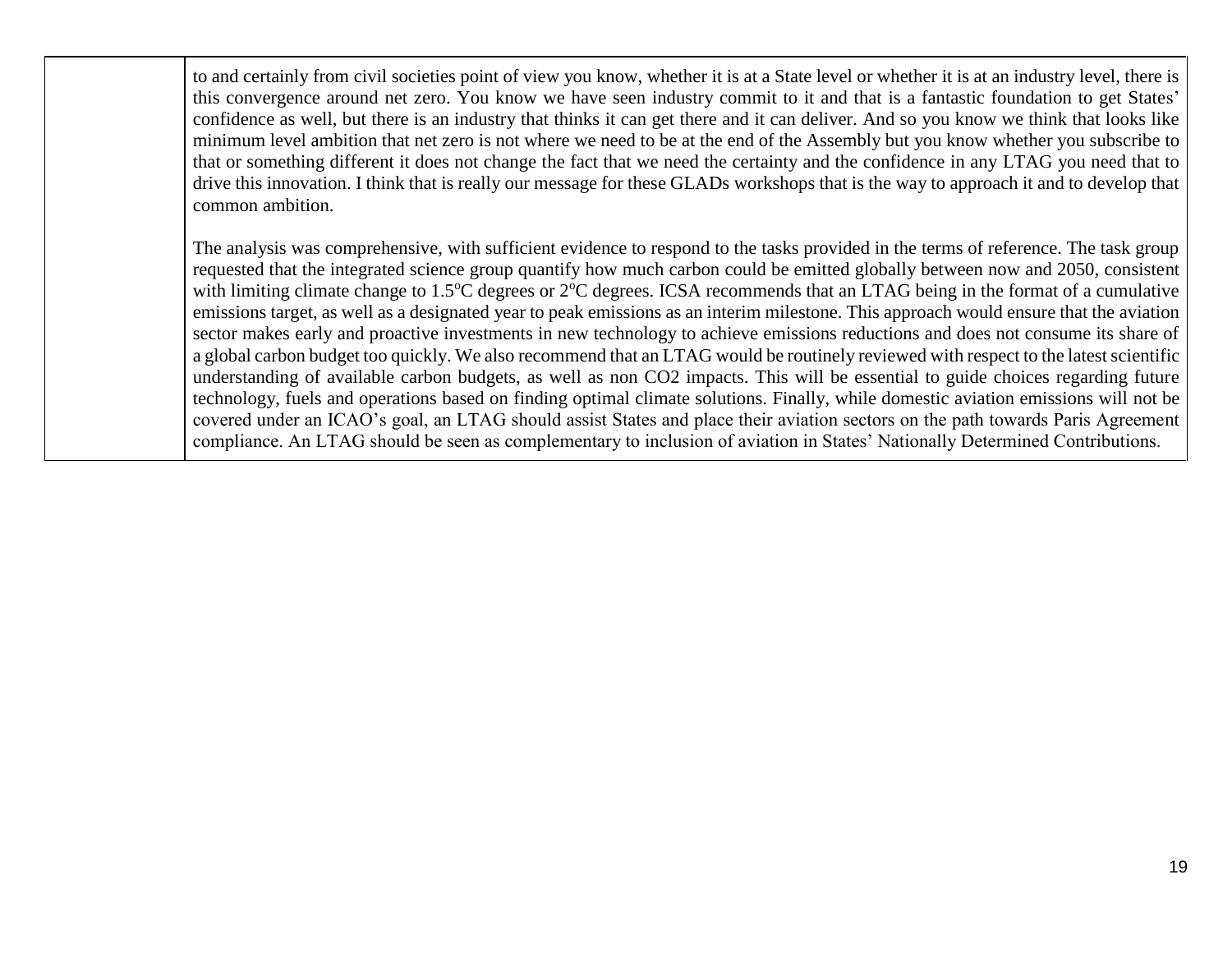## **Topic 2: What does it take to implement an LTAG?**

**As detailed in the LTAG report, there are many measures and innovations that can contribute to a future LTAG. What would be the possible means of implementation (e.g. capacity building) needed to support a long term aspirational goal of international aviation CO2 emissions reduction? In which form should this support be provided?**

| <b>Australia</b>                                                                                  | Australia is supportive of the creation and implementation of road maps for an LTAG. Additionally, I think the regional<br>forums such as the ones under CORSIA would be incredibly useful in an LTAG implementation, creating a better<br>understanding amongst different States about what it means for them. But also so that we can learn from each other,<br>especially our neighbors in our own regions, and use the learnings of initiatives that have taken place to further support<br>our own steps towards sustainability. For example, there has been a lot of discussion amongst Australian Airlines and<br>industry regarding SAF development and its use, and there is a lot of enthusiasm out there. It is clear that it is a really<br>important pathway towards aviation sustainability and we in Australia are keen to learn from others how to develop and<br>support our producers to develop that industry. We are aware that SAF, with other measures under the LTAG, do have<br>their costs, but they could also really reap incredible economic benefits as well as environmental outcomes. And we have<br>seen that in some of the markets that are fairly progressed in this area. So I think we should consider the possible costs<br>under an LTAG in the lens of the long term economic benefits that we could also achieve as well as the main thing that<br>we're here for is the environmental benefits. So I hope that assists to facilitate the discussion.                                                                                                                                                                                                                                                                                                                                                                                                                                                                                                                                                                                                                                                                                                                                                                                                   |
|---------------------------------------------------------------------------------------------------|--------------------------------------------------------------------------------------------------------------------------------------------------------------------------------------------------------------------------------------------------------------------------------------------------------------------------------------------------------------------------------------------------------------------------------------------------------------------------------------------------------------------------------------------------------------------------------------------------------------------------------------------------------------------------------------------------------------------------------------------------------------------------------------------------------------------------------------------------------------------------------------------------------------------------------------------------------------------------------------------------------------------------------------------------------------------------------------------------------------------------------------------------------------------------------------------------------------------------------------------------------------------------------------------------------------------------------------------------------------------------------------------------------------------------------------------------------------------------------------------------------------------------------------------------------------------------------------------------------------------------------------------------------------------------------------------------------------------------------------------------------------------------------------------------------------------------------------------------------------------------------------------------------------------------------------------------------------------------------------------------------------------------------------------------------------------------------------------------------------------------------------------------------------------------------------------------------------------------------------------------------------------------------------------------|
| <b>Brazil</b><br>by different<br><i>(expressed)</i><br>experts in 1 session of the<br>LTAG GLADS) | The level of emissions of any goal depends highly on the means of implementation. And when we talk about capacity<br>building, I believe we are talking about actually building infrastructure. Cooperation activities that go beyond workshops<br>and seminars. So we believe that it goes even beyond the TCB as it is now. We must consider how States and the industry<br>can implement best practices, improve their operations and achieve efficiency in their national aviation plans. And in this<br>sense, we must make sure that all countries will be in the same position to implement any goal, allowing them to fully<br>develop their industry. Besides capacity building, we are also talking about funding, extensive funding actually. This<br>means establishing the link between ICAO and international development banks and allowing developing countries to<br>have access to the Green Funds from the Paris Agreement, for instance. We have to perhaps establish a green fund<br>specifically for the aviation sector. Those funds are essential for developing, for instance, the SAF industry in developing<br>countries. We know the potential for SAF in the SAM/NACC region, but unfortunately, our governments do not have the<br>means to support and promote this industry yet. Also means of implementation must consider technology and knowledge<br>transfer in substantial amounts. The industry frontier in terms of technologies is still concentrated in some regions. So we<br>must make sure that all these technologies are available to all countries. Those three pillars, capacity building, funding<br>and technology transfer are of paramount importance for truly not leaving any country behind. So developed countries in<br>this case, should take the lead not only in terms of ambition of the goal, but also in terms of supporting others to achieve<br>their level of development as well. Finally, after these two days of discussions, we are also seeing some studies that are<br>coming from the CAEP that show for example that CORSIA is potentially distortive for small operators, which are highly<br>concentrated in developing countries. In our region, for example, we still have a lot of small operators and we know we |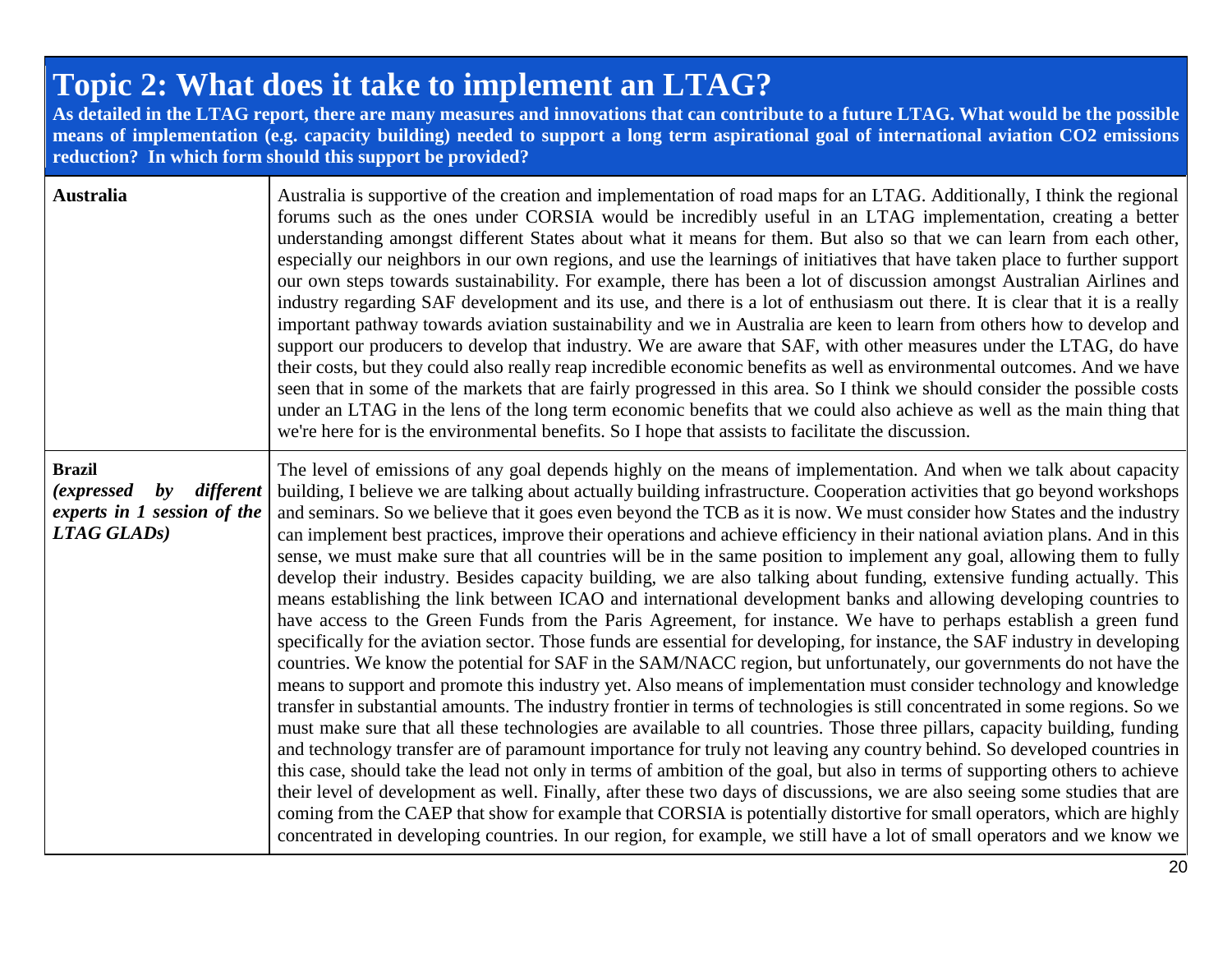|                                                                            | need to go deep in those studies in the LTAG report and what is coming from the CAEP. So from now to the high-level<br>meeting and to the next Assembly, our region must make sure that any decision does not jeopardize growth and does not<br>create any additional distortions in the market. We must make sure that 193 countries know what we are agreeing to, if<br>agreeing something.                                                                                                                                                                                                                                                                                                                                                                                                                                                                                                                                                                                                                                                                                                                                                                                                                                                                                                                                                                                                                                                                                                                                                                                                                                                                                                                                                                  |
|----------------------------------------------------------------------------|----------------------------------------------------------------------------------------------------------------------------------------------------------------------------------------------------------------------------------------------------------------------------------------------------------------------------------------------------------------------------------------------------------------------------------------------------------------------------------------------------------------------------------------------------------------------------------------------------------------------------------------------------------------------------------------------------------------------------------------------------------------------------------------------------------------------------------------------------------------------------------------------------------------------------------------------------------------------------------------------------------------------------------------------------------------------------------------------------------------------------------------------------------------------------------------------------------------------------------------------------------------------------------------------------------------------------------------------------------------------------------------------------------------------------------------------------------------------------------------------------------------------------------------------------------------------------------------------------------------------------------------------------------------------------------------------------------------------------------------------------------------|
|                                                                            | Even though this GLAD is super important to share information with States, we are very short of time and we need more<br>of this. We have three months for the high-level meeting, five months for the Assembly and still the report is not very<br>well known by States. So this is a starting step in the sharing of information with States and we know that this is very<br>restricted at this point to only CAEP and Council members. Initiatives like this should be more intense from now to the<br>high level meeting. We cannot stop here and go directly to the high level meeting. I think you should think about other<br>GLADs, other events to share this information and to collect the experts from all States, their views and their concerns.<br>And this should be presented to the Council. I think we had very good discussions at the Council and the report was<br>presented, but what was said here in the NACC/SAM region, and I can imagine other regions as well, should be delivered<br>in complete to the Council. If we can have other meetings like this, I think it would be much appreciated. As Veronica<br>(Peru) has said, the report unfortunately was only made available one week before the GLADs, and we know the reasons<br>behind it. But still, it is a short time for countries to analyze it in depth as it is required. So this is my final suggestion to<br>see if it is possible to come up with events like this and even in person events, which is much better than virtual events,<br>before the high-level meeting. Brazil is part of the CAEP and of the Council and we are more than available to all the<br>experts that participated in the seminar to share information with them and help as well. |
| <b>China</b><br>(expressed in 2 different<br>sessions of the LTAG<br>GLADs | As for the implementation of a global emission reduction goal, I think that it is important to facilitate developing countries'<br>access to technology, finance and capacity building. The last four sessions of the Assembly and the relevant resolutions<br>have kept mandating the Council to set up such a mechanism. However no tangible progress has been made, which is<br>disappointing to developing countries, and is hampering this country's confidence in the process to deal with international<br>aviation. We will again request the ICAO Council to report to the upcoming session of the Assembly on how it would<br>help, how it would develop such an assistance mechanism in a detailed manner, which should be ambitious and can be<br>monitored, reported and verified. Some developing countries lack financial support and also aircraft technology. It is<br>necessary for them first to receive capacity building assistance to achieve such support and then to implement the technical<br>measures.                                                                                                                                                                                                                                                                                                                                                                                                                                                                                                                                                                                                                                                                                                                              |
|                                                                            | I think the formulation of the emissions reduction targets and the goal of the global aviation industry should comply with<br>the principle of CBDR formulated by the UNFCCC and consider the respective capabilities of developing countries, and<br>respect the right to sustainable development of all parties. I think that ICAO can consider the differences in the<br>development stage, condition, speed and the technical level of air transport among its Member States and regions when<br>discussing the setting of global unified industry emissions reduction targets. I also would like to point out that international                                                                                                                                                                                                                                                                                                                                                                                                                                                                                                                                                                                                                                                                                                                                                                                                                                                                                                                                                                                                                                                                                                                          |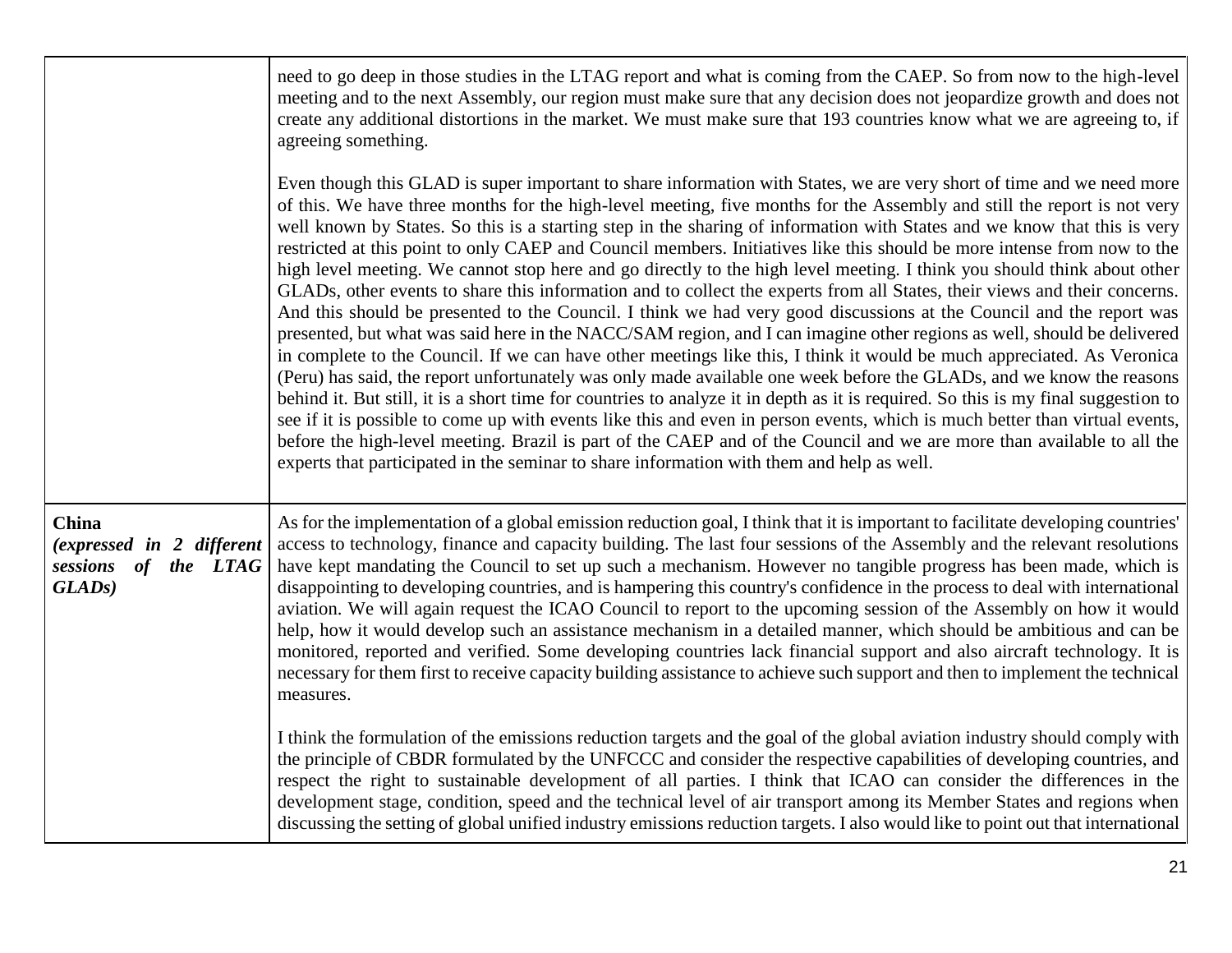|                           | aviation, when addressing climate change, needs to practice multilateralism; any unilateral action will not work as it will<br>affect global cooperation. We call upon all countries to abide by international regulation when implementing emission<br>reduction issues related to international air transport, strengthening communication and consulting with all parties as a<br>way to further understanding and political mutual trust. I also want to express that we support Indian and Korean opinion<br>and also we want to express that you can give us the financial and technical support. For example, sustainable aviation<br>fuel and how to use and what kind of system fuel to use.<br>I have noticed that so many countries are carrying out very remarkable emission measures and try their best to achieve<br>emission reduction in the aviation industry. I have also noticed that countries are setting goals based on their own                                                                                                                                                                                                                                                                                                                                                  |
|---------------------------|----------------------------------------------------------------------------------------------------------------------------------------------------------------------------------------------------------------------------------------------------------------------------------------------------------------------------------------------------------------------------------------------------------------------------------------------------------------------------------------------------------------------------------------------------------------------------------------------------------------------------------------------------------------------------------------------------------------------------------------------------------------------------------------------------------------------------------------------------------------------------------------------------------------------------------------------------------------------------------------------------------------------------------------------------------------------------------------------------------------------------------------------------------------------------------------------------------------------------------------------------------------------------------------------------------|
|                           | conditions and capacity. For example, the US and the EU set zero emission goals. Other countries should also set goals<br>based on their own situations. I think that the aviation industry is a sensitive industry and as the Lebanon expert just<br>mentioned, some countries are facing financial crises. We believe that in the post pandemic era, the biggest challenge of<br>the aviation industry is how to restore and achieve sustainable recovery and development to find a path towards carbon<br>neutrality that is consistent with the aspirations for growth and improved living standards that is essential for States in<br>which the aviation sector still requires space for development. We also believe that climate change is the consequence of<br>the massive accumulation of CO2 emissions since the industrial revolution and therefore to achieve emissions reduction<br>in the aviation sector, countries with a history of high emissions should take the lead in implementing aviation emission<br>reductions. As previous experts have mentioned, capacity building is very important, and so we suggest that ICAO could<br>analyze an assistance mechanism to achieve transfer of technology and financial access to help developing countries to<br>achieve their goals. |
| Côte d'Ivoire             | I'd like to thank the LTAG TG for the quality of the work and the report on the feasibility of a long term LTAG. We<br>realized that SAF have a very important role to play, so we realized that some states have already some experience in the<br>production and use of SAF. Other states don't have any experience at all. So those which don't have any experience will<br>need some support. Now my question is. How these steps in developing states will have benefit from support for the<br>production of SAF at affordable cost?<br>Refer to the "Compilation of Questions and Answers" from Day 1 of 2022 GLADs, specifically Question 4.4                                                                                                                                                                                                                                                                                                                                                                                                                                                                                                                                                                                                                                                    |
| <b>Dominican Republic</b> | We would like to speak about the action plans and how using them have been an excellent tool in the implementation of<br>our mitigation initiatives. We have found excellent support from our stakeholders that has enabled the implementation of<br>mitigation strategies. We support the creation of ACT-SAF, because our action plan also considers the development of<br>sustainable aviation fuels. However, this initiative has been limited due to several external conditions out of our control<br>such as competition at development and production stages of SAFs. The feasibility study conducted by the Dominican<br>Republic shows we have the capacity to produce SAFs, however the main limitation is the technology needed as well as<br>the technical capacity. Another topic we support is to have capacity building to develop the knowledge on green finance.                                                                                                                                                                                                                                                                                                                                                                                                                       |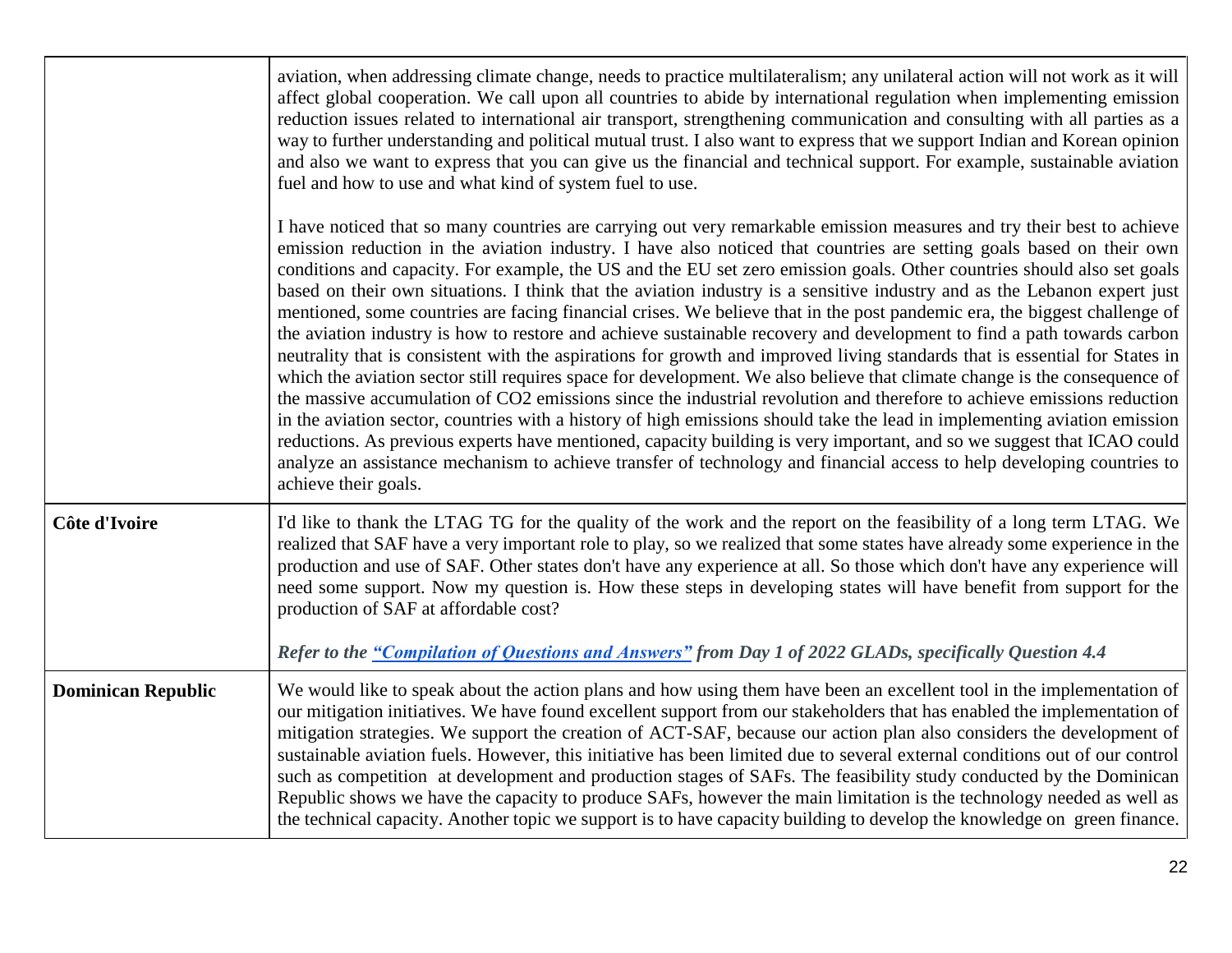|                                                                                             | We are interested in having this capacity to be developed in DR. Some stakeholders have also expressed interest in creating<br>mechanisms for carbon offsetting that in a near future can be used for offsetting under CORSIA.<br>Refer to the "Compilation of Questions and Answers" from Day 1 of 2022 GLADs, specifically Questions 2.2, 2.3, 5.6,<br>5.10.                                                                                                                                                                                                                                                                                                                                                                                                                                                                                                                                                                                                                                                                                                                                                                                                                                                                                                                                                                                                                                                                                                                                                                                                                                                                                                                                                                                                                                                 |
|---------------------------------------------------------------------------------------------|----------------------------------------------------------------------------------------------------------------------------------------------------------------------------------------------------------------------------------------------------------------------------------------------------------------------------------------------------------------------------------------------------------------------------------------------------------------------------------------------------------------------------------------------------------------------------------------------------------------------------------------------------------------------------------------------------------------------------------------------------------------------------------------------------------------------------------------------------------------------------------------------------------------------------------------------------------------------------------------------------------------------------------------------------------------------------------------------------------------------------------------------------------------------------------------------------------------------------------------------------------------------------------------------------------------------------------------------------------------------------------------------------------------------------------------------------------------------------------------------------------------------------------------------------------------------------------------------------------------------------------------------------------------------------------------------------------------------------------------------------------------------------------------------------------------|
| <b>Egypt</b><br>(expressed in 2 different<br>sessions<br>of the LTAG<br>GLAD <sub>s</sub> ) | First, I would like to talk about the implementation steps that depend on the transparency and open dialogue. We need to<br>be frank and put everything on the table of discussion. When we talk about LTAG in a country like Egypt, we need to<br>know what would be the economic and social repercussions once we commit to this goal. ICAO encourages each State<br>to use the report as a guidance material to implement the LTAG. Here, I have a question; can all States do this economic<br>and social impact evaluation? In my view, and in all frankness, not all the States can do this impact analysis, not all States<br>can do it on an equal footing. Second, we are all committed to work together to combat climate change we have all<br>witnessed how climate change is affecting our economies and our sustainable growth. This is why we need to rely on<br>general principles CBDR and capacity building activities are fundamental, especially for developing countries. When we<br>talk about SAF, are we sure that all States have the capacity to produce biofuels? Alternatively, the technology is limited<br>to certain countries and then the operator is obliged to buy these biofuels and pay a high price to sustain its operations.<br>Some States cannot help its operators; this is why we need to have a clear vision on how all States will reach the LTAG:<br>some will be faster than others, but we will all strive to reach that goal because it is crucial for us to combat climate<br>change.                                                                                                                                                                                                                                                                       |
|                                                                                             | I will focus on two things. The first one is the principle of CBDR and respective capabilities. When ICAO sets a global<br>aspirational goal, there will be a commitment for the Member States and I think this does not mean that all ICAO Member<br>States should achieve the target at the same time because as you know, the developed and developing countries are<br>different due to the differences in the national conditions, capital, ecology, resources, policy, etc. For example, here in<br>Egypt, before we decide to commit to anything we should have the feasibility study at the State level. We wish to have<br>such a feasibility study to determine if there are some challenges that should be overcome and need capacity building.<br>The second item is to establish the ICAO capacity building and assistance mechanism that could support the States on the<br>LTAG, which is very important. The LTAG report is a success story with more than 300 experts working for about two<br>years to develop such scientific background, which is very important. When we come to the State level, each State,<br>including Egypt, would like to have such a feasibility study in order to decide which investment it will make. When we<br>speak about operations it is fine, but when we speak about technology and the fuels, not all States have the same technology<br>level or resources and not all States have the same resources to make SAF. Even if they have the resources, they could<br>not use such resources just to have one of the elements that they can build upon in the future. So we need all together to<br>speak in an honest and transparent manner and to highlight all the challenges before having a long-term aspirational goal<br>that is mandatory to all. |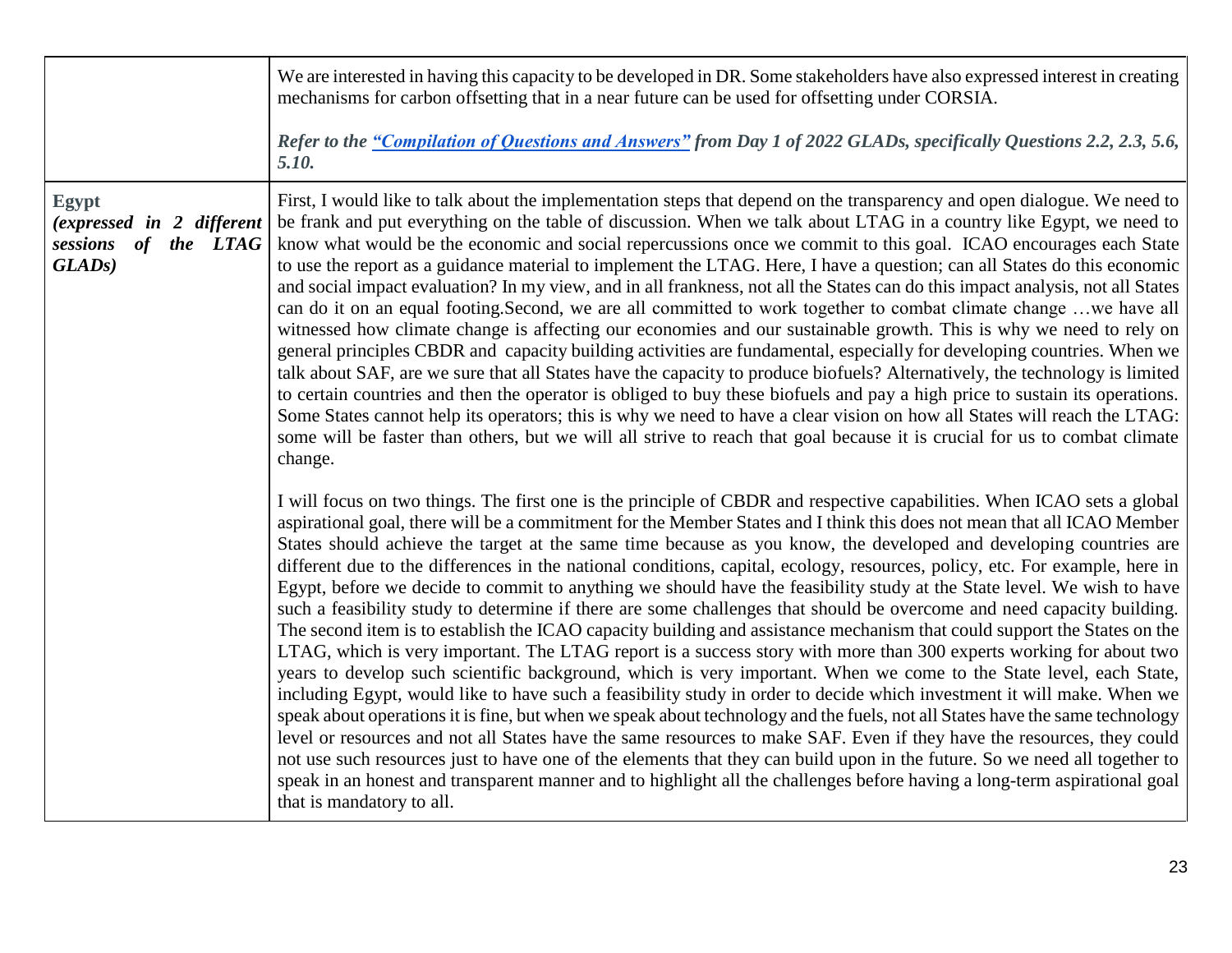## **France** *(expressed in 3 different sessions of the LTAG GLADs)*

As regards implementation, I would like to come back to two points: first the means of implementation and the roles of various stakeholders, and second if you are monitoring and reviewing the LTAG. As for the first one, I would like to come back to an important point raised by IATA, namely if an LTAG should be technology neutral. This is very important because in terms of implementation, it would be up to each State, to each stakeholder to decide which way to go. And there is no one size fits all implementation scheme. Let me take an example in the field of technology. It was projected that an aircraft should be operational by 2035 for narrow-body aircraft. Therefore, in 2035 an air carrier, or operator would have the choice between a SAF, fossil fuel or hydrogen for the aircraft. It would be up to this operator to make his choice of reducing its CO2 emissions. And the same goes at State level. But in this respect, I really think that ICAO has a key role to play, as we have to be ready to implement all the technologies available in the world. For example, in the area of regulation, if we have to make the use of hydrogen possible at airports by airlines soon then all the SARPs that are required must be adopted. So there is a lot of work in front of us and we have to do it as soon as possible. As regards the second point, I would like to add something on monitoring and review, because once an LTAG is agreed, we really should consider a periodic review like the one we have for CORSIA. During the review we could assess how the LTAG is implemented by the different States, if the target is globally on track, if it is possible to speed up the process, if it is possible to increase the level of SAF, or if we need, for instance, to cover other emissions in an LTAG. I think about NOx, for instance, and it could also be a possibility to evaluate the potential of the book and claim system, so we could assess a lot of things and maybe new things in the LTAG. So I think we have to think about the monitoring aspect on the one side and the review part on the other side; both are really important for LTAG.

We are in favor of an ambitious global objective for net zero in 2050 in order to be in line with the Paris Agreement and the last IPCC report, which is really alarming. I just want to provide you with an example for us, we see this subject as two steps. First is the political step; we decide on an objective. Then there is the implementation of the objective. For instance, in France, the Government decided at the end of 2019, on the development of sustainable biofuels which sets SAF blending trajectory of 2% in 2025, 5% in 2030 and 50% in 2050. So this was the first step. Two years later, the French government launched a call for projects for the development of a French production sector for SAF, in line with the SAF annual blending mandate. These projects could be public projects, private projects or a public-private partnership. So it's really interesting because there are a lot of different means of implementing an LTAG and I think you have already said that, but one size does not fit all and it really depends on the choice of each State. I have one question today because very often we hear in the GLAD sessions that we need capacity building, we need funding, and we need transfer of technology. I would like to understand what we mean by transfer of technology. There are some things which are possible and open, such as transfer of knowledge in order to provide assistance to develop a SAF production somewhere. I think it is possible, but there are some other areas where it is not possible to transfer technology. So do you have some feedback on that? My last point of clarification: I think I heard at the beginning of the GLAD that one can make a reservation on the report. We believe that the report is really an amazing piece of work and regarding hydrogen, I understand we need more study in order to assess its potential. But the report is very cautious on hydrogen because if I remember correctly, hydrogen 2050 is only 1.9% of the total of international energy. So it's really, really low and we can say that the report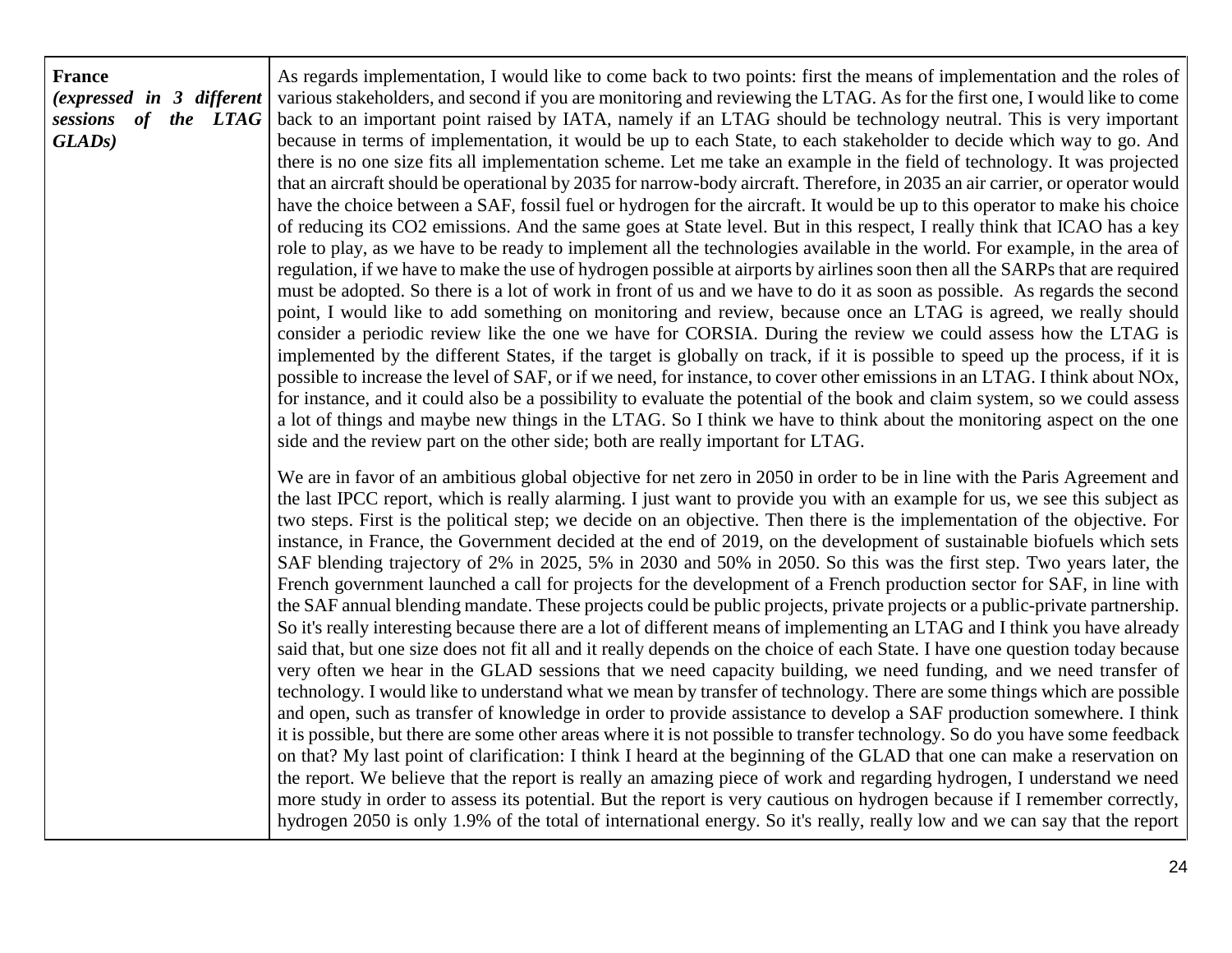|                                                                                                          | was very cautious in this area.                                                                                                                                                                                                                                                                                                                                                                                                                                                                                                                                                                                                                                                                                                                                                                                                                                                                                                                                                                                                                                                                                                                                                                                                                                                                                                                                |
|----------------------------------------------------------------------------------------------------------|----------------------------------------------------------------------------------------------------------------------------------------------------------------------------------------------------------------------------------------------------------------------------------------------------------------------------------------------------------------------------------------------------------------------------------------------------------------------------------------------------------------------------------------------------------------------------------------------------------------------------------------------------------------------------------------------------------------------------------------------------------------------------------------------------------------------------------------------------------------------------------------------------------------------------------------------------------------------------------------------------------------------------------------------------------------------------------------------------------------------------------------------------------------------------------------------------------------------------------------------------------------------------------------------------------------------------------------------------------------|
| Gabon                                                                                                    | Hello everyone. Actually happy to be together today to discuss these issues that concerns us all. I would like to make<br>some comments to come back on the cost of implementation. The costs we see are very high and for the developing<br>Countries it will be a big challenge to achieve ambitious objectives of an LTAG. We are still struggling to establish<br>national carrier and also to get our airports up to standard. So are we going to have enough means? Are we going to have<br>enough means to implement an LTAG? It is a major concern we have. And I think other States, might have a similar<br>concerns. For my question now. Would it be possible for you to tell us about the role voluntary action plans for the states<br>to set up the actions to support an LTAG. And how can this action plan be improved and further supported by ICAO in<br>order to reach the objectives, thank you very much.<br>Refer to the "Compilation of Questions and Answers" from Day 1 of 2022 GLADs, specifically Questions 2.3, 4.4, 4.7,<br>5.6                                                                                                                                                                                                                                                                                                  |
| <b>Greece</b>                                                                                            | In our opinion, the road map for the implementation of an LTAG drives through alternative fuels and clean energy<br>development. Therefore, a global aspirational goal on SAF development should be established based on comprehensive<br>sustainability studies. For the coming years, we should further consider how to explore the full basket of measures in order<br>to achieve a long term aspirational goal and how it could be monitored and analyzed by State Action Plans. Greece<br>recognizes the need for capacity building to support the implementation of all emission reduction measures. It is obvious<br>that the transfer of knowledge and associated technical support will enable States to explore business and revenue<br>opportunities in new innovative markets like the development of SAF. This will also support no country left behind and<br>provide aspirational opportunities for less developed countries.                                                                                                                                                                                                                                                                                                                                                                                                                   |
| India<br>different<br><i>(expressed)</i><br>$\mathbf{b}$ y<br>experts in 1 session of the<br>LTAG GLADS) | I will start with the means of implementation. We should think on one of the main principles of the climate regime,<br>including UNFCCC and the Paris Agreement, which is the CBDR and is associated with the concentration of equity,<br>fairness, and national circumstances. This principle should be considered in LTAG since it has to consider the different<br>levels of development of States and associated industries. So for the means of implementations from our perspective, we<br>propose that ICAO should provide guidance and other technical assistance to enhance the capability, capacity building<br>and the technology transfer foreseen in the A40-18, paragraph 17 for the means of implementation. The reason why we<br>want to emphasize on technology transfer is that as we can see in the study of LTAG, technologies that have the potential<br>to further reduce emissions do not come for free, as we all know. New airplanes will be more expensive, operational<br>technology implies the investment in ATMs and traffic management. Alternative fuels, if you take example of SAF,<br>LCAF, hydrogen etc. will hardly reach the price of common kerosene. And airports need to adapt to non-drop in fuel<br>which is the only goal where we can reduce emissions after 2050. ICAO should clearly draft a roadmap on how the |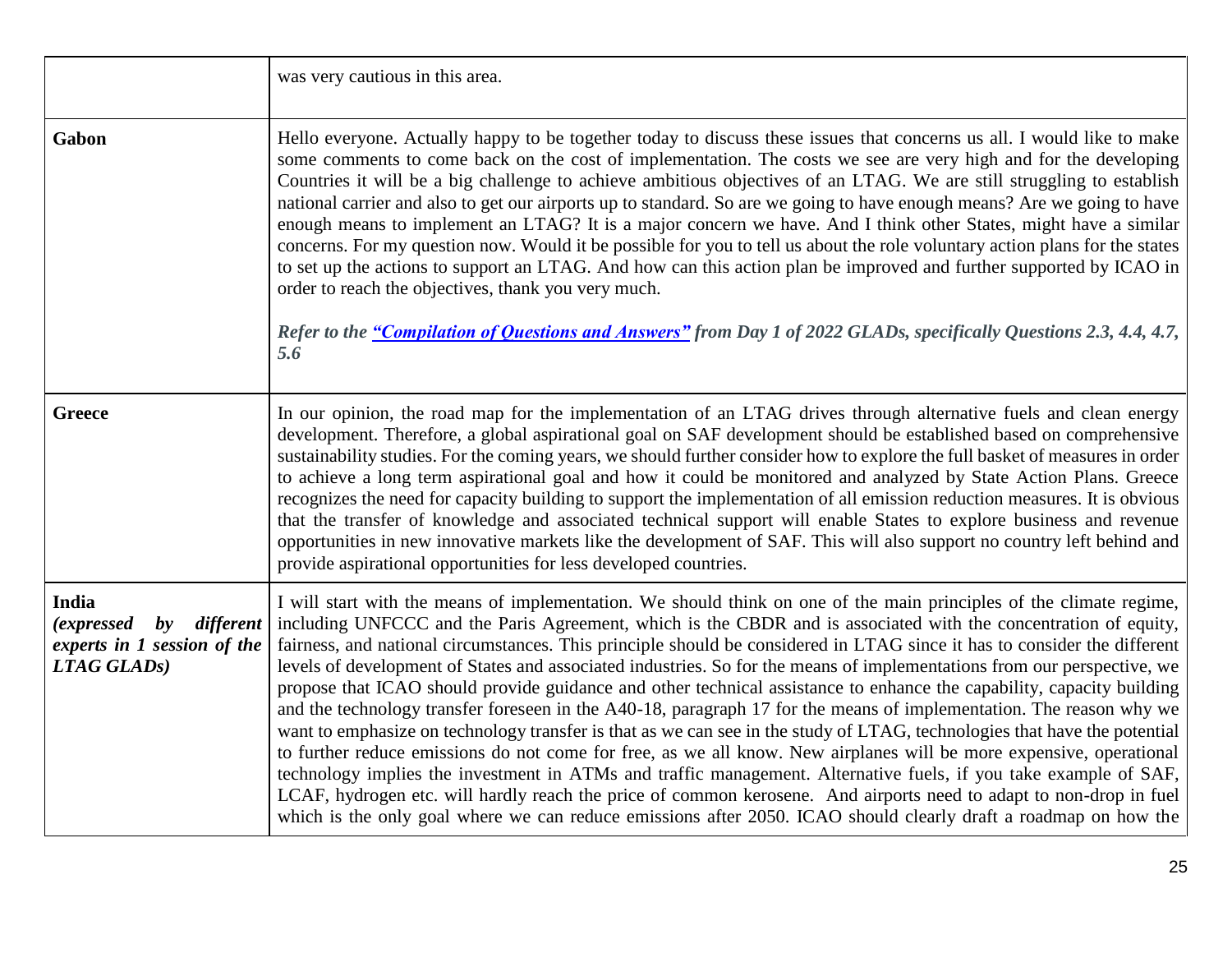developed countries are going to assist in the technology transfer to developing countries. We want to understand what is the plan of developed countries to financially assist the developing countries to implement an additional action toward an LTAG. In this context, at the climate discussion under the UNFCCC and its Paris Agreement, developing countries have been abundantly clear that any increase in ambition must be matched by the means of implementations. Will ICAO propose dedicated climate finance for developing countries to address additional measures associated with the increase in ambitions including the adoption of an LTAG? Before I move to the second point on the State Action Plans and roadmaps, India wants to update the house that we have updated and submitted our updated State Action Plan last year in 2021. With respect to the support to the States with action plan and road map, as we know, the SAP describes the market based measure adopted by an individual State to pursue reductions for which the financial capacity of the State has been taken into consideration with LTAG. The LTAG provides for the upcoming and new innovations for which developing countries may not be financially prepared. That is what we have to put forward today in house. Secondly, the State Action Plan is voluntary in nature and deals with the domestic emissions on the larger picture; though the LTAG is a global goal. Just developing a State Action Plan may not be a solution. With respect to the LTAG, the path being decided to achieve this goal is based on the complete revolution in technology, operations and fuels as we can see in the LTAG report, which has been published on the ICAO website. There will be a need for considerable costs for these transformations, which include capital expenditure, infrastructure costs, fuel costs, asset value costs, R&D costs, new technology costs, price gap versus conventional costs. This has already been described in the cost prospective if we go to the LTAG report in detail. For the uncertainty in the path of the technology transfer and capacity building and funding, we will have heavy cost implications on Indian aviation; this is our point in this. Now I will move forward to the third building block that is monitoring progress to achieve LTAG. Here we want to mention that we are aware of the time constraint, but the impacts are really important topic that have to be evaluated as for the LTAG studies. In the case that the answer is that there is no time to conduct the analysis that will inform at minimum level of discussions, including information on the impact of developing States, what should continue after the 41st Assembly to reach the adequate level of information, I will echo the same as what my colleague Ekta has reiterated in the first speech of Topic 1, in which she has mentioned that we need to explore the feasibility study after the 41st Assembly also. For some States, several emission sectors might be more impacted if we implement LTAG. I will conclude my speech by stating that India is very much concerned about the global environment and will continue to work toward it. But we cannot pay for the emissions of historical emitters.

*Refer to the ["Compilation of Questions and Answers"](https://www.icao.int/Meetings/2022-ICAO-LTAG-GLADS/Documents/LTAG_GLADS_2022_Compilation_Questions_and_Answers.pdf) from Day 1 of 2022 GLADs, specifically Questions 2.3, 4.4, 4.7, 5.1, 5.6*

I do agree with the comments of Korea and China. And to provide the Indian status on the technology on SAF required for the decarbonization here they are at the development stage. There is no certainty about what time our technology on SAF will be commercially viable. As to when it becomes available given the state of the aviation industry, it is natural that it will become available in the countries that are already in the progress of it. The resources required for the deployment of this technology are not that much accessible in our developing States. Also on the question of capacity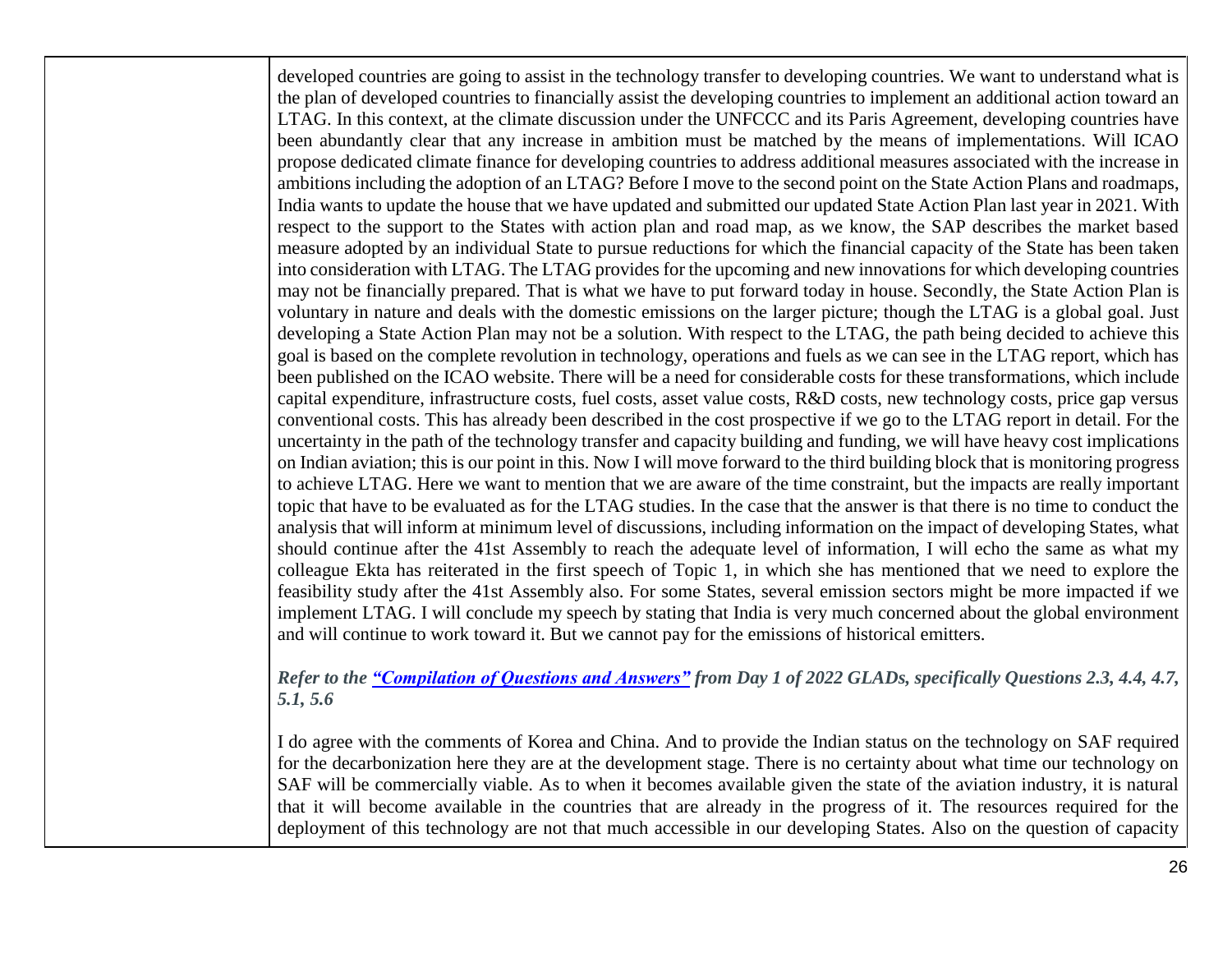|                | building, before assessing the road map for capacity building, ICAO needs to assess the capacity, what capacity each State<br>has and what will be required before beginning any goal or any kind of resource. So it should not just be limited to training,<br>but first the assessment on what capacity States have and then a detailed analysis is required for the road map to build. So<br>these are my points for your road map that you first need to assess what the States have in them and then only we can<br>work on their capacity building.<br>This is an opportunity, but we should not forget also that this is a dialogue session. So is it a burden or is it an opportunity,<br>this is quite debatable. But if you see the cost implications, I believe all my colleagues from different States will support<br>the work that has been done by ICAO with respect to LTAG for the CO2 reductions. But it is not only about the LTAG.<br>ICAO has already implemented more platforms like CORSIA and State Action Plans. Being from developing countries<br>we understand the aspect for implementation of these opportunities can give us, but there will be cost implications. So it<br>is better if we think about how to neutralize the impact of the cost in a positive way and come up with the opportunity.                                                                                                                                                                                                                                                                                                                               |
|----------------|-------------------------------------------------------------------------------------------------------------------------------------------------------------------------------------------------------------------------------------------------------------------------------------------------------------------------------------------------------------------------------------------------------------------------------------------------------------------------------------------------------------------------------------------------------------------------------------------------------------------------------------------------------------------------------------------------------------------------------------------------------------------------------------------------------------------------------------------------------------------------------------------------------------------------------------------------------------------------------------------------------------------------------------------------------------------------------------------------------------------------------------------------------------------------------------------------------------------------------------------------------------------------------------------------------------------------------------------------------------------------------------------------------------------------------------------------------------------------------------------------------------------------------------------------------------------------------------------------------------------------------------------------------------------|
| <b>Jamaica</b> | I want to say that I am looking forward to the ACT-SAF because I believe that it is going to be critical for the achievement<br>of the long term aspirational goal. I also believe that these particular sustainable aviation fuels can be utilized by all States.<br>In terms of the implementation aspect of the LTAG, capacity building is a critical success factor. Some States, for example<br>Jamaica and others that we have heard from, are extremely challenged because of the lack of support, the absence of<br>infrastructure and framework in the State in order to undertake this type of work. And I am giving it a little context here.<br>Just from this consultation alone, look at the number of documents, reports that we had to go through. Look at the technical<br>complexity of the documentation that we have to review. That is just one small consultation meeting. When you look at<br>the broader picture, Environmental Protection is a strategic objective of ICAO and it is exceedingly large. There are four<br>volumes in Annex 16. I believe it is one of the most challenging strategic objectives at ICAO. It is complex and therefore<br>in order for the States to achieve what is required under this long term aspirational goal, it is imperative that the States<br>have a structure and a framework so that we can achieve this and properly support ICAO in undertaking this work, or else<br>it is almost impossible. I don't know what can be done to encourage all 193 ICAO Member States to take a more forward<br>thinking approach to address how we put the LTAG place to ensure that we achieve our goals. |
| <b>Japan</b>   | In Japan's view, to achieve the goals it is essential that no States are left behind and all Contracting States are to achieve<br>the goals. For this purpose, support regarding technical development, implementation to society and personnel are<br>essential. On implementing LTAG, all contracting States sharing and transferring information such as advanced airports<br>by some States are effective. For example, materials pertaining to examples of political measures or best practices might<br>be necessary. Partnership programmes, like the current ACT-CORSIA, might be effective. Regarding SAF, which have<br>large CO2 emissions reduction potential, developments not only in the aviation industry but also in fuel supply side is<br>necessary. Also skills to share and challenges and solutions beyond the aviation industry segment are necessary.                                                                                                                                                                                                                                                                                                                                                                                                                                                                                                                                                                                                                                                                                                                                                                                     |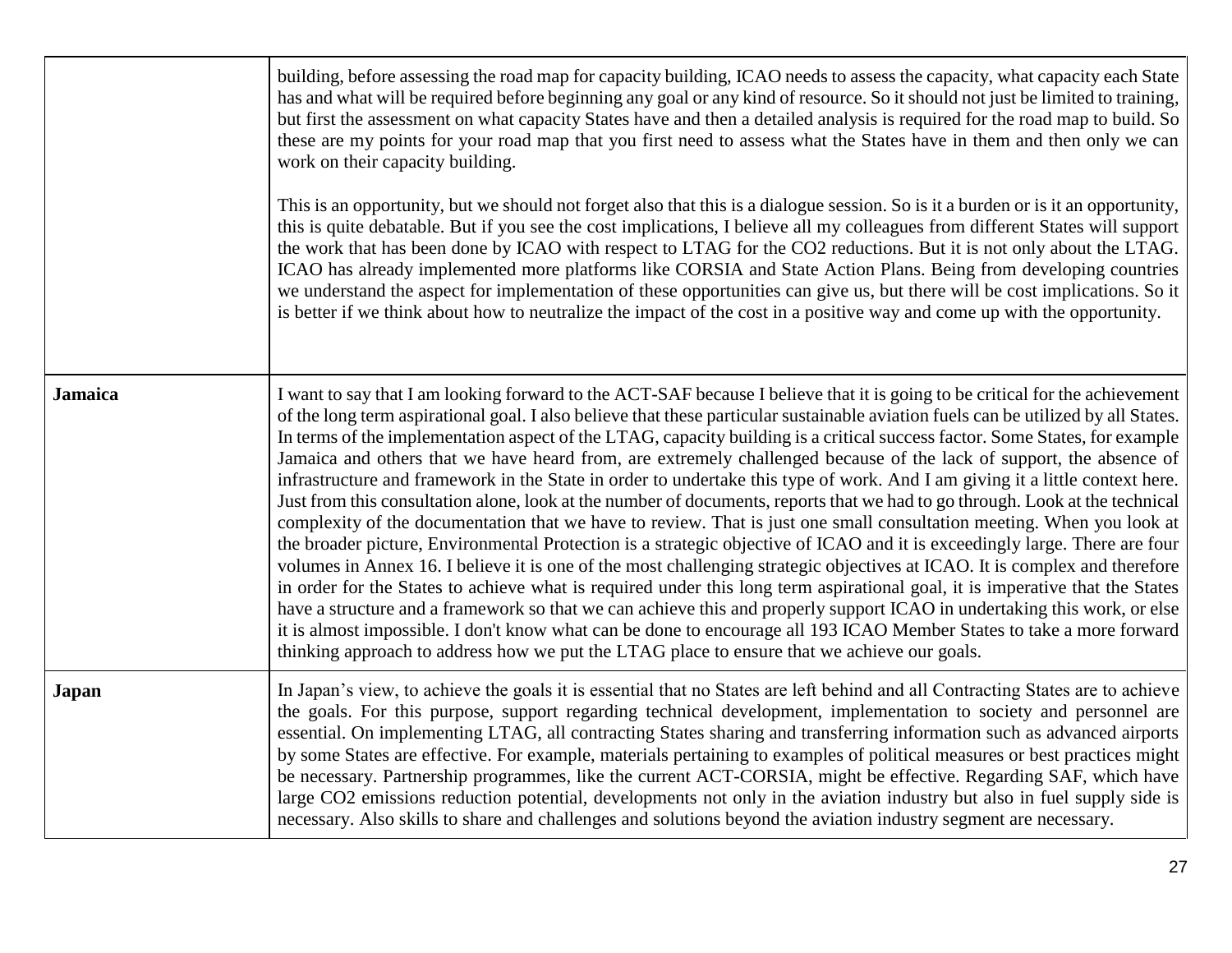| Kenya<br>(expressed by different<br>experts in 1 session of the<br>LTAG GLADS) | Kenya could support the LTAG. For developing States, I think the most important thing is capacity building because most<br>developing States particularly in Africa are willing to implement the LTAG as long as they get support. For example, in<br>Kenya we have already developed the action plan that has aspirational goals and we are in the final stages of the approval<br>of the reviewed action plan, in which we have put many measures that will be in line with the LTAG. We know that ICAO<br>is working with regional bodies, like AFCAC, so that we are not duplicating efforts. When the AFCAC approached us,<br>we wanted to make sure that the assistance provided was in the same line as the ICAO efforts. We support the LTAG and<br>we are looking forward to implementing it. We are also looking at other encouraging measures like SAF. Based on the<br>EU/ICAO project we did a feasibility study on the development of SAF and we are trying to push it through the Ministry<br>of Energy so that we attract any investors interested in investing in SAF. It will be one of these goals to be achieved in<br>the action plan. |
|--------------------------------------------------------------------------------|-------------------------------------------------------------------------------------------------------------------------------------------------------------------------------------------------------------------------------------------------------------------------------------------------------------------------------------------------------------------------------------------------------------------------------------------------------------------------------------------------------------------------------------------------------------------------------------------------------------------------------------------------------------------------------------------------------------------------------------------------------------------------------------------------------------------------------------------------------------------------------------------------------------------------------------------------------------------------------------------------------------------------------------------------------------------------------------------------------------------------------------------------------------|
|                                                                                | Kenya is really happy to be part of the LTAG during its development and indeed we are saying there is need for further<br>collaboration like on data with international partners. During COP26 there was a declaration that was signed by Kenya<br>called the international vision climate ambition coalition. If many countries join the coalition, it will end up supporting<br>the implementation of the Paris Agreement, especially Article 6, which will strengthen CORSIA. So based on this<br>international vision on climate ambition, which is backed by the UK, Member States can support the implementation of<br>the LTAG report.                                                                                                                                                                                                                                                                                                                                                                                                                                                                                                               |
|                                                                                | Kenya implemented a project with ICAO and EU on solar for one airport. This is one of the sustainable initiatives each<br>country can take. We have that project running, supporting and replacing the use of fossil fuels in many areas of that<br>airport. But this is not the only example we have. For solar, we have one airport in the northern part of Kenya which is<br>purely operated on solar. Also all of our RDMS stations are now on solar as the first priority energy, while other forms of<br>energy are on standby.                                                                                                                                                                                                                                                                                                                                                                                                                                                                                                                                                                                                                       |
| Lebanon                                                                        | I have two questions: Do you think that States that have developed their voluntary State Action Plan in a quantitative and<br>qualitative manner, will help us and facilitate reaching the LTAG? Is it necessary for the countries to have in place an<br>integrated circular economic system or sustainable system in order to reach an ambitious LTAG?                                                                                                                                                                                                                                                                                                                                                                                                                                                                                                                                                                                                                                                                                                                                                                                                    |
|                                                                                | Refer to the "Compilation of Questions and Answers" from Day 1 of 2022 GLADs, specifically Question 5.6                                                                                                                                                                                                                                                                                                                                                                                                                                                                                                                                                                                                                                                                                                                                                                                                                                                                                                                                                                                                                                                     |
| <b>Mexico</b>                                                                  | I would like to share the points, which in my view, can contribute to the discussion on the need for capacity-building. We<br>have identified four areas that we need to keep working: the first area is the incentives; it is true that countries can design<br>a road map, however, there are several drivers and external aspects that are left out of our national framework such as fuel<br>prices. This is an international issue, as we know we are in a global market but only 7 or 8 countries are producing 60 per<br>cent of the jet fuel and prices are a key topic so the countries can start implementing measures to produce SAFs. This is                                                                                                                                                                                                                                                                                                                                                                                                                                                                                                   |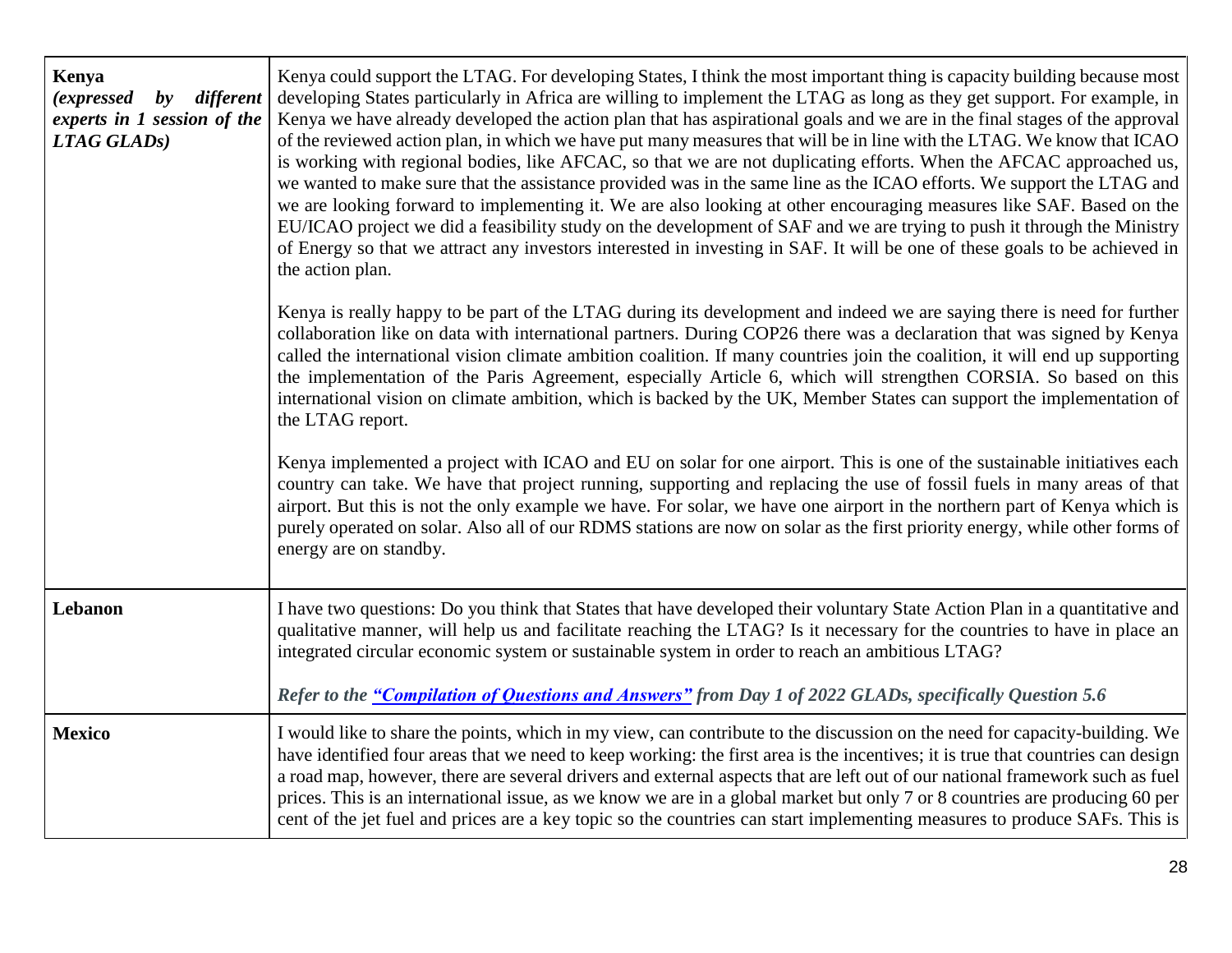|                    | an example of how we can work together to design regulatory, fiscal or economic incentives. The second topic is green<br>finance. As mentioned by other colleagues, we need to promote mechanisms of green financing that allow us to incentivize<br>all stakeholders. Another topic is technology transfer, which is key. Finally, we need to look at the topic of offsetting. We<br>want to widely promote offset mechanisms at national level, at the same time we would like to receive capacity building<br>on how to operate these mechanisms in the future and also understand their role under CORSIA.                                                                                                                                                                                                                                                                                                                                                                                                                                                                                                                                                                                                                                                                                                                                                                                                                                                                                                                                                                                                                                                                                                                                                                                                                                                                                                                                                                                                                                                                                                                                                                                                                                                                                                                                                                                                                                                                                                                                                                                                                                                                                                                                                                     |
|--------------------|------------------------------------------------------------------------------------------------------------------------------------------------------------------------------------------------------------------------------------------------------------------------------------------------------------------------------------------------------------------------------------------------------------------------------------------------------------------------------------------------------------------------------------------------------------------------------------------------------------------------------------------------------------------------------------------------------------------------------------------------------------------------------------------------------------------------------------------------------------------------------------------------------------------------------------------------------------------------------------------------------------------------------------------------------------------------------------------------------------------------------------------------------------------------------------------------------------------------------------------------------------------------------------------------------------------------------------------------------------------------------------------------------------------------------------------------------------------------------------------------------------------------------------------------------------------------------------------------------------------------------------------------------------------------------------------------------------------------------------------------------------------------------------------------------------------------------------------------------------------------------------------------------------------------------------------------------------------------------------------------------------------------------------------------------------------------------------------------------------------------------------------------------------------------------------------------------------------------------------------------------------------------------------------------------------------------------------------------------------------------------------------------------------------------------------------------------------------------------------------------------------------------------------------------------------------------------------------------------------------------------------------------------------------------------------------------------------------------------------------------------------------------------------|
| <b>Netherlands</b> | We think that, to some extent, the LTAG should end up looking like a mini Paris target for one sector. Obviously, I don't<br>mean in terms of being a temperature goal, but CO2 in our case. But I think there's a bit of a parallel in terms of hoping<br>to agree on a shared aspirational global target, but not on which actor in which country is going to do what when. So there<br>are maybe some parallels in terms of how to keep track of the progress. Looking at the realized CO2 reductions backward,<br>I think we could probably keep track of it using the existing CORSIA MRV. For example at the end of 2030 we could<br>look at the 2030 CO2 emissions. Such an approach would work well to keep track of the emissions of operators and ICAO<br>Member States. However, monitoring and predicting expected reductions from future national measures seems to be a bit<br>more difficult. I also think that many of us would probably agree that it would be nice to do as much as possible through<br>global instruments like CORSIA to work towards a future LTAG. But as we heard in the first session from India, there is<br>quite a good chance of different regions and different nations going at different speeds to get to one aspirational goal. So<br>there's a lot of room and necessity, I think, for regional national measures towards the future. So this is where we see a<br>large role for a renewed State Action Plan process. That could be a bit more of a standardized format and may be somewhat<br>inspired by the NDCs. That would make sense for us and we might need to discuss and agree in the future on an accounting<br>method. Otherwise the secretariat might be stuck adding up 193 different apples, oranges, pears and grapes and other fruit<br>types year round. So if we are talking about accounting methods, we could end up looking at reporting plans and emissions.<br>In the future, reduction plans related to emissions from our national operators could be similar to the CORSIA scheme or<br>maybe we would end up looking at incoming flights through departing flights or half, half. Maybe we should look at<br>bunker fuel uptake in our countries, similar to the way it was done under Kyoto. So obviously this is a potential future<br>discussion, but just to indicate our current preference nationally that would be to look at bunker fuel uptake and kind of<br>focus our reporting that way. In essence, CORSIA is the same thing as CO2 emissions from departing flights because the<br>bunkers are even consumed on flights. We also think that this might help focus our measures on drop-in SAF, which the<br>report is showing is probably the biggest building block for a future LTAG. |
| <b>New Zealand</b> | New Zealand considers that the LTAG will set the aspirational goals that the sector needs, and that, as you mentioned and<br>others, there will be a road map of actions that States can take to contribute towards the goal. This road map will be really<br>key and really important. New Zealand would like to set out a couple of ideas for the information implementation aspects<br>of the LTAG and actions that will be part of it. I will note we will need to build milestones into the LTAG that can be<br>used to help us measure the success or otherwise of LTAG and the road map. Measuring achievement will keep us on<br>track. CORSIA has already been established and we should consider what aspects of it for monitoring purposes could be                                                                                                                                                                                                                                                                                                                                                                                                                                                                                                                                                                                                                                                                                                                                                                                                                                                                                                                                                                                                                                                                                                                                                                                                                                                                                                                                                                                                                                                                                                                                                                                                                                                                                                                                                                                                                                                                                                                                                                                                                     |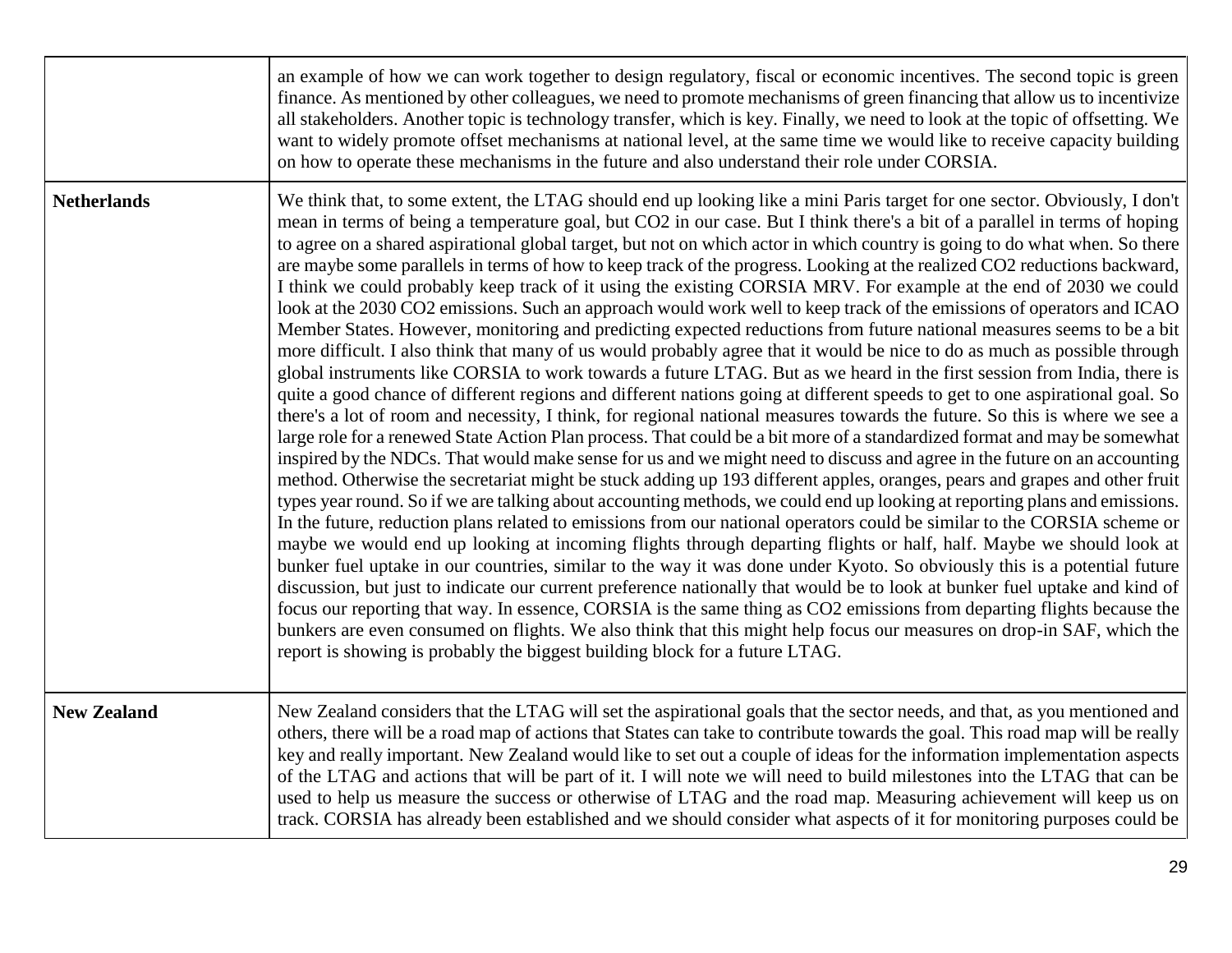|                | used to avoid duplication of efforts and reduce administrative burden on States. The CORSIA MRV process provides a<br>robust foundation to build on. Capacity building will be important to ensure all States are taken forward on what the<br>LTAG is and how they might contribute. CORSIA set up the ACT-CORSIA scheme, potentially something along these<br>lines might work if it is well resourced, as the LTAG may be more complex. The LTAG has the potential to accelerate<br>global utilization of SAF, which will require a robust and globally standardized accounting framework. This is to ensure<br>the sustainability credentials and lifecycle assessment of the SAF and to incentivize emissions reductions rather than low<br>cost compliance. There are emerging tools like book and claim where SAF certificates could be recognized to enable<br>countries without domestic production to claim the environmental attributes of SAF. The book and claim technology<br>could help countries with SAF not yet developed or produced domestically. New Zealand appreciates that there are<br>discussions ahead and we agree with Singapore and other countries that an LTAG needs to be practical, pragmatic and<br>ambitious. |
|----------------|---------------------------------------------------------------------------------------------------------------------------------------------------------------------------------------------------------------------------------------------------------------------------------------------------------------------------------------------------------------------------------------------------------------------------------------------------------------------------------------------------------------------------------------------------------------------------------------------------------------------------------------------------------------------------------------------------------------------------------------------------------------------------------------------------------------------------------------------------------------------------------------------------------------------------------------------------------------------------------------------------------------------------------------------------------------------------------------------------------------------------------------------------------------------------------------------------------------------------------------------------|
| <b>Nigeria</b> | I want to address what would be needed to assist the implementation of an LTAG for developing countries. ICAO needs<br>to help States to fast approve a regulatory and organizational framework based on which a set action plan will work. If<br>States have the regulatory framework, then they have all the various stakeholders in the same place to implement the<br>agreed action plan. In addition to the regulatory framework, States also need assistance in the development of feasibility<br>studies. Only when an LTAG is feasible, States can start thinking of a roadmap or funding. I would recommend that ICAO<br>also deals with the collaboration with regional aviation organizations, like AFCAC. If States have assistance and<br>collaborative efforts on the continental level, it will be much faster for them to do what they are trying to achieve.<br>I just want to share what we have done in Nigeria in terms of air navigation services to also align with the LTAG goal. In<br>Nigeria now we are able to implement Performance-based Navigation (PBN) strategy in two of our airports. And we have<br>also implemented the free route airspace.                                                                  |
| Peru           | I would like to invite you all to South America to have these dialogues. We understand that due to COVID19, these<br>dialogues have to be organized virtually. But I think the way the GLADs were conducted in the past in South America,<br>in person, will allow better participation and exchange of views. Some of us prefer in person interactions, and this would<br>allow to have access to more direct information from the CAEP experts and ICAO and at the same time, have a forum<br>where we can share our views, concerns and express the lack of information on such relevant topics. I would like to<br>highlight again that it would be extremely valuable to have in person GLADs. As you saw during this meeting, only 3<br>countries in the South American region expressed their opinions, but I am sure there is a lot to share by all of us here in<br>South America. However, we need an adequate forum to do so and at the same time get all the information we need to<br>decide.                                                                                                                                                                                                                                        |
| Qatar          | The possible means to take stock of LTAG and the future monitoring and review are two points that are related. We have<br>to continue the process in order to be aware about the developments in the field, in each field and each scenario, and                                                                                                                                                                                                                                                                                                                                                                                                                                                                                                                                                                                                                                                                                                                                                                                                                                                                                                                                                                                                  |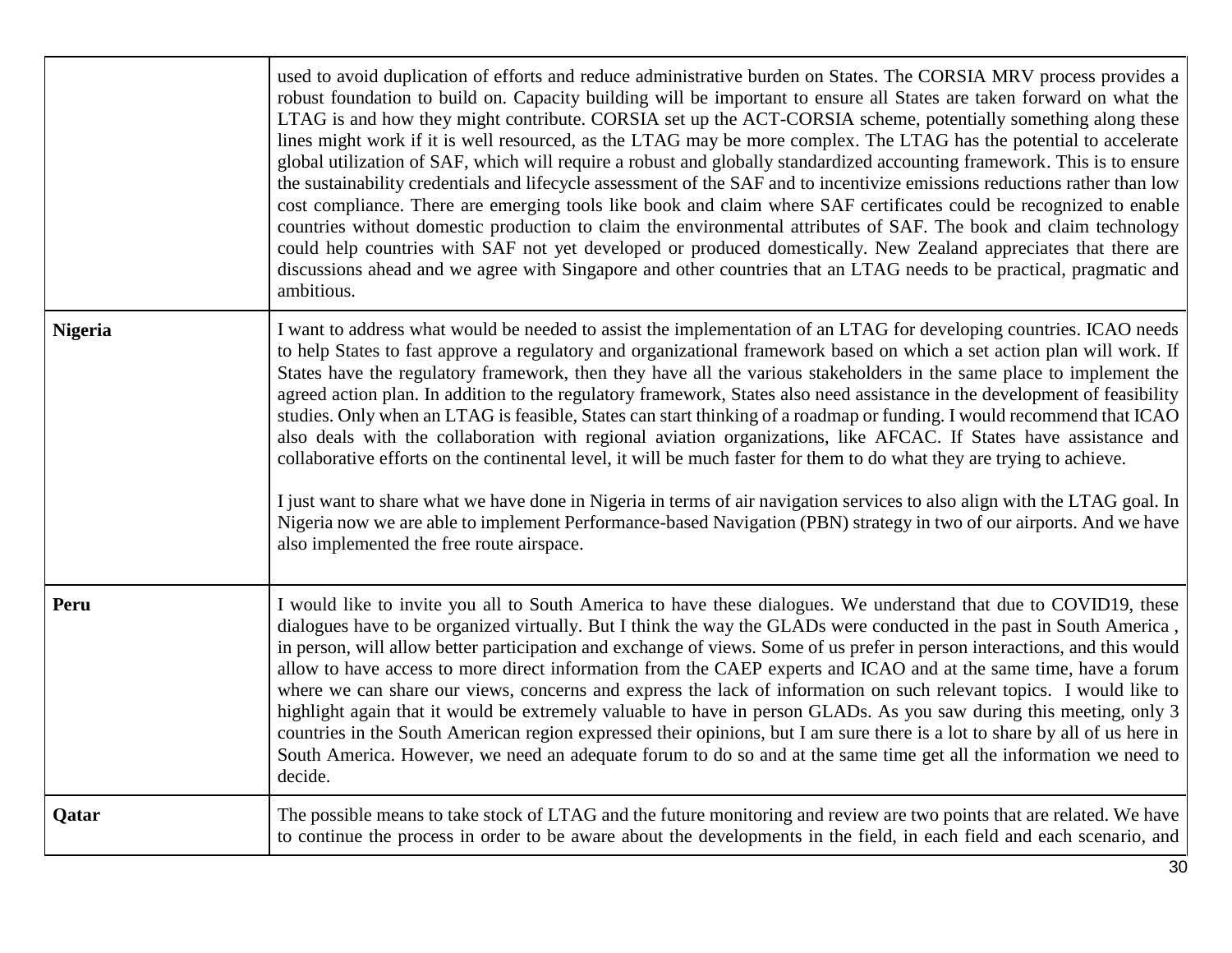|                          | continue to take stock of the LTAG in order to be able to review which part of the road map has moved or developed,<br>and, in some cases then we can take measures. Taking CORSIA as a pilot project, the review of CORSIA that we are<br>doing this year is a good example. In my mind it will be the same for the LTAG process, which has to continue in order<br>to review the LTAG in a periodic way, or other agreed way. We need to have available all the information to enable us to<br>take the necessary action. If we do not have the information on the development of the scenarios or developments of things<br>in the field, then we cannot take the action required by our review. In my mind these two points are very related and both<br>have to be implemented at the same time.                                                                                                                                                                                                                                                                                                                                                                                                                                                                                                                                                                                                                                                                                                                                                                                                                                                                                                                                                                                                                                                                                                                                                                                                                                                                          |
|--------------------------|--------------------------------------------------------------------------------------------------------------------------------------------------------------------------------------------------------------------------------------------------------------------------------------------------------------------------------------------------------------------------------------------------------------------------------------------------------------------------------------------------------------------------------------------------------------------------------------------------------------------------------------------------------------------------------------------------------------------------------------------------------------------------------------------------------------------------------------------------------------------------------------------------------------------------------------------------------------------------------------------------------------------------------------------------------------------------------------------------------------------------------------------------------------------------------------------------------------------------------------------------------------------------------------------------------------------------------------------------------------------------------------------------------------------------------------------------------------------------------------------------------------------------------------------------------------------------------------------------------------------------------------------------------------------------------------------------------------------------------------------------------------------------------------------------------------------------------------------------------------------------------------------------------------------------------------------------------------------------------------------------------------------------------------------------------------------------------|
| <b>Republic of Korea</b> | The global scenario can be fully supported. However, because of the different capacity by each State, the level of ambition<br>for the LTAG would vary. This is especially the case for fuels and technology. Although it seems like a long way to go,<br>we believe with information sharing and more effort with each other, we can achieve the CNG 2020 and beyond. Korea<br>will support the monitoring of the LTAG scenarios and the reduction measures. Especially for the SAF, the production of<br>SAF is related to the NDC under the Paris Agreement; when producing SAF, it can have a negative impact on NDC, and<br>when using SAF, it must be divided between domestic and international flight segments. For monitoring, it is necessary<br>to distinguish how a reduction measure such as SAF can affect each country. My question is: could you share the timeline<br>for a plan to low carbon aviation fuel? Compared to the SAF, the LCAF information is very limited on the website of<br>ICAO. Also, the LTAG shows LCAF is very small in the global scenarios. It seems that carbon reduction capacity using<br>an LCAF was less estimated. Is there any specific reason? The other point is the technology presented here has a very<br>large regional gap. In particular in the case of developing countries, the applicable conditions are very limited. The States<br>do not only operate at the international aviation sector alone, but also address the entire aviation industry in the country,<br>along with domestic air transportation. It is absolutely necessary to find a way to assist developing countries, not only<br>through information exchange, but we hope that ICAO can contribute to business opportunities with developing and<br>developed countries. For instance linking the industrial relationship between the country, the producer of the raw<br>materials, and the country that makes SAF.<br>Refer to the "Compilation of Questions and Answers" from Day 1 of 2022 GLADs, specifically Questions 1.15, 4.9,<br>4.10. |
| <b>Singapore</b>         | Singapore is very supportive of ICAO's initiative and pushing ahead on SAF adoption and implementation. Next year<br>there will be a facility that is coming on stream in Singapore to produce SAF and many of you would know that Singapore<br>was never an oil producer. But I think it shows the economic opportunity that comes with SAF production. Singapore as<br>a non-oil producing State is now able to have the capability to produce sustainable aviation fuels domestically. So I think<br>we wanted to share this to just highlight that there are economic opportunities available. On top of that, I think in terms<br>of the ACT-SAF proposal, we think it is important to look at potential new partners on our part. We are aware that the<br>World Economic Forum has a Clean Skies for Tomorrow program that has done a lot of work around SAF implementation,<br>including the development of a policy toolkit for regulators. I think it would be good for us to also tap into some of these                                                                                                                                                                                                                                                                                                                                                                                                                                                                                                                                                                                                                                                                                                                                                                                                                                                                                                                                                                                                                                                            |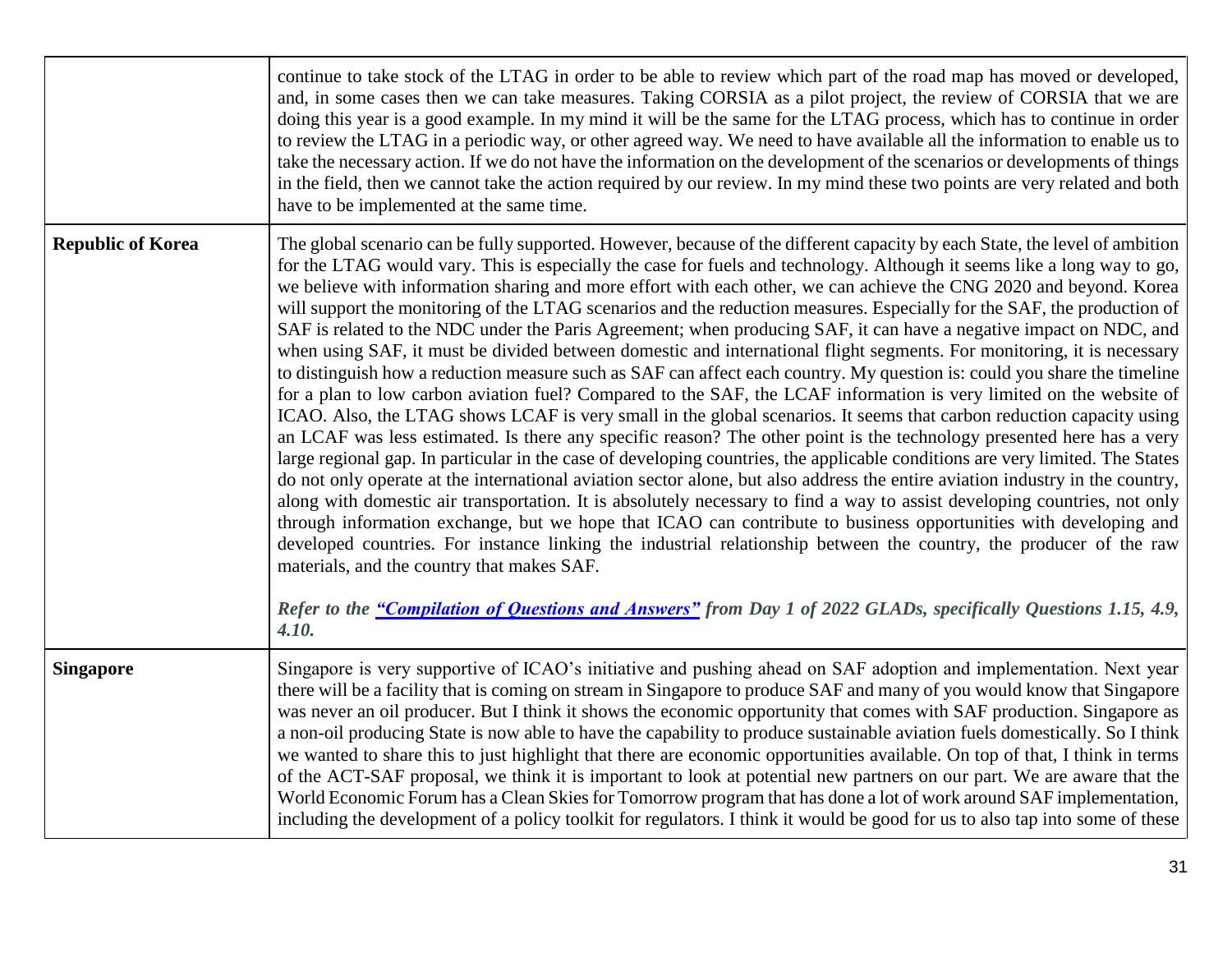|                                                                                          | third party efforts.                                                                                                                                                                                                                                                                                                                                                                                                                                                                                                                                                                                                                                                                                                                                                                                                                                                                                                                                                                                                                                                                                                                                                                                                                                                                                                                                                                                                                                                                                                                                                                                                                                                                                                                                                                                                                                                                                                                                                                                                                                                               |
|------------------------------------------------------------------------------------------|------------------------------------------------------------------------------------------------------------------------------------------------------------------------------------------------------------------------------------------------------------------------------------------------------------------------------------------------------------------------------------------------------------------------------------------------------------------------------------------------------------------------------------------------------------------------------------------------------------------------------------------------------------------------------------------------------------------------------------------------------------------------------------------------------------------------------------------------------------------------------------------------------------------------------------------------------------------------------------------------------------------------------------------------------------------------------------------------------------------------------------------------------------------------------------------------------------------------------------------------------------------------------------------------------------------------------------------------------------------------------------------------------------------------------------------------------------------------------------------------------------------------------------------------------------------------------------------------------------------------------------------------------------------------------------------------------------------------------------------------------------------------------------------------------------------------------------------------------------------------------------------------------------------------------------------------------------------------------------------------------------------------------------------------------------------------------------|
| <b>South Africa</b>                                                                      | What I just wanted to add over and above what the other airports has said is that in South Africa we are in support of the<br>LTAG. Pre-COVID, we already had the roadmaps that we approved on the strategies to reach carbon neutrality by 2030.<br>But due to COVID impact, we are advising that it will move probably to 2035 or 2040. I wanted to share that inside South<br>Africa some of our airports are operating on solar. We have five airports that during the day are operating solely on solar<br>and only after 4:00 o'clock in the afternoon they rely on the grid due to non-storage capability. Three of our international<br>airports have approved the business case for gas to power tri-generation and that is going to completely reduce the<br>dependence on the grid, and hence reduce their emissions immensely. We also have in the pipeline two wind farms at two<br>of our international airports and there's also a consultation that is going ahead that I just wanted to share with the rest of<br>the platform something that they might consider some of the efforts that we are going into agreement with the tenants that<br>want to do self-generation. Some of our stakeholders, they had a small scale they want to implement their own solar plants<br>on the airport land that in that way they are also assisting the airport to reduce the emissions as much as it would also by<br>saving them on PEGs(price/earnings-to-growths). One last thing to mention is that South Africa is looking into hydrogen<br>and we want to collaborate with the airlines. We are in support of the Paris Agreement. We want to be ACI Level 3<br>accredited for three of our international airports. So in terms of where we are going we want to have an agreement with<br>the airline to be able to look into their Scope 1, Scope 2 and Scope 3 emissions and see how we can reduce them so that<br>we can get the infrastructure ready as we are going forward. If there is any replacement cycle on their fleet we collaborate<br>on those too. |
| <b>Spain</b><br>(expressed in 2 different<br>sessions of the LTAG<br>GLAD <sub>s</sub> ) | As detailed in the LTAG report, there are many measures and innovations that can contribute to the establishment of this<br>LTAG. Capacity Building actions, as has been shown in the past on numerous occasions (Action Plans/CORSIA/SAF),<br>are a fundamental tool to be able to achieve the LTAG in this case. These capacity building actions should serve as a<br>positive channel of help, towards various states to implement the LTAGs, while at the same time helping to transmit the<br>knowledge acquired and shared between states. The support to all states that require assistance in implementation will<br>always be carried out based on the state action plans developed over the years. Plans that now guide them to achieve this<br>LTAG and the deployment of the SAF. We believe that achieving this LTAG requires strong cooperation and commitment<br>between developed and developing countries. The latter can now take advantage and develop their industry and generate<br>wealth, for example, in the deployment of SAF, since they have enormous potential for the exploitation of raw materials<br>that can transform SAF. Given that the LTAG is a global and long-term objective, it is essential to establish a roadmap,<br>constantly monitored to measure the success of objectives achieved, and the necessary adjustments put in place when<br>necessary.                                                                                                                                                                                                                                                                                                                                                                                                                                                                                                                                                                                                                                                                                  |
| <b>Sweden</b>                                                                            | I will start off with the industry perspective on Topic 2. The many examples of the airlines and the industry show that the<br>green transition of aviation is happening. If I may take the Swedish aviation industry as an example, they have committed<br>to a road map for fossil free aviation and in this roadmap the aim is to make domestic flights fossil free by 2030 and by<br>2045 this will include all flights starting at Swedish airports. I want to emphasize that this commitment from industry is                                                                                                                                                                                                                                                                                                                                                                                                                                                                                                                                                                                                                                                                                                                                                                                                                                                                                                                                                                                                                                                                                                                                                                                                                                                                                                                                                                                                                                                                                                                                                                |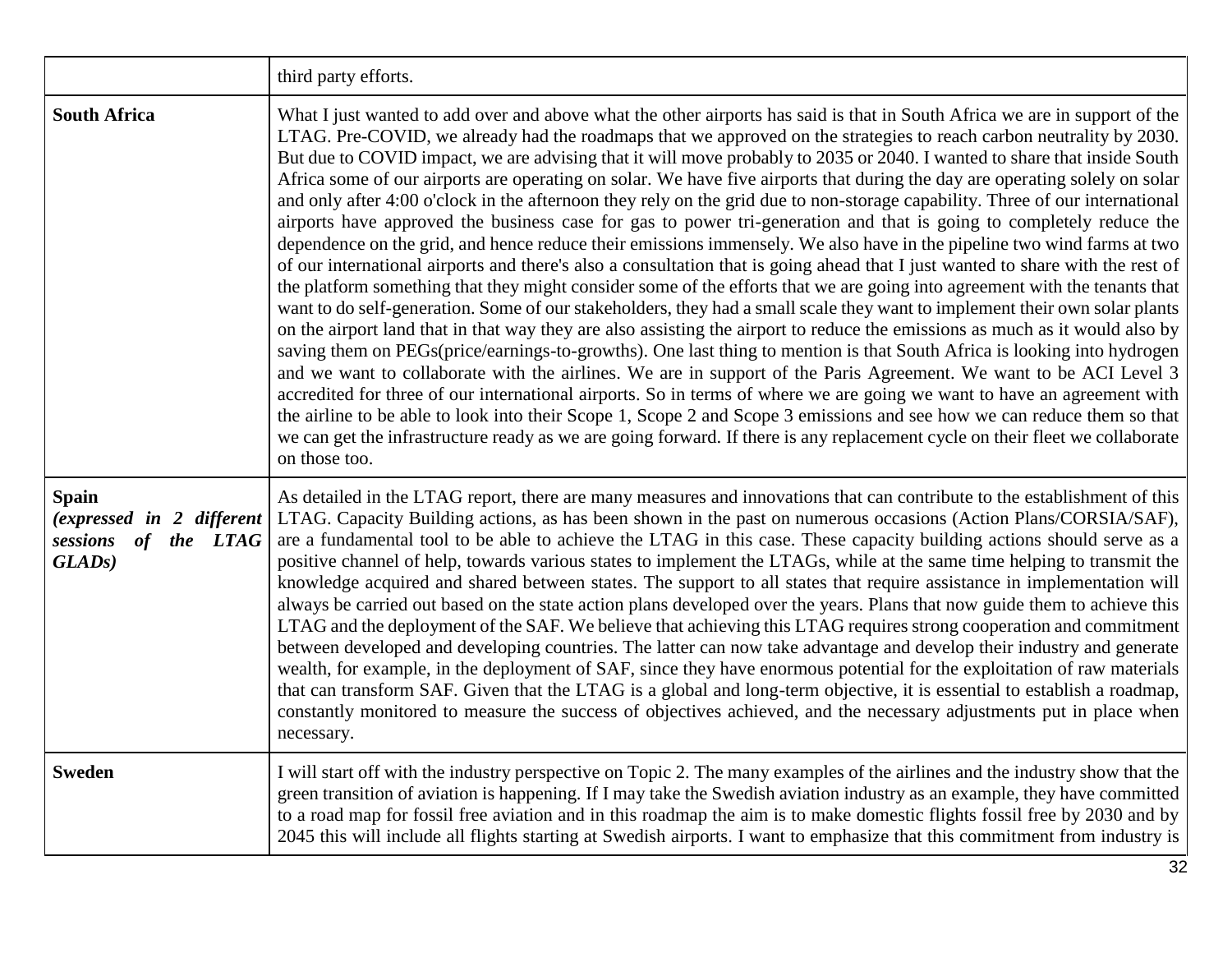|                             | not optimistic; it is based purely on the objective to maintain the industry's competitiveness in a fossil free future through<br>the use of competitive fossil free road maps. For an ambitious LTAG it is key to have international and national policy<br>frameworks that facilitate and promote ambitious initiatives. Such frameworks should be comprehensive, ranging from<br>support, research, development and demonstration, incentives for a market introduction on new green solutions. The SAFs<br>are one of the most effective ways to reduce greenhouse gas emissions in the short term. If I may use Sweden again as an<br>example, last year Sweden introduced a greenhouse gas emission reduction scheme in order to increase use of SAF and<br>promote an increased production of SAF. This reduction obligation implies that fuel suppliers of aviation fuel have to<br>reduce their greenhouse gas emissions from jet fuel by blending it with renewable fuels. By 2030 the reduction scheme<br>will lead to roughly 30% renewable fuels in aviation. This step by step increased reduction is decided by law. Finally,<br>Sweden supports CORSIA, but we think that other market based measures are needed to reduce the climate impact of<br>aviation. The pricing instrument should be used more and Sweden believes it should be possible for States to tax fossil jet<br>fuel used in international aviation. For this, however, there is need for an amendment of relevant ICAO policies that was<br>also raised by the Swedish Minister of Transport during the last Assembly.                                                                                                                                                                                                                                                                                                                                                                                                                                                                                                                                                                                                                                                                                                                                                                                                                                                                                                                                                                                                                                                                                                                                                                                                          |
|-----------------------------|---------------------------------------------------------------------------------------------------------------------------------------------------------------------------------------------------------------------------------------------------------------------------------------------------------------------------------------------------------------------------------------------------------------------------------------------------------------------------------------------------------------------------------------------------------------------------------------------------------------------------------------------------------------------------------------------------------------------------------------------------------------------------------------------------------------------------------------------------------------------------------------------------------------------------------------------------------------------------------------------------------------------------------------------------------------------------------------------------------------------------------------------------------------------------------------------------------------------------------------------------------------------------------------------------------------------------------------------------------------------------------------------------------------------------------------------------------------------------------------------------------------------------------------------------------------------------------------------------------------------------------------------------------------------------------------------------------------------------------------------------------------------------------------------------------------------------------------------------------------------------------------------------------------------------------------------------------------------------------------------------------------------------------------------------------------------------------------------------------------------------------------------------------------------------------------------------------------------------------------------------------------------------------------------------------------------------------------------------------------------------------------------------------------------------------------------------------------------------------------------------------------------------------------------------------------------------------------------------------------------------------------------------------------------------------------------------------------------------------------------------------------------------------------------------------------------|
| <b>United Arab Emirates</b> | I want to emphasize a few points that have been raised by my previous colleagues from this region. It is important that we<br>understand that this region has, if I am allowed to talk on behalf of them as well, as a person who's been working with<br>everyone in the last 12 years, that this region moved from a very low understanding of that aviation climate change and<br>aspirational goal to a very promising and proud phase where I have many experts from the region understanding the need<br>to act immediately when it comes to the aspirational goals or any other international requirements with regards to climate<br>change. So emphasizing on what's being said by my colleagues, we need to understand the maturity is not the same within<br>the region itself, and we all sometimes struggle to talk to our even decision makers or high level people to take the right<br>approach or support us and moving forward with all these implications that we have. Having said that, I want to emphasize<br>on the next High Level Meeting which is coming because this is important that we want to implement as experts from this<br>region, we want to be part of this. We want to pave the future but the high level meeting is a very important platform<br>where we will have a number of decision makers from this region, hopefully, who should listen and understand the<br>challenges that we have as experts from this region. So I will really emphasize that we utilize this platform to make sure<br>that everyone leaving this High Level Meeting, understanding what is next and what is needed to happen to assure that<br>we are on the right track. Again, as my colleagues have said, we are fully supportive of the result of the LTAG and we<br>were proudly part of it in the last three years. It is a very comprehensive package, a balanced package that we will continue<br>supporting. I just want to comment on one of the earlier comments and has alerted my attention that the LTAG report<br>emphasized that the SAF is the important element to achieve the aspirational goal. I think that the LTAG is a very balanced<br>document that shows all the energy modes are welcomed once they are meeting the sustainability criteria, which means<br>LCAF as well. So I just want to make sure that we are not confusing people here in the discussion and LTAG is a balanced<br>document that supports all options that are already mentioned in the package. When it comes to net zero, yes we did not<br>officially mention any of this talking to the government. None of the governments here has announced officially aviation<br>net zero within this region. We are working on it, we are discussing it with our stakeholders, we are talking to our |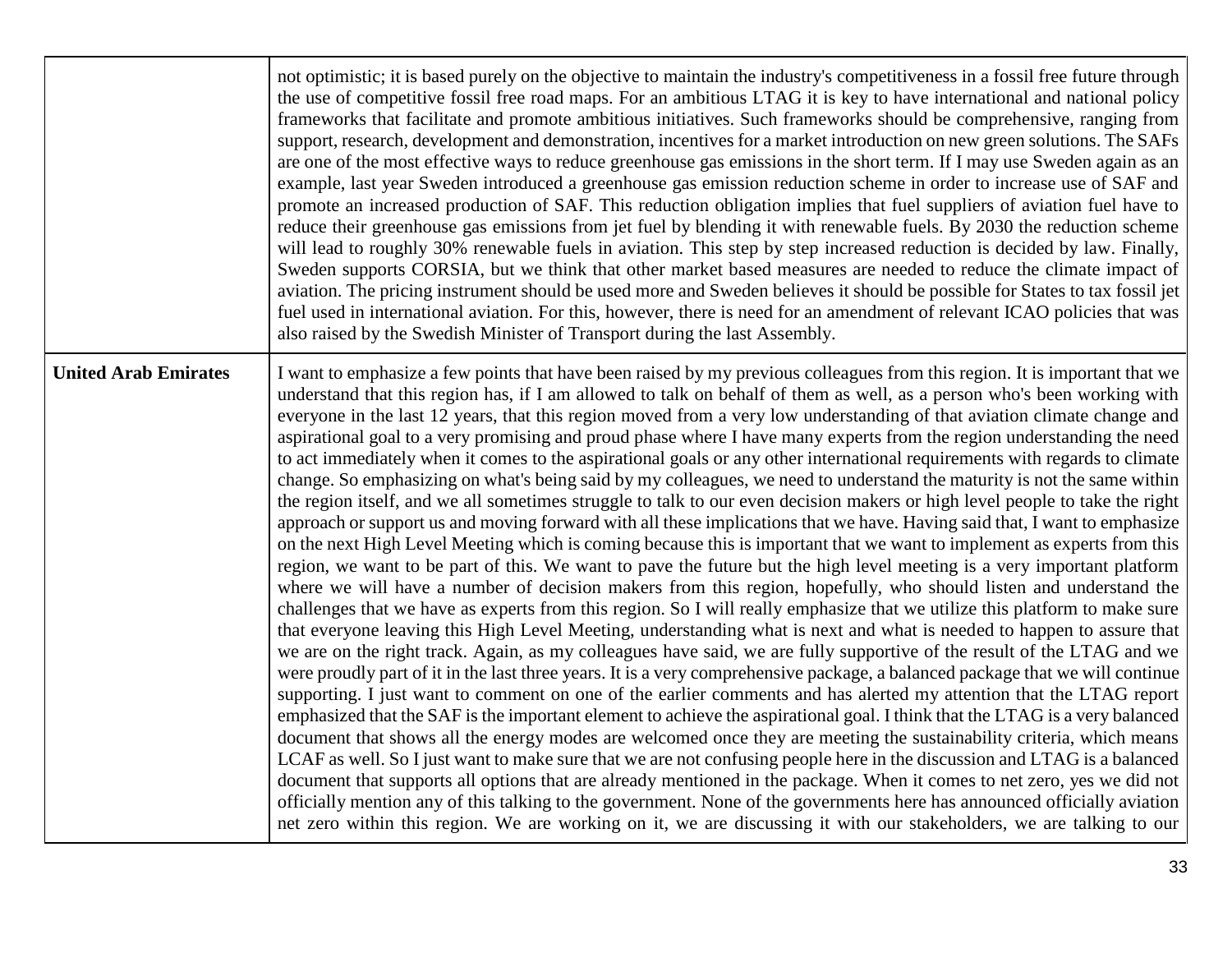|                       | governments because this is the level of let's say commitment that we are showing the world, but it is a bit premature to<br>say that we are committed. But we are exploring aviation net zero to be the next discussion or exploratory subject in the<br>UAE as well as the region. One of the important points that has been raised is the regulation. ICAO Secretariat gave a<br>good example and I will use the same example of CORSIA. Ten years ago, we did not know what CORSIA is and how<br>we can implement it or what is needed and it is still a challenging process. One of the challenging processes of<br>implementing CORSIA is the regulation. Despite that we approved the package in 2018 still within the government we<br>are working on the regulations and setting the legal platform so it is not an easy one. We want to avoid such a tiring<br>process when it comes to the implementation of the goals. I know that it is a top down approach, but we want to show that<br>the bottom up process also feeds the other way around. Qatar representative was also very clear that it is very important<br>to understand that this is a transition period. One of my leaders said, on a very international platform immediately after<br>COP 26, that investing in the future does not mean that we need to forget about today. So we understand that this is a<br>transition period, the energy sector is moving forward to a cleaner energy phase and we are all supportive of that. But it<br>is a cautious transition where we need to understand the implication and we need to invest heavily. This is not going to<br>happen within one or two decades. But the governments of this region are working together, not just one State, it is many<br>of the States of this region working together to ensure that the transition is happening in a very stable manner. |
|-----------------------|-----------------------------------------------------------------------------------------------------------------------------------------------------------------------------------------------------------------------------------------------------------------------------------------------------------------------------------------------------------------------------------------------------------------------------------------------------------------------------------------------------------------------------------------------------------------------------------------------------------------------------------------------------------------------------------------------------------------------------------------------------------------------------------------------------------------------------------------------------------------------------------------------------------------------------------------------------------------------------------------------------------------------------------------------------------------------------------------------------------------------------------------------------------------------------------------------------------------------------------------------------------------------------------------------------------------------------------------------------------------------------------------------------------------------------------------------------------------------------------------------------------------------------------------------------------------------------------------------------------------------------------------------------------------------------------------------------------------------------------------------------------------------------------------------------------------------------------------------------------------------------------------------------|
| <b>United Kingdom</b> | On the impact of LTAG on specific States, which I think has been raised by a few participants on the call so far, I think<br>the CAEP report makes it really clear that a single global aspirational goal does not place specific obligations on specific<br>States. Rather it provides the focus for future policies and measures that could be implemented by individual States and<br>by ICAO as well. What is also really clear is that there are significant opportunities for all States for aviation<br>decarbonization. Many States are already developing their sustainable aviation fuel industries. This is going to be required<br>in all regions and making really positive strides on new and innovative aviation technology. We have already had a long<br>discussion about hydrogen as well. We know that industry is already leading in this area and that they are driving a lot of<br>the development in new technology and in SAF development and deployment across the globe. It was really great to hear<br>from IATA about the progress that has already been made in the MID region. Finally, one area where we have heard a<br>significant agreement between many States on this call already is around the issue of capacity building and assistance to<br>developing States. The UK fully agrees that if a goal is adopted, it will be incredibly important to consider what support<br>can be offered across all regions and to make sure that States can play their part in meeting the goal.                                                                                                                                                                                                                                                                                                                                                                          |
| <b>United States</b>  | As these discussions emphasize, to implement a global goal takes global coordination and we do see ICAO's leadership<br>as the key to facilitating these discussions, information sharing and best practices to implement a goal like this<br>successfully. One key element to implementing such a goal, as the slide mentions, is the ability to quantify, measure or<br>monitor what is being done in terms of our progress. Reductions from the technology and operations solutions that the<br>report identified can be more directly measured in terms of the fuel and energy consumed by an aircraft. But lifecycle<br>reductions, especially from sustainable aviation fuels, can be more complex to measure. So without prejudging a decision<br>by the Assembly on the role of offsetting beyond 2035, we did want to recognize that the CORSIA framework, particularly                                                                                                                                                                                                                                                                                                                                                                                                                                                                                                                                                                                                                                                                                                                                                                                                                                                                                                                                                                                                                    |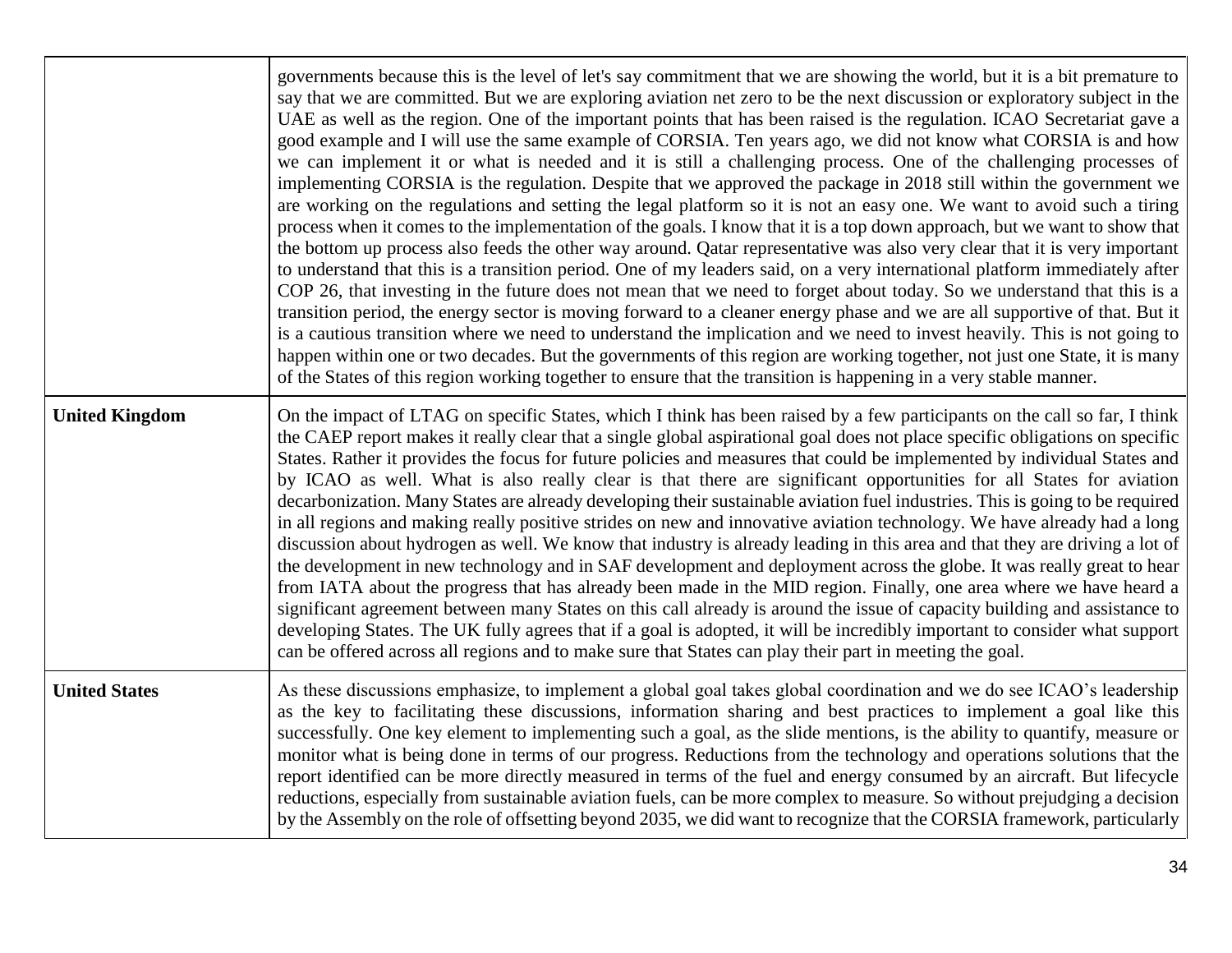|                  | with an emphasis on the R for reductions, provides a mechanism that could be applied globally for tracking and accounting<br>of emissions of reductions for fuels. This may be needed given the large size of the potential emissions reductions from<br>fuels illustrated in the LTAG analysis scenario results. So I just wanted to remind that we already have the tool for<br>capturing that aspect of measuring and monitoring.                                                                                                                                                                                                                                                                                                                                                                                                                                                                                                                                                                                                                                                                                                                                                                                                                                                                                                                                                                                                                                                                                                                                                                                                                                                                                                                                                                                                                                                                                                                                                                                                                                                                                                                                                                                                                                                                                                                                                                                                                                                                                                                                                                                                                                                                                                                                                                                                                                 |
|------------------|----------------------------------------------------------------------------------------------------------------------------------------------------------------------------------------------------------------------------------------------------------------------------------------------------------------------------------------------------------------------------------------------------------------------------------------------------------------------------------------------------------------------------------------------------------------------------------------------------------------------------------------------------------------------------------------------------------------------------------------------------------------------------------------------------------------------------------------------------------------------------------------------------------------------------------------------------------------------------------------------------------------------------------------------------------------------------------------------------------------------------------------------------------------------------------------------------------------------------------------------------------------------------------------------------------------------------------------------------------------------------------------------------------------------------------------------------------------------------------------------------------------------------------------------------------------------------------------------------------------------------------------------------------------------------------------------------------------------------------------------------------------------------------------------------------------------------------------------------------------------------------------------------------------------------------------------------------------------------------------------------------------------------------------------------------------------------------------------------------------------------------------------------------------------------------------------------------------------------------------------------------------------------------------------------------------------------------------------------------------------------------------------------------------------------------------------------------------------------------------------------------------------------------------------------------------------------------------------------------------------------------------------------------------------------------------------------------------------------------------------------------------------------------------------------------------------------------------------------------------------|
| Yemen            | My question is that the three scenarios need large financial potentials. The developing countries cannot afford such<br>potential which means that the scenarios would be obstacles for airlines, companies of developing countries to enter global<br>markets, unlike modern countries. How can ICAO help these companies to enter the global market?                                                                                                                                                                                                                                                                                                                                                                                                                                                                                                                                                                                                                                                                                                                                                                                                                                                                                                                                                                                                                                                                                                                                                                                                                                                                                                                                                                                                                                                                                                                                                                                                                                                                                                                                                                                                                                                                                                                                                                                                                                                                                                                                                                                                                                                                                                                                                                                                                                                                                                               |
| <b>OBSERVERS</b> |                                                                                                                                                                                                                                                                                                                                                                                                                                                                                                                                                                                                                                                                                                                                                                                                                                                                                                                                                                                                                                                                                                                                                                                                                                                                                                                                                                                                                                                                                                                                                                                                                                                                                                                                                                                                                                                                                                                                                                                                                                                                                                                                                                                                                                                                                                                                                                                                                                                                                                                                                                                                                                                                                                                                                                                                                                                                      |
| <b>ATAG</b>      | It is lovely to hear the news about the Federated States of Micronesia joining CORSIA. It is always really important for<br>us to see more and more States joining the program, filling in different parts of the world and allowing us to build out<br>what is really a unique sectoral approach that has been developed through CORSIA. One of the things that we are hearing<br>a little bit more through this section is the question of financing and it is going to be incredibly important. I think we look<br>at it as industry, as investment and particularly when it comes to the buildup of SAF production across the world, we look<br>at this of course as an issue as human beings as this being something that we need to do by 2050, which always sounds<br>like a long way away but of course it is only 28 years away and we have a lot of work to do before 2050 to make sure that<br>we have the production capacity required for the amount of sustainable aviation fuel coming into the system that we need<br>by then. So a lot of investment will be needed in the production facilities to be able to deliver that sustainable aviation<br>fuel and it needs to start relatively quickly and so we need capacity building to make sure that States are aware of what<br>they can do. There is an enormous opportunity that exists in States all across the world to develop clean energy industries.<br>But of course, they need to understand how to implement that at a statewide level. And then we need financing to make<br>sure that the investment can be made, but one of the important things that all investors, whether they are private investors,<br>whether they are multilateral development banks, whether it is the industry ourselves needs, is certainty. And of course,<br>having that long term goal across the world having the backing of governments to the industry goal provides that certainty<br>and allows us to access financing and investment to deliver those things as well. So I think that's a really important part<br>of the discussion as well.<br>We need to stop seeing this as a burden and need to start seeing it as a real opportunity. It is a challenge to be sure, but it<br>is a real opportunity for the industry to play its role in broad climate action. It is an opportunity for a lot of countries,<br>particularly to develop new energy industries when it comes to SAF production to look at energy security as well. And so<br>there are upsides to this that we cannot forget. The most important one of which is actually climate action and making<br>sure that we reduce our impact on climate change. So it's just a sort of general comment that we cannot keep thinking of<br>this just as a burden, just as the costs, there's also a lot of costs to inaction as well. |
|                  |                                                                                                                                                                                                                                                                                                                                                                                                                                                                                                                                                                                                                                                                                                                                                                                                                                                                                                                                                                                                                                                                                                                                                                                                                                                                                                                                                                                                                                                                                                                                                                                                                                                                                                                                                                                                                                                                                                                                                                                                                                                                                                                                                                                                                                                                                                                                                                                                                                                                                                                                                                                                                                                                                                                                                                                                                                                                      |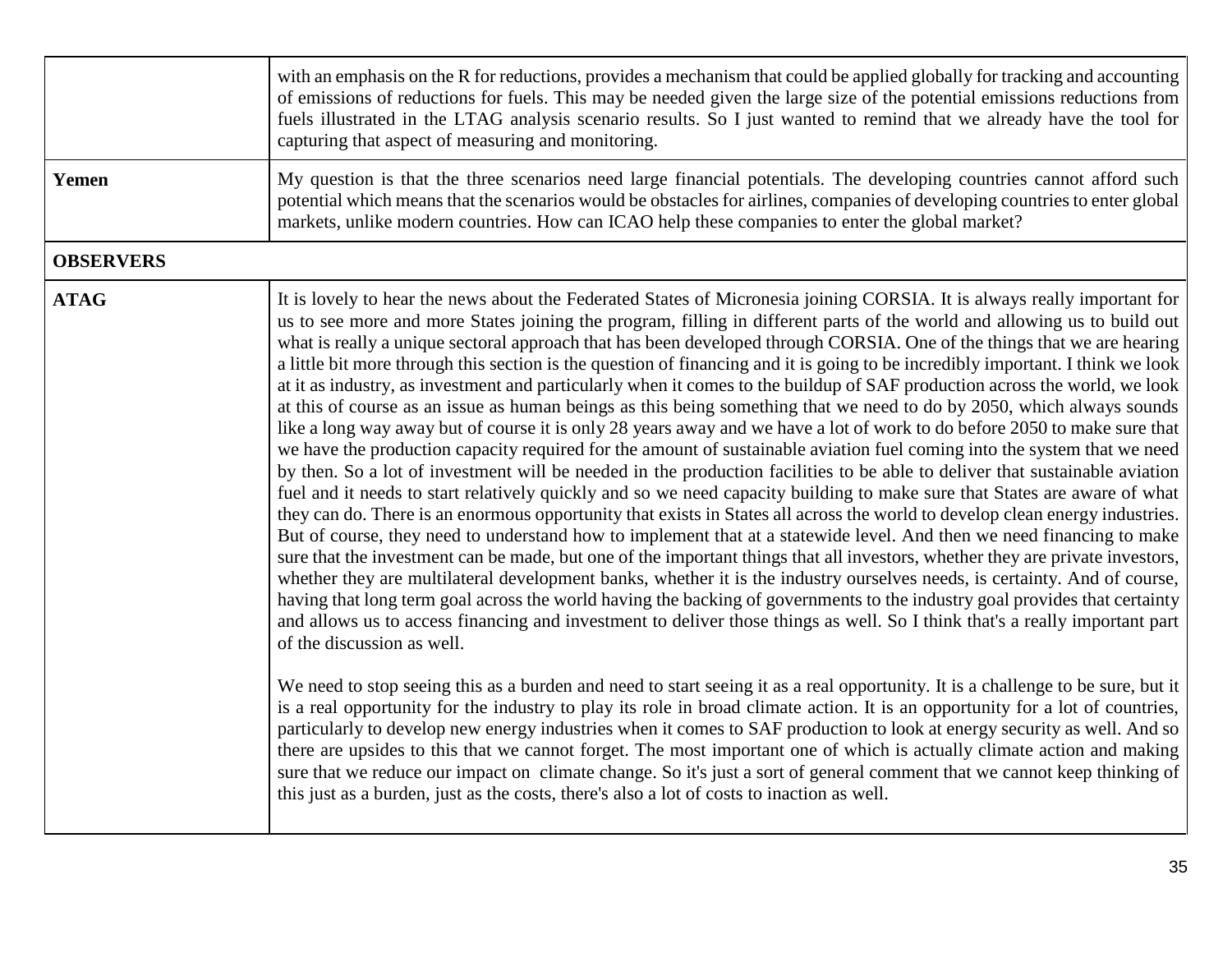| <b>ECAC</b> | I have followed with a lot of interest, specially the concerns expressed by our African States colleagues on the means to<br>implement long-term goals and the need for capacity building. I will refer in particular to a question raised by Gabon.<br>Will we have sufficient means to implement long-term aspirational goals? So to answer that question, I would like to<br>share an idea that sustainable aviation fuels can be the main enabler for those long term aspirational goals. I think if there<br>is a region on the planet with enormous potential for the development and supply of sustainable aviation fuels is Africa. I<br>mention this based on all the previous work on the field of sustainable aviation fuels. I just raise to your attention two<br>important resources that Africa has and that will be the basis of the future sustainable aviation fuels, The first is the sun.<br>Many sustainable aviation fuels in the future will be based on solar energy, and Africa is a continent with an enormous<br>potential of solar energy resources. The second is biomass that respects sustainability criteria like the ones that have been<br>developed by ICAO. Africa has an enormous potential also for making use of biomass and waste. So I just share with you<br>the idea that in terms of Africa having sufficient resources, maybe the long term aspirational goals also bring an enormous<br>economic and social opportunity for Africa through the development of sustainable aviation fuels. In that framework, I<br>think the idea shared by ICAO Secretariat on an ACT-SAF based on the enormous success of the ACT-CORSIA program,<br>coordinated by ICAO is an excellent idea. And just to conclude, there was a reference by Nigeria on the regional<br>organizations and then you have referred to the regional offices. So I think there is also a very good opportunity for<br>cooperation among them. I will just share with you the European case, I have the chance and the pleasure to organize<br>together with Blandine Ferrier (EUR/NAT RO) the Joint Workshop on Sustainable Aviation fuels, to build capacity within<br>our European States. I think this kind of regional cooperation, both at the regional organizations and regional offices, is a<br>good example of maybe helping our States jointly. |
|-------------|------------------------------------------------------------------------------------------------------------------------------------------------------------------------------------------------------------------------------------------------------------------------------------------------------------------------------------------------------------------------------------------------------------------------------------------------------------------------------------------------------------------------------------------------------------------------------------------------------------------------------------------------------------------------------------------------------------------------------------------------------------------------------------------------------------------------------------------------------------------------------------------------------------------------------------------------------------------------------------------------------------------------------------------------------------------------------------------------------------------------------------------------------------------------------------------------------------------------------------------------------------------------------------------------------------------------------------------------------------------------------------------------------------------------------------------------------------------------------------------------------------------------------------------------------------------------------------------------------------------------------------------------------------------------------------------------------------------------------------------------------------------------------------------------------------------------------------------------------------------------------------------------------------------------------------------------------------------------------------------------------------------------------------------------------------------------------------------------------------------------------------------------------------------------------------------------------------------------------------------------------------------------------------------------------------------------------------------------------------------------|
| <b>IATA</b> | IATA fully supports the results of the report, and we are very grateful for the efforts of the experts that contributed to the<br>work, including IATA and member airlines. As for our position, we support the adoption of a long term aspirational goal<br>by ICAO that is aligned with the aviation industry commitment to achieve net zero emissions by 2050. We believe that<br>any target adopted by the Assembly should be a collective target set for international aviation. It should not assign any<br>specific targets, the individual States or operators. It should instead emphasize the importance of collective action and<br>collaboration, as you mentioned earlier through capacity building, notably, which is fundamental to sustain progress given<br>the complexity of the industry itself. That implementation of policies to support the eventual LTAG must not result in<br>market distortions or constrain the growth of aviation in any way possible. As for technologies and fuels, we support the<br>adoption of a long term aspirational goal that recognizes the contribution of all pillars of industry, climate actions and the<br>central role that civil aviation fields will play in the sector's decarbonization. The rate of decarbonization that is identified<br>as likely by the ICAO LTAG process, even in the most ambitious scenarios, should clearly recognize the uncertainties<br>around technologies, fuels and operational improvements that have not yet been deployed or tested at scale in normal<br>airline operations. In addition, we should not prescribe to any specific technology or a set of technologies to ensure that<br>the industry has allowed the flexibility to pursue emissions reductions through the most cost effective and efficient means<br>available to the State itself.                                                                                                                                                                                                                                                                                                                                                                                                                                                                                                                |